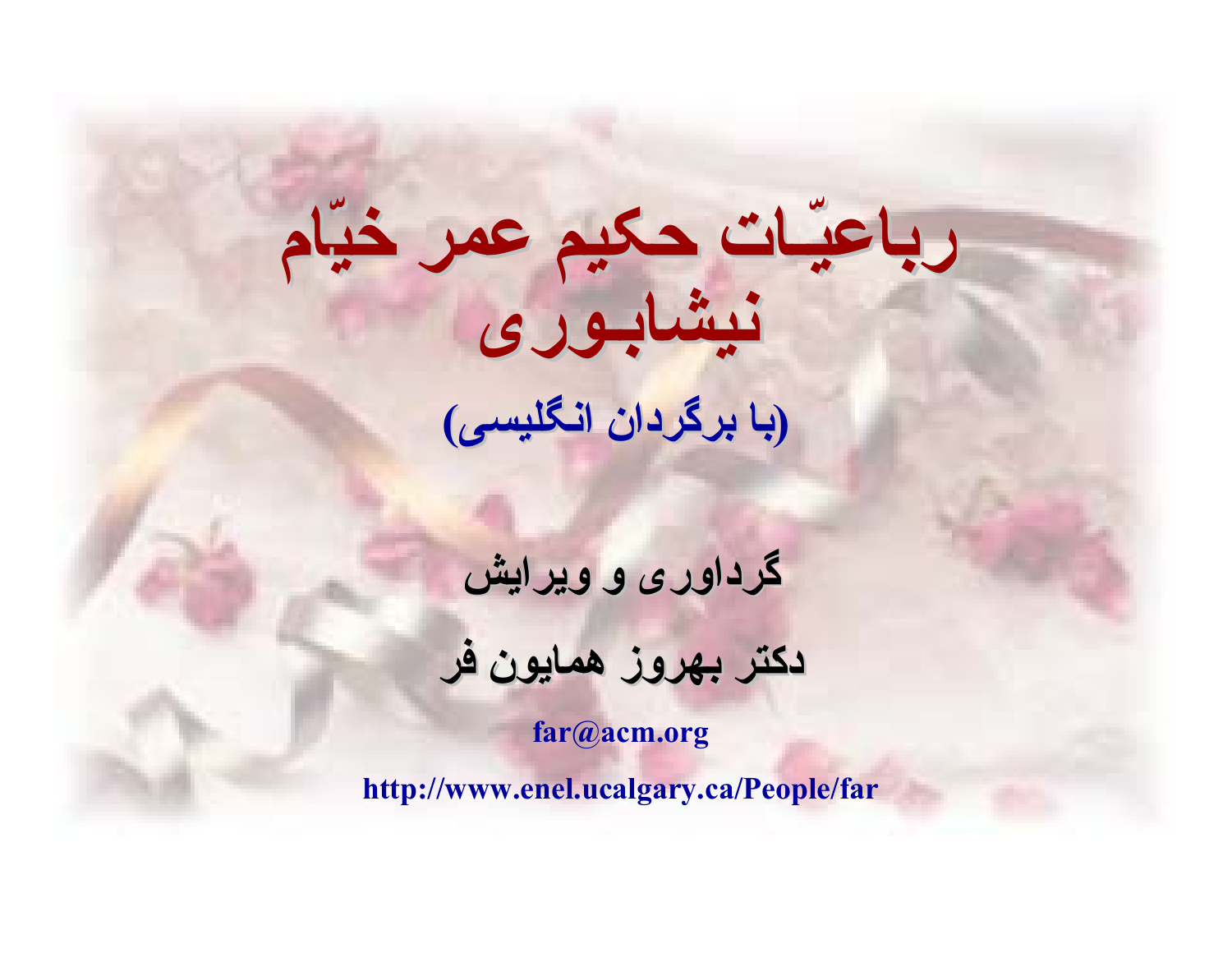**رباعی اوّل**

#### **این یک دو سه روز نوبت عمر گذشت**

**چون آب بـــه جویبار <sup>و</sup> چون باد به دشت هرگز غــــــــــم غــــــــــم دو روز مرا یاد نگشت**

#### **روزی که نيامده است <sup>و</sup> روزی که گذشت**

Into this Universe, and why not knowing, Nor whence, like Water willy-nilly flowing: **And out of it, as Wind along the Waste, And out of it, as Wind along the Waste, I know not whither, willy-nilly blowing.**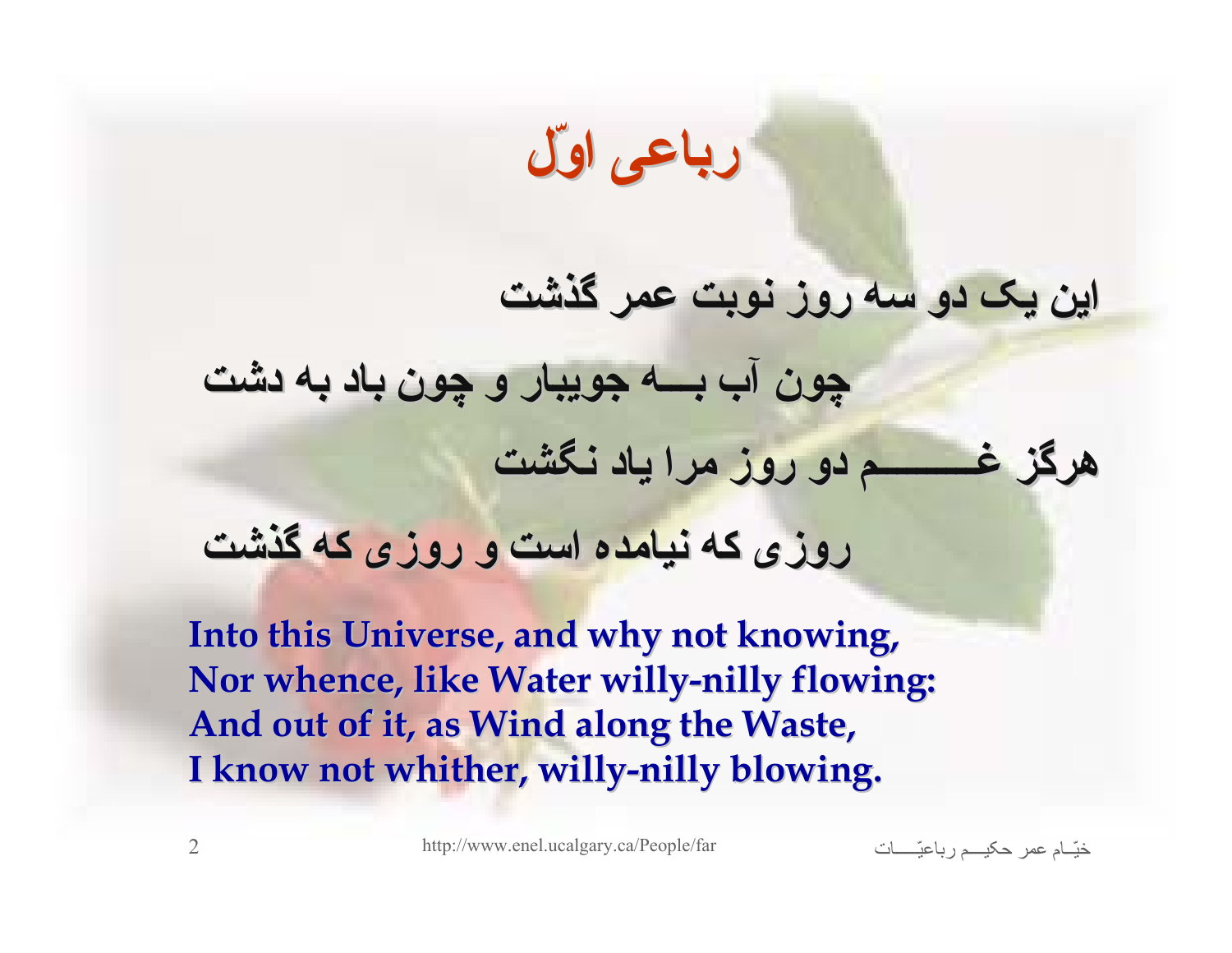**رباعی دوّم**

#### **گویند کسان بهشت با حور خوشـست**

**من ميـگویم ميـگویم که آب انگور خوشست**

**این نقد بگير <sup>و</sup> دست از آن نسيه بدار**

#### **کآواز دهل شنيدن از دور خوشست**

"How sweet is mortal Sovranty!" - think some: **Others – "How blest the Paradise to come!" Ah, take the Cash in hand and waive the Rest; Ah, take the Cash in hand and waive the Rest; Oh, the brave Music of a distant Drum!** 

اتѧѧѧѧѧѧѧـّرباعي مѧѧѧѧѧѧحکي عمر امѧѧѧّخي <sup>3</sup> http://www.enel.ucalgary.ca/People/far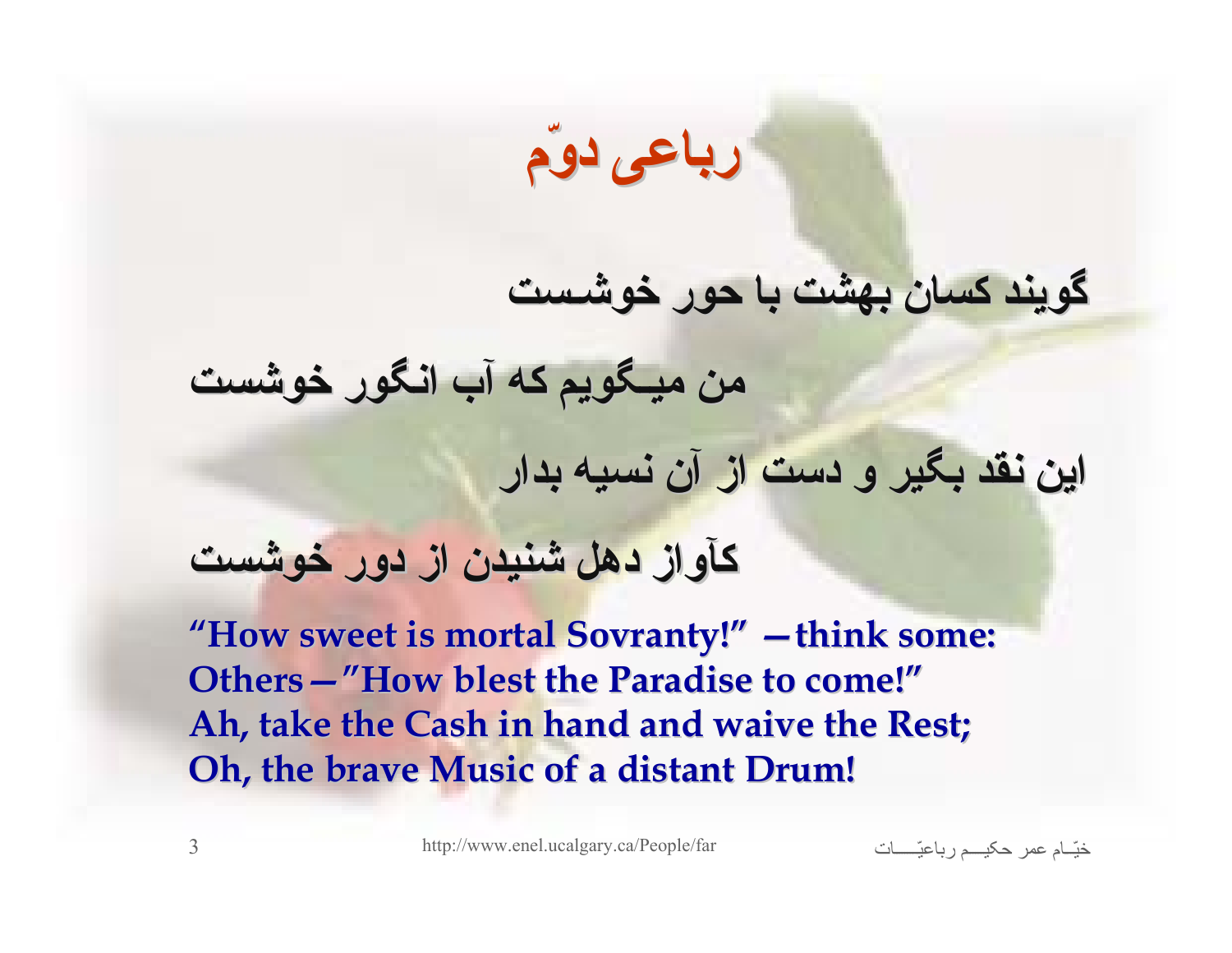**رباعی سوّم**

#### **یک چند به کودکی به استاد شــدیم**

**یک چند ز استادی خود شاد شدیم**

**پایان سخن شنو که ما را چه رسيد**

#### **از خاک در آمدیم <sup>و</sup> بر باد شــــدیم شــــدیم**

**With them the Seed of Wisdom did I sow, And with — my own hand labour — 'd it to grow: And this was all the Harvest that I reap'd — "I came like Water, and like Wind I go."**

اتѧѧѧѧѧѧѧـّرباعي مѧѧѧѧѧѧحکي عمر امѧѧѧّخي <sup>4</sup> http://www.enel.ucalgary.ca/People/far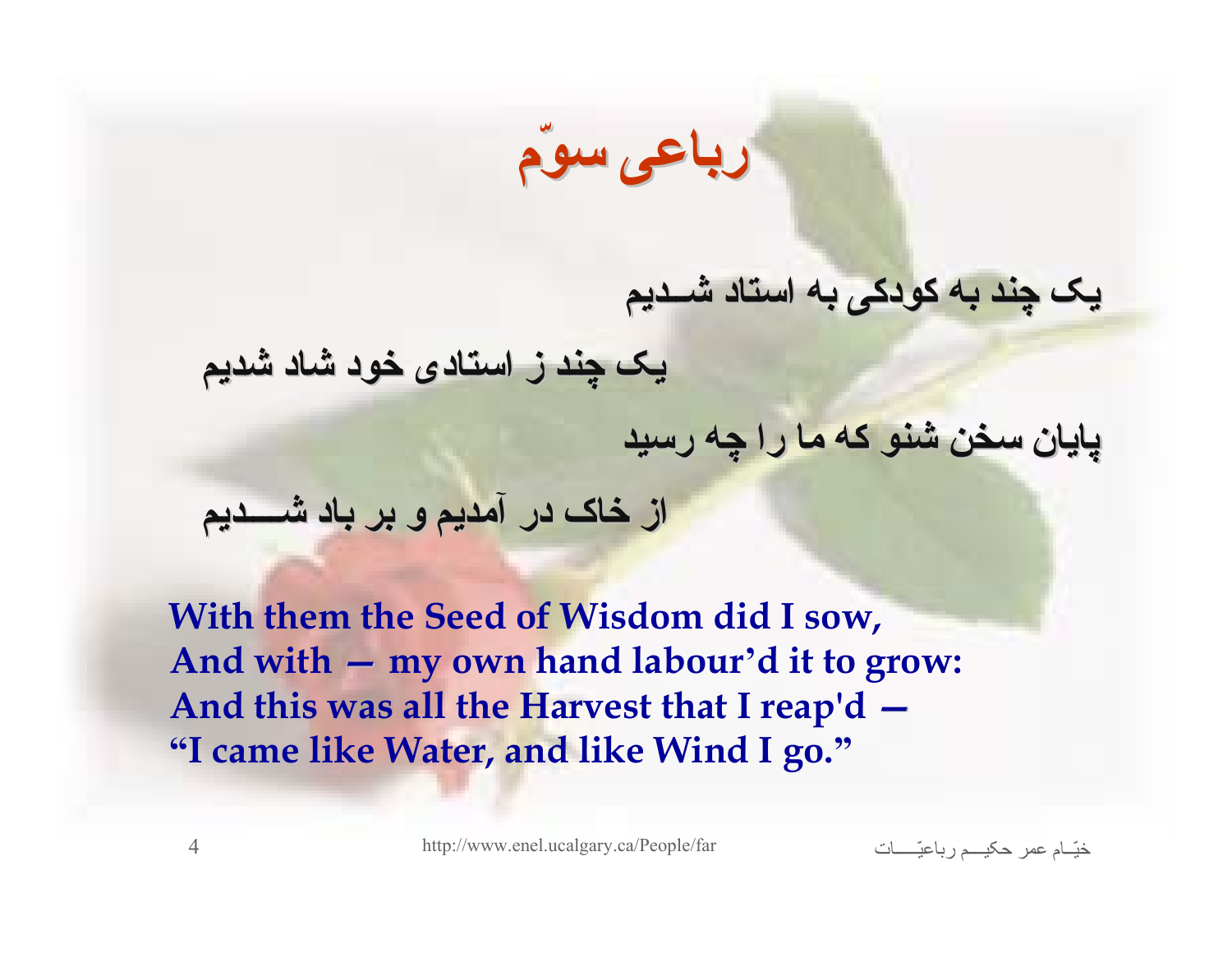**رباعی ششم**

#### **چون در گذرم به باده شوئيد مرا**

**تلقين ز شراب ناب گوئيد مرا**

#### **خواهيد بروز حشــــــر حشــــــر یابيد مرا**

#### **از خاک در ميکده جوئيـد مرا**

Ah, with the Grape my fading Life provide, **and wash my Body whence the Life has died, and wash my Body whence the Life has died,** And in a Windingsheet of Vine-leaf wrapt, **So bury me by some sweet Garden-side.** 

اتѧѧѧѧѧѧѧـّرباعي مѧѧѧѧѧѧحکي عمر امѧѧѧّخي <sup>5</sup> http://www.enel.ucalgary.ca/People/far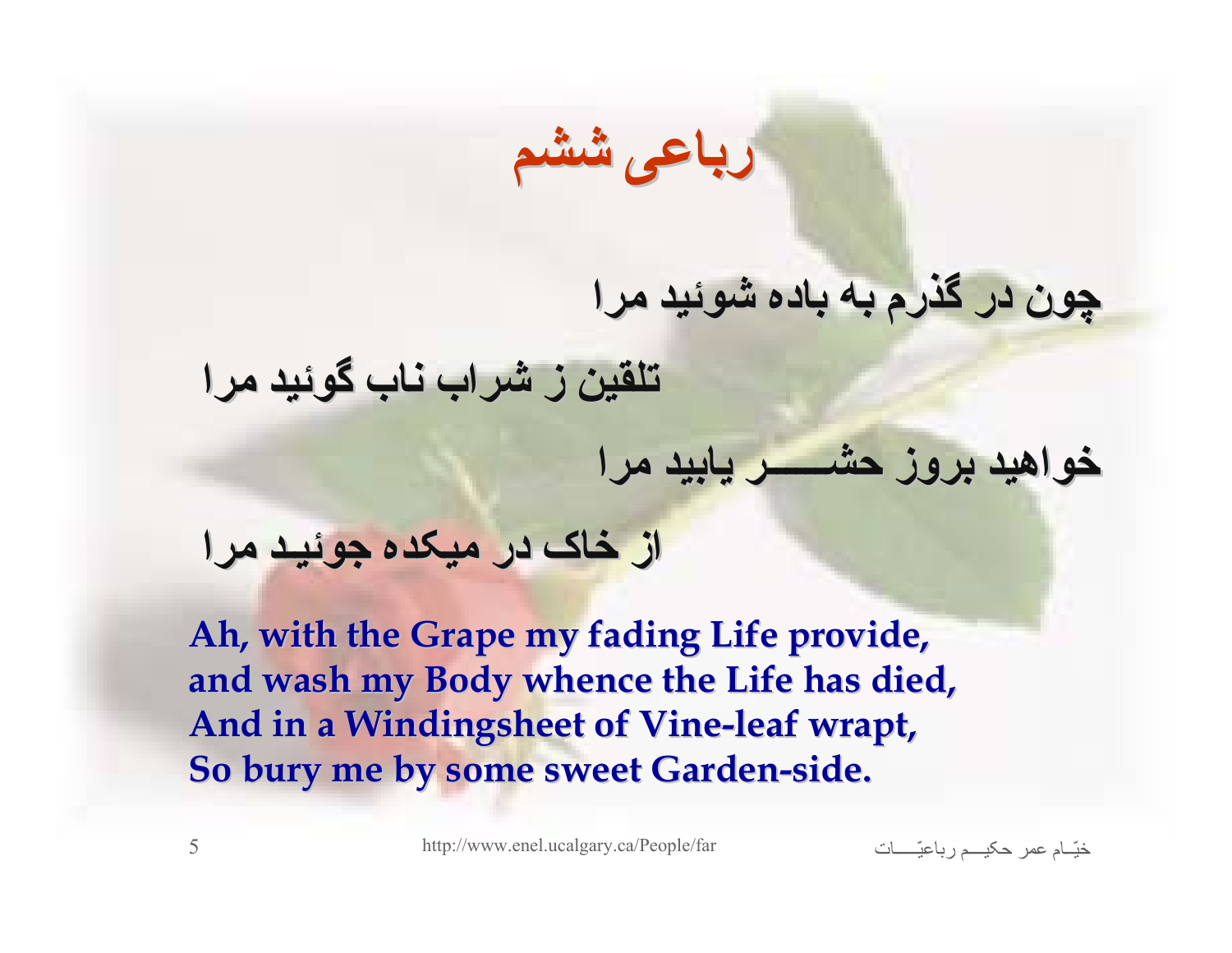**رباعی هفتم**

## **چندان بخورم شراب کاین بوی شراب**

**آیـــــد آیـــــد ز تراب چـــــون چـــــون روم زیر تراب تا بر ســـر خاک من رسد مخمــــوری مخمــــوری**

**از بوی شراب من شود مست <sup>و</sup> خراب**

**That ev'n my buried Ashes such a Snare Of perfume shall fling up into the Air, Of perfume shall fling up into the Air, As not a True Believer passing by But shall be overtaken unaware. But shall be overtaken unaware.**

اتѧѧѧѧѧѧѧـّرباعي مѧѧѧѧѧѧحکي عمر امѧѧѧّخي <sup>6</sup> http://www.enel.ucalgary.ca/People/far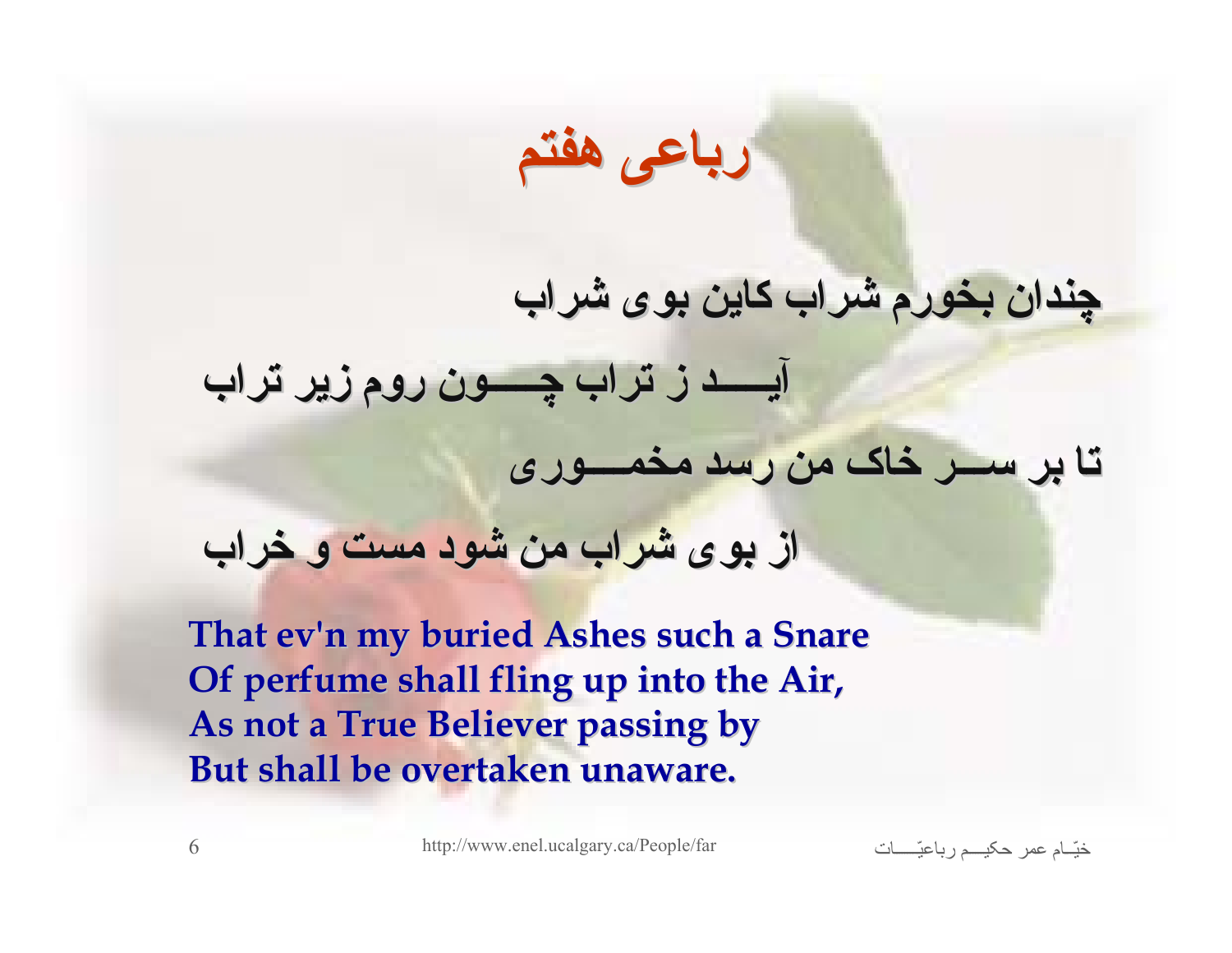**رباعی هشتم**

#### **می بر کف من نه که دلم در تاب است**

**وین عمر گریزپای گریزپای چون سيماب است دریاب کــــه آتــش جــــوانی جــــوانی آب است**

#### **هشـدار که بيـداری بيـداری دولت خواب است**

**Oh, come with old Khayyam, and leave the Wise To talk, one thing is certain, that Life flies; To talk, one thing is certain, that Life flies; One thing is certain, and the Rest is Lies; One thing is certain, and the Rest is Lies; The Flower that once has blown for ever dies. The Flower that once has blown for ever dies.**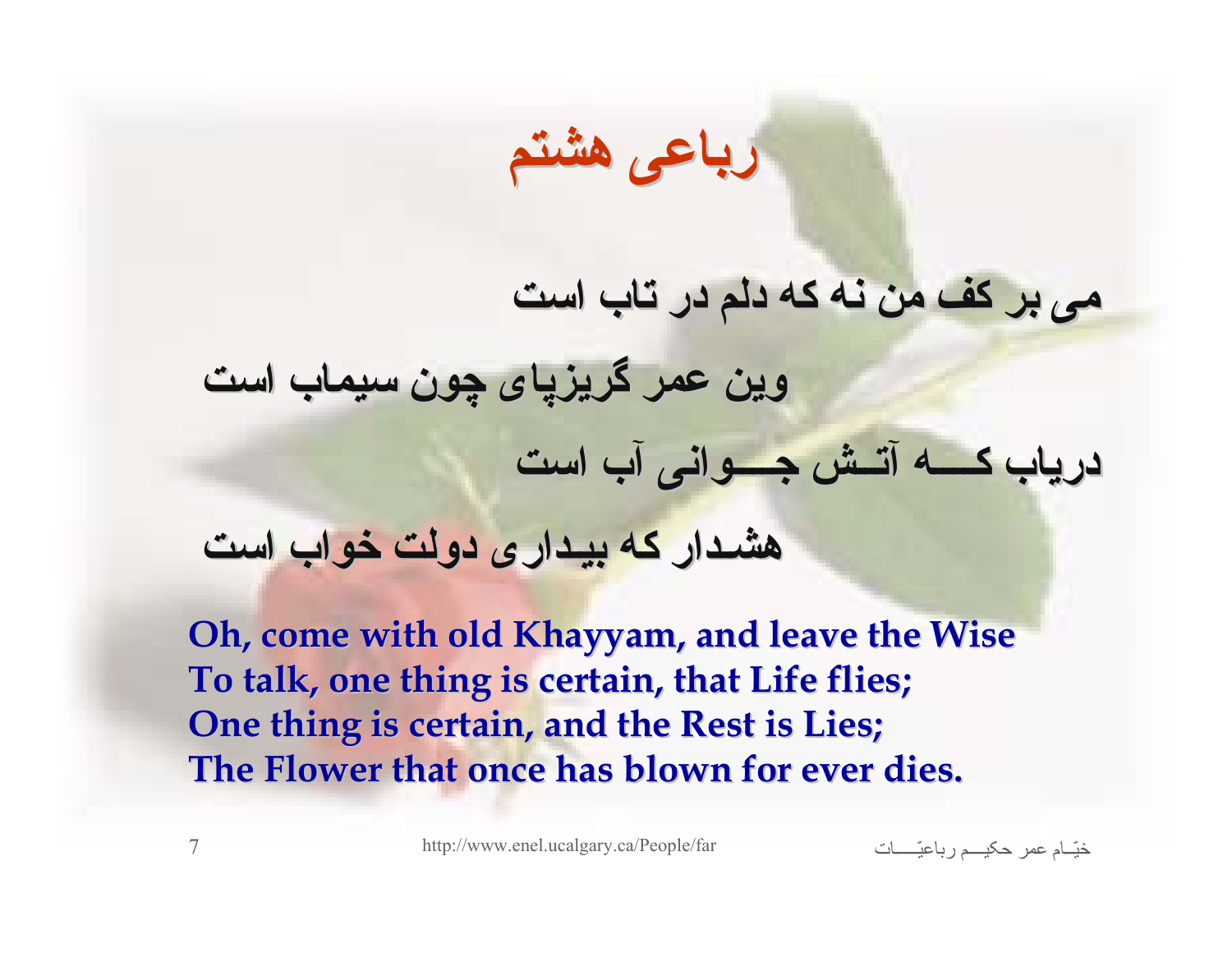**رباعی نهم**

#### **نيکی <sup>و</sup> بدی که در نهاد بشر است**

**شادی <sup>و</sup> غمی که در قضا <sup>و</sup> قدر است**

**با چرخ مکن حواله کانـدر ره عقل**

**چرخ از تو هزار بار بيـچاره بيـچاره تر است**

**And that inverted Bowl we call The Sky, And that inverted Bowl we call The Sky, Whereunder Whereunder crawling crawling coopt we live and die, we live and die,** Lift not thy hands to IT for help -for It **Rolls impotently on as Thou or I. Rolls impotently on as Thou or I.**

اتѧѧѧѧѧѧѧـّرباعي مѧѧѧѧѧѧحکي عمر امѧѧѧّخي <sup>8</sup> http://www.enel.ucalgary.ca/People/far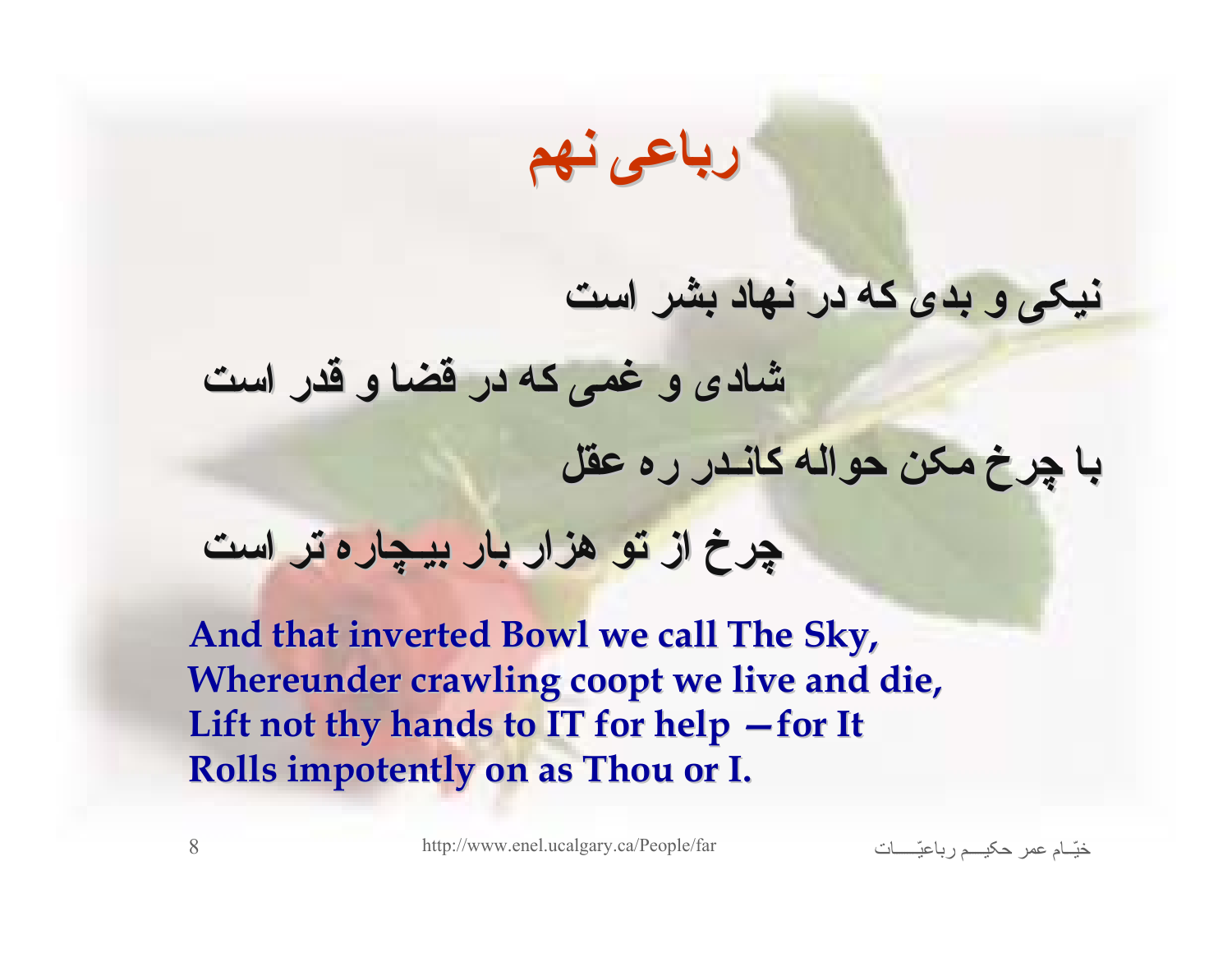**رباعی دهم**

## **دارنـــده دارنـــده چو ترکيــب ترکيــب طبایع آراســـت آراســـت از بهر چه فکنـــدش فکنـــدش اندر کم <sup>و</sup> کاست گر نيک آمد شکستن از بهر چه بود**

#### **ور نيک نيامد این صور عيب کراست**

**None answer'd answer'd this, but after Silence this, but after Silence spake A Vessel of a more ungainly Make: A Vessel of a more ungainly Make: "They sneer at me for leaning all awry; They sneer at me for leaning all awry; What! did the Hand then of the Potter shake?"** 

اتѧѧѧѧѧѧѧـّرباعي مѧѧѧѧѧѧحکي عمر امѧѧѧّخي <sup>9</sup> http://www.enel.ucalgary.ca/People/far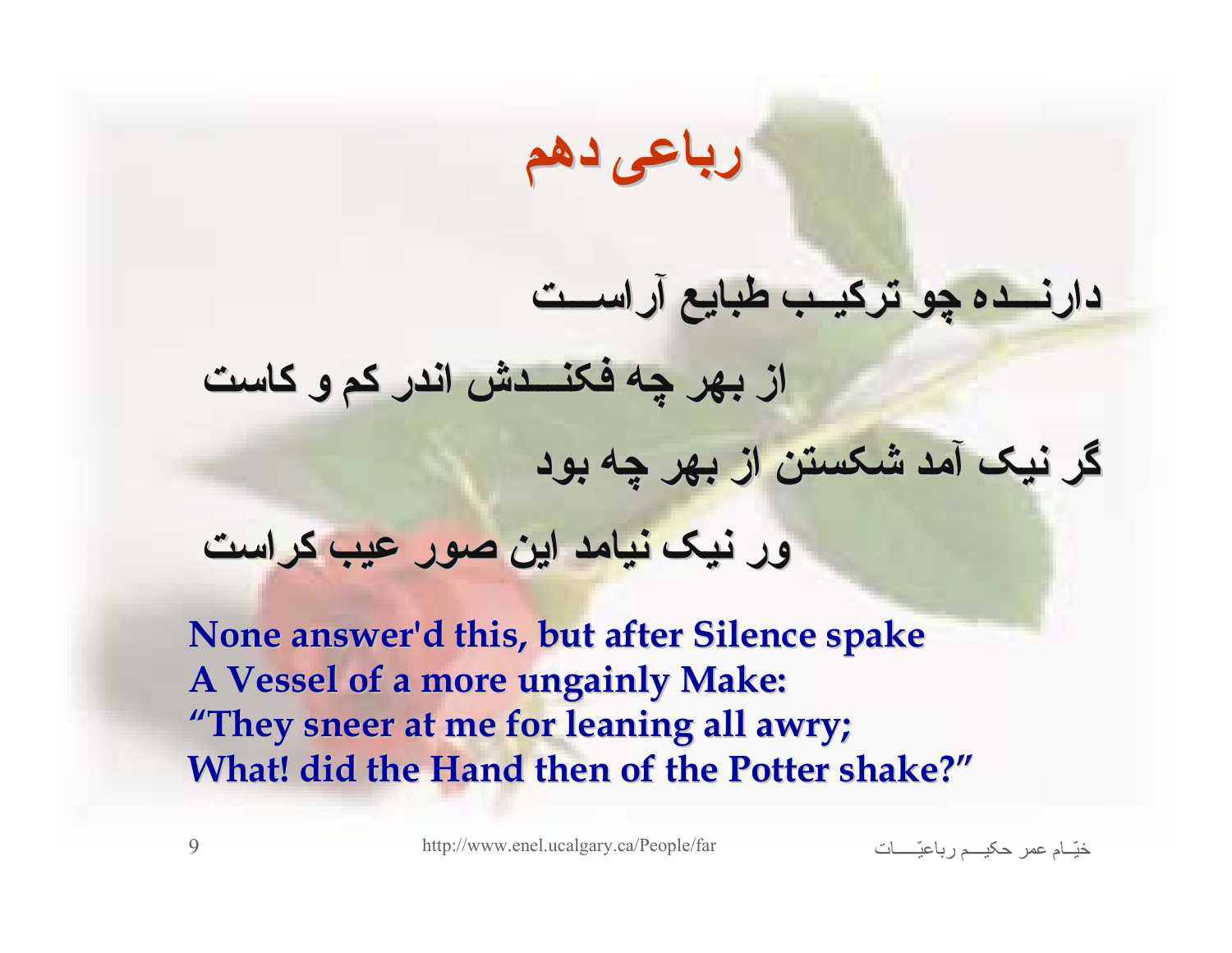### **رباعی دوازدهم دوازدهم**

#### **با باده نشين که ملک محمود این است**

**وزچنگ شنـــــو شنـــــو که لحن داوود این است**

**از آمـــــده آمـــــده <sup>و</sup> رفتــــه رفتــــه دگــــــر دگــــــر یاد مکن**

#### **حالی خوش باش زانکه مقصود این است**

**The mighty Mahmud, the victorious Lord, That all the misbelieving and black Horde Of Fears and Sorrows that infest the soul Scatters and slays with his enchanted Sword.**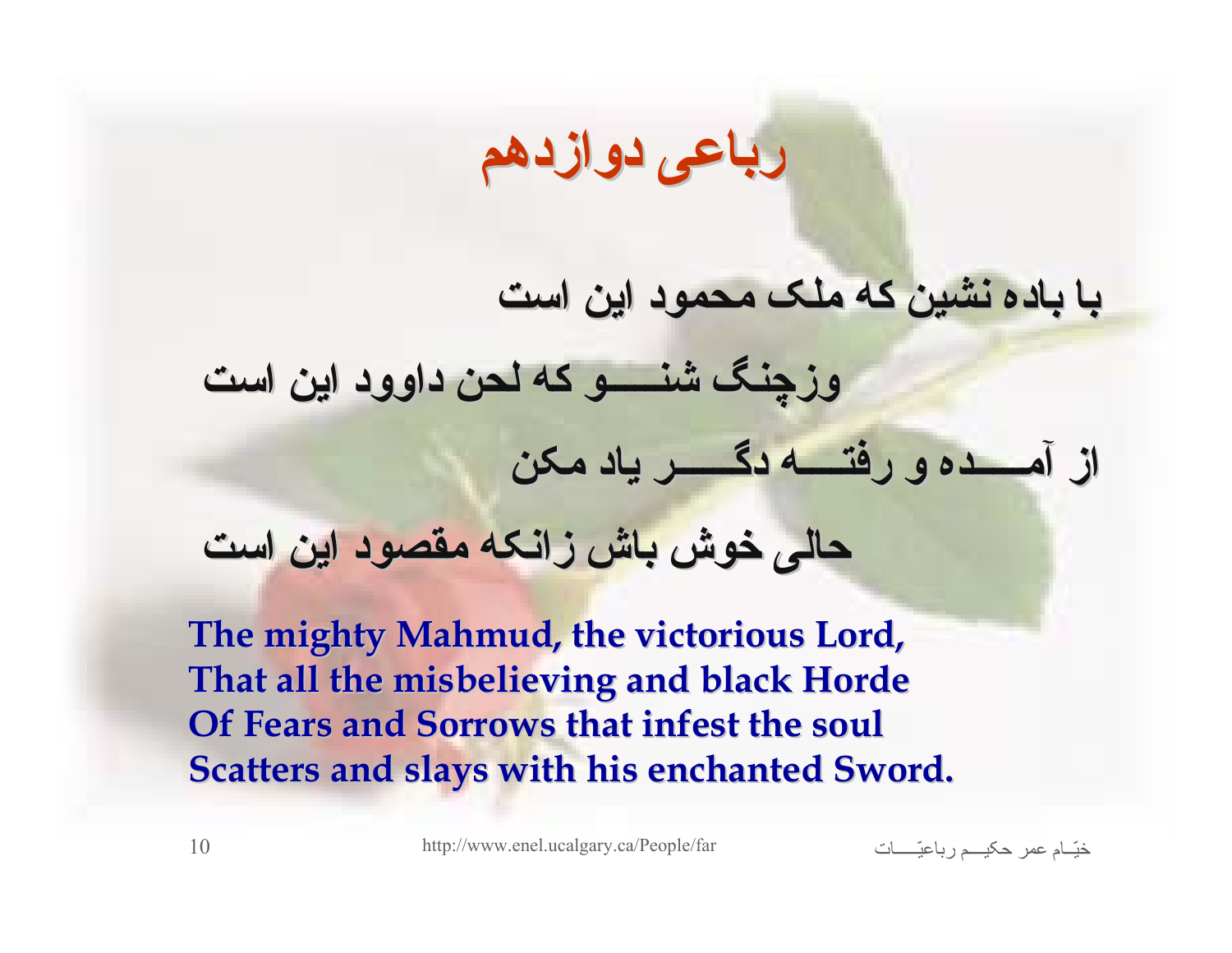### **رباعی چهاردهم چهاردهم**

#### **گردون نگری ز قد فرسوده ماست**

**جيحون اثری ز اشک پالوده ماست**

**دوزخ شرری ز رنج بيهوده ماست**

**فردوس دمی ز وقت آسـوده ماست**

**Heav'n but the Vision of fulfill'd Desire, And Hell the Shadow of a soul on fire, Hell the Shadow of a soul on fire, Cast on the Darkness into which Ourselves, So late emerg'd from, shall so soon expire.** 

اتѧѧѧѧѧѧѧـّرباعي مѧѧѧѧѧѧحکي عمر امѧѧѧّخي <sup>11</sup> http://www.enel.ucalgary.ca/People/far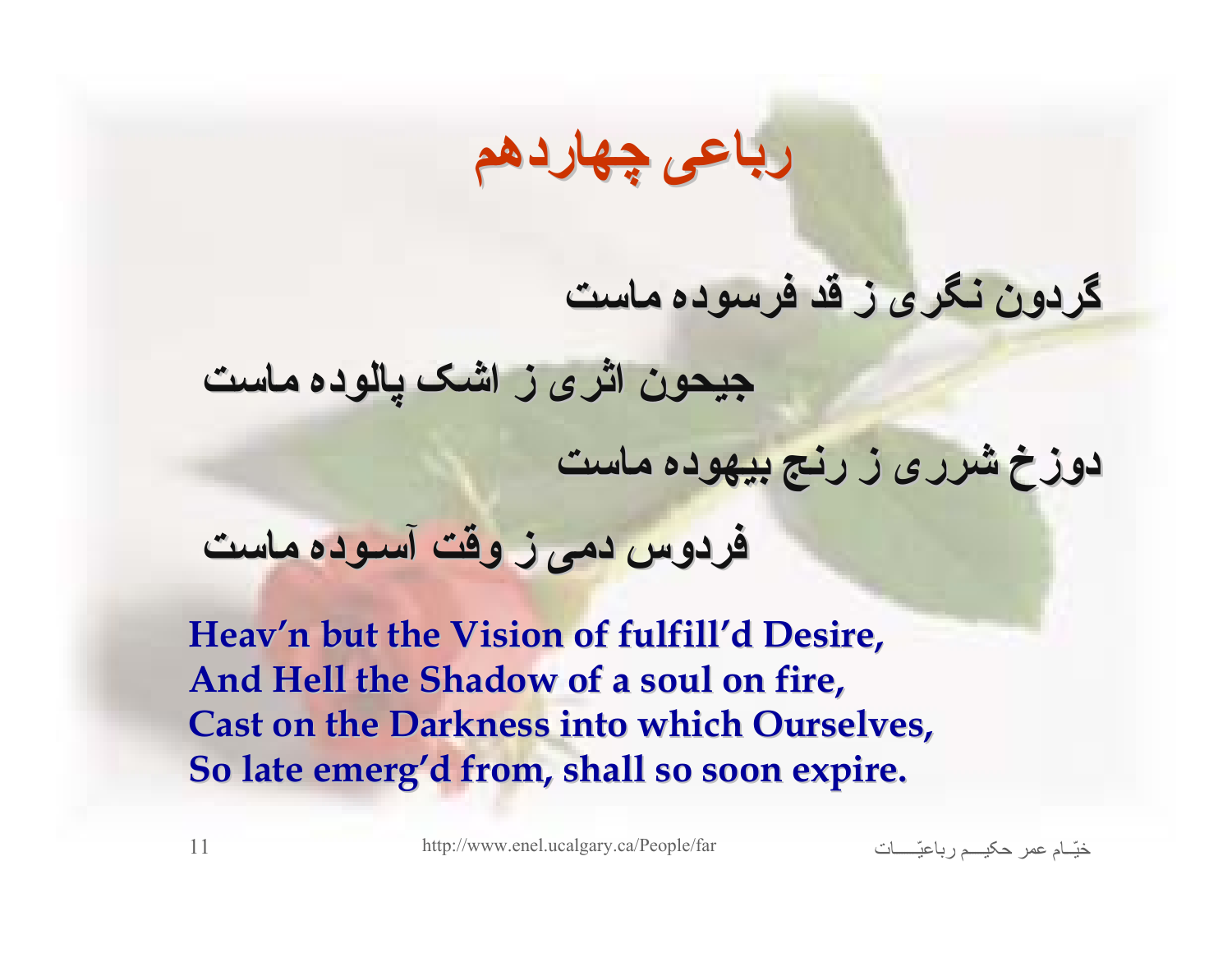### **رباعی شانزدهم شانزدهم**

## **این کهنـــه کهنـــه رباط را کــــه عالـم نام است وارامگه وارامگه ابلــــــق ابلــــــق صبـــح <sup>و</sup> شام است بزمی است که وامانده وامانده صد جمشيد است**

#### **قصریست که تکيهگاه تکيهگاه صد بهرام است**

**Think, in this batter'd Caravanserai Whose Doorways are alternate Night and Day, How Sultan after Sultan with his Pomp Abode his Hour or two, and went his way. Abode his Hour or two, and went his way.**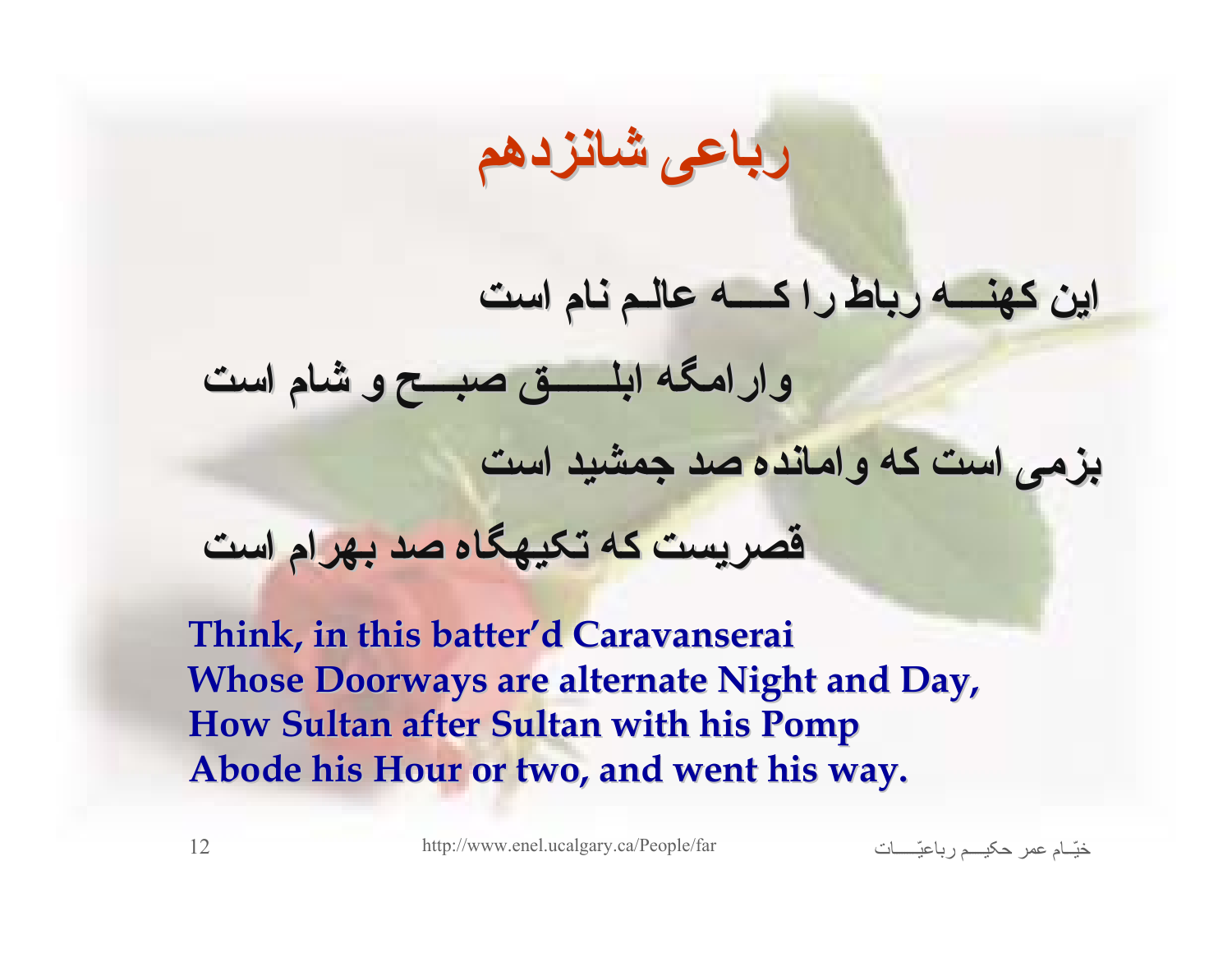**رباعی بيستم**

## **این کوزه چو من عاشق زاری بوده است در بنــد ســـر زلف نگاری بوده است این دستـــــه دستـــــه که بـر گردن او می بينــــی بينــــی دستيست که بر گردن یاری بوده است**

**I think the Vessel, that with fugitive I think the Vessel, that with fugitive Articulation Articulation answer'd, once did live, , once did live,** And merry-make; and the cold Lip I kiss'd How many Kisses might it take — and give!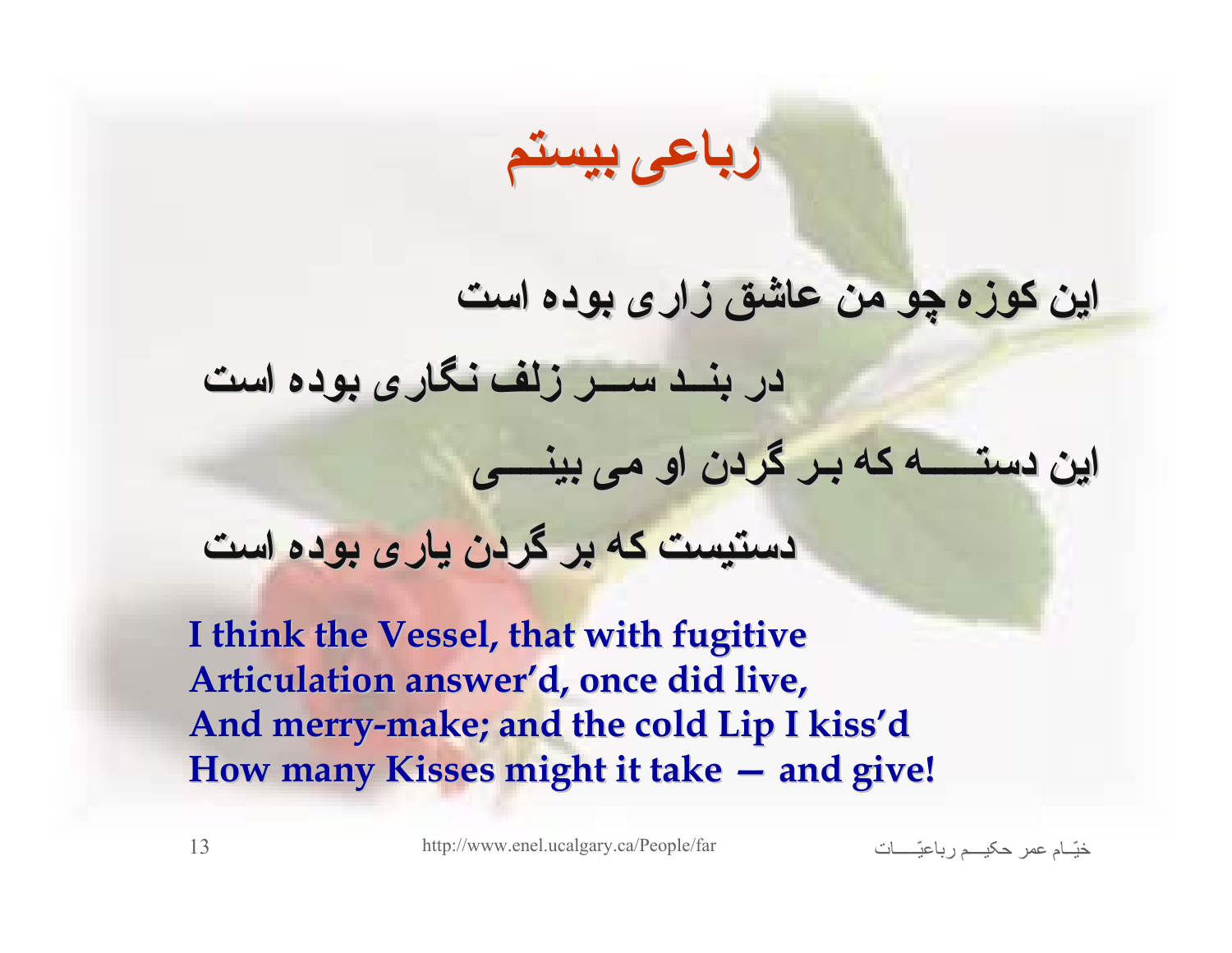## **هر سبزه که بر کنار جویی رسته است گوئی ز لب فرشتـــه فرشتـــه خــویی رسته است پا بر سر سبــــزه سبــــزه تا بخــــــواری بخــــــواری ننهی کان سبزه ز خاک لاله رویی رسته است**

**رباعی بيست <sup>و</sup> دوّم**

**And this delightful Herb whose tender Green And this delightful Herb whose tender Green** Fledges the River's Lip on which we lean  $-$ **Ah, lean upon it lightly! for who knows Ah, lean upon it lightly! for who knows From what once lovely Lip it springs unseen! From what once lovely Lip it springs unseen!**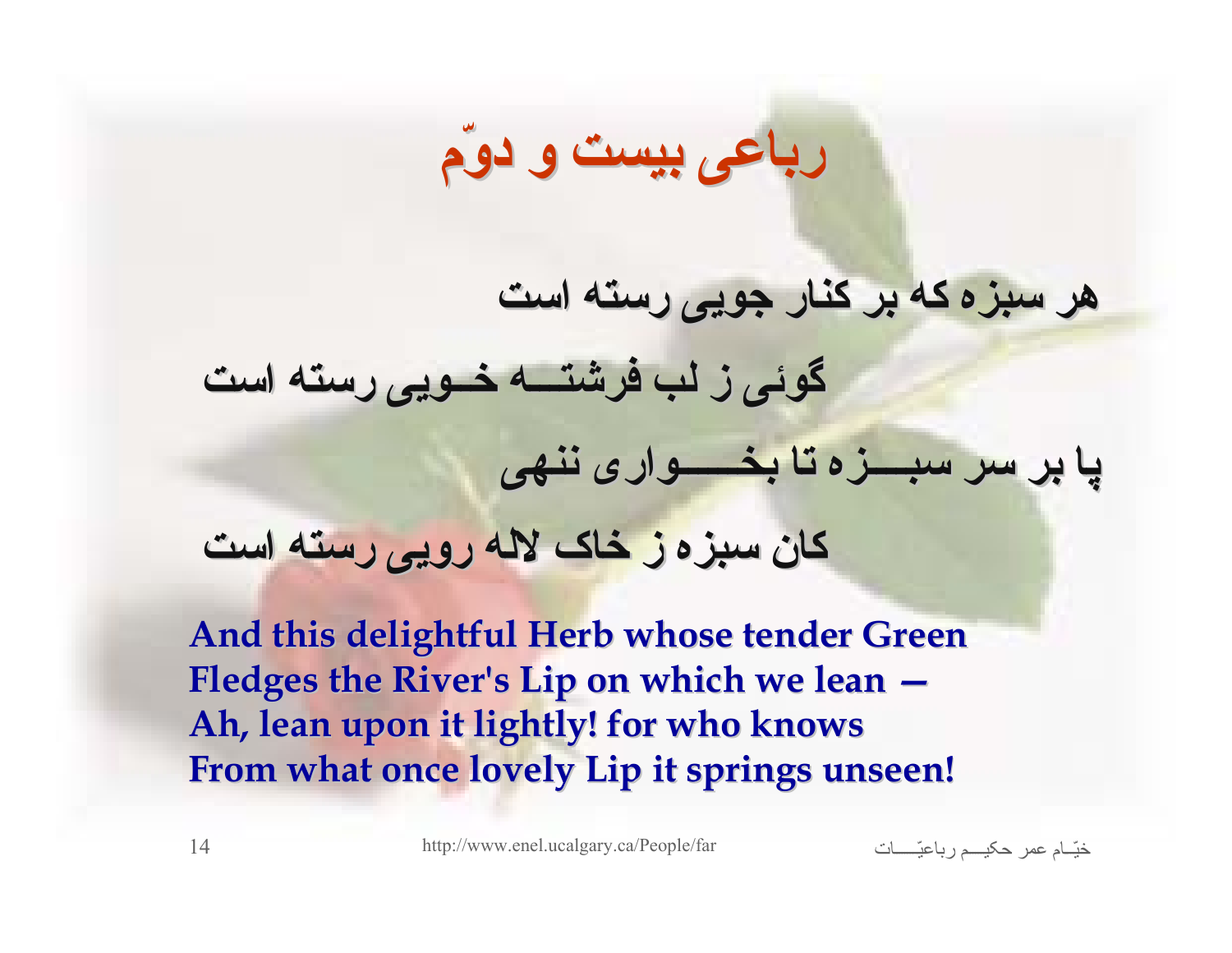## **رباعی بيست <sup>و</sup> سوّم**

#### **بر لوح نشان بودنيها بودنيها بوده است**

**پيوسته قلم ز نيک <sup>و</sup> بد فرسوده است**

**در روز ازل هرآنچه بایست بداد**

#### **غم خوردن <sup>و</sup> کوشيدن ما بيهوده است**

**The Moving Finger writes; and, having writ, Moves on: nor all your Piety nor Wit Shall lure it back to cancel half a Line,** Nor all your Tears wash out a Word of it.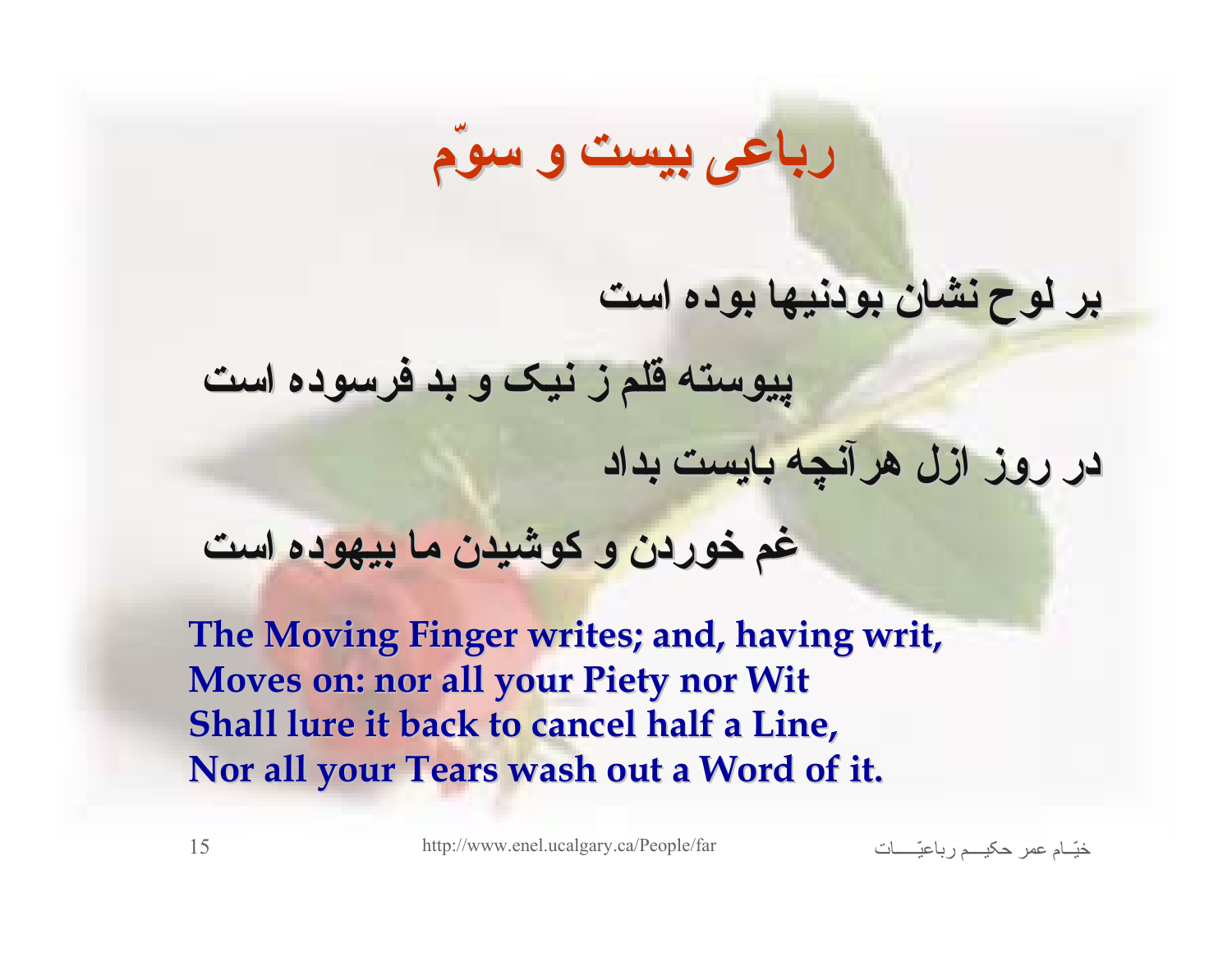#### **از منزل کفر تا به دین یکنفس است**

**وز عالم شک تا به یقين یکنفس است این یکنفس عـزیـز را خوش ميــدار ميــدار کز حاصل عمر ما همين یکنفس است**

**رباعی بيست <sup>و</sup> ششم**

**Would you that spangle of Existence spend Would you that spangle of Existence spend About the Secret About the Secret-quick about it, Friend! quick about it, Friend! A Hair perhaps divides the False from True A Hair perhaps divides the False from True** And upon what, prithee, does life depend?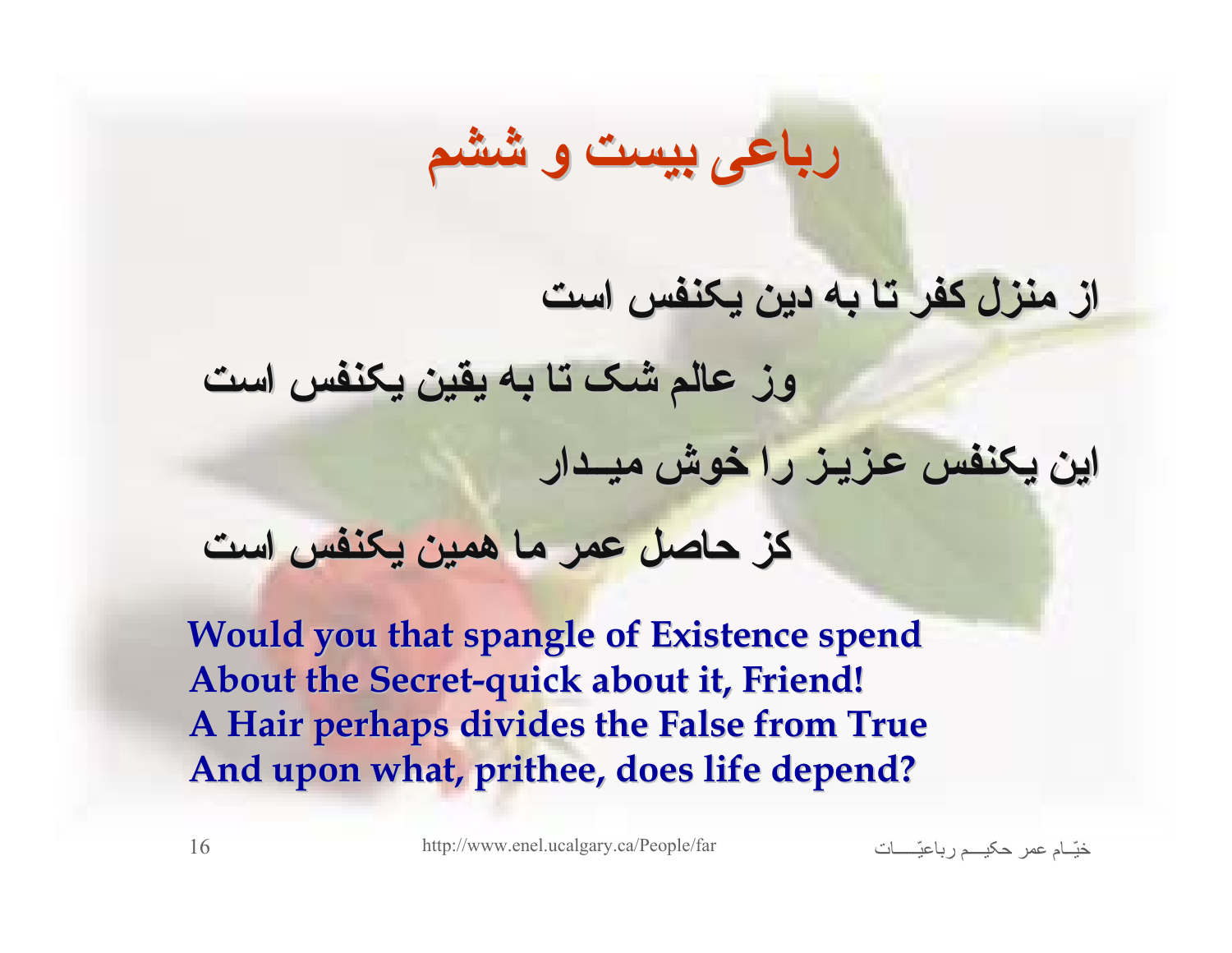### **رباعی سی <sup>و</sup> یکم**

#### **دل سّــر حيات اگر کماهی دانست**

**در مرگ هـــــــم هـــــــم اســـــرار اســـــرار الهی دانست**

**امروز که با خودی ندانستی ندانستی هيچ**

**فردا که ز خود روی چه خواهی دانست**

**But if in vain, down on the stubborn floor But if in vain, down on the stubborn floor Of Earth, and up to Heav'n's Unopening Door, You gaze To You gaze To-day, while You are You day, while You are You-how then how then** To-morrow, when You shall be You no more?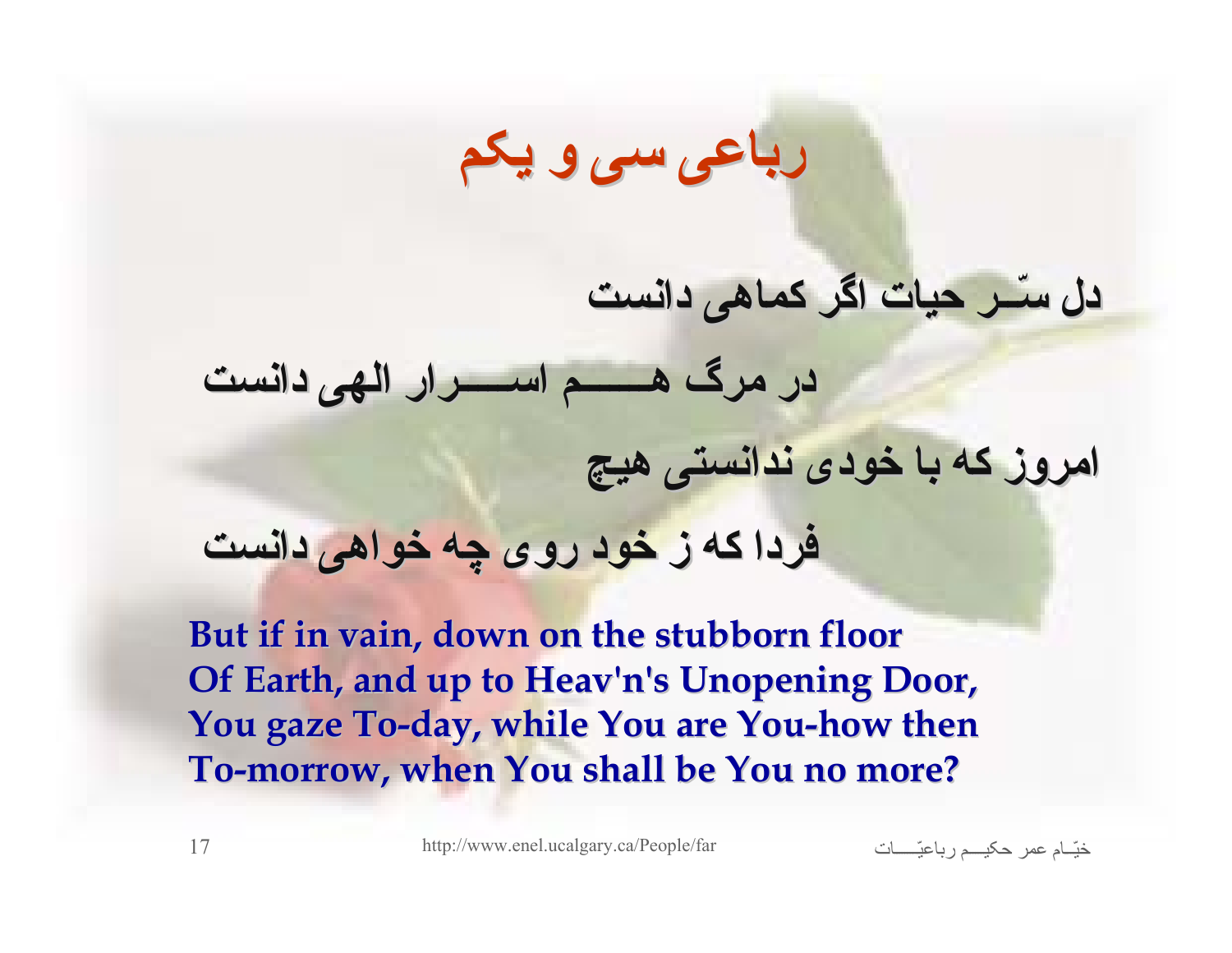## **رباعی سی <sup>و</sup> چهارم**

## **چون لاله به نوروز قدح گير بدست با لاله رخی گر ترا فرصت هست می نوش بخـّرمی بخـّرمی که این چرخ کهن ناگاه ترا چــــو خاک گرداند پست**

As then the Tulip for her wonted sup **Of Heavenly Vintage lifts her chalice up, Do you turn offering of the soil, till Heav Do you turn offering of the soil, till Heav'n**  To Earth invert you – like an empty Cup.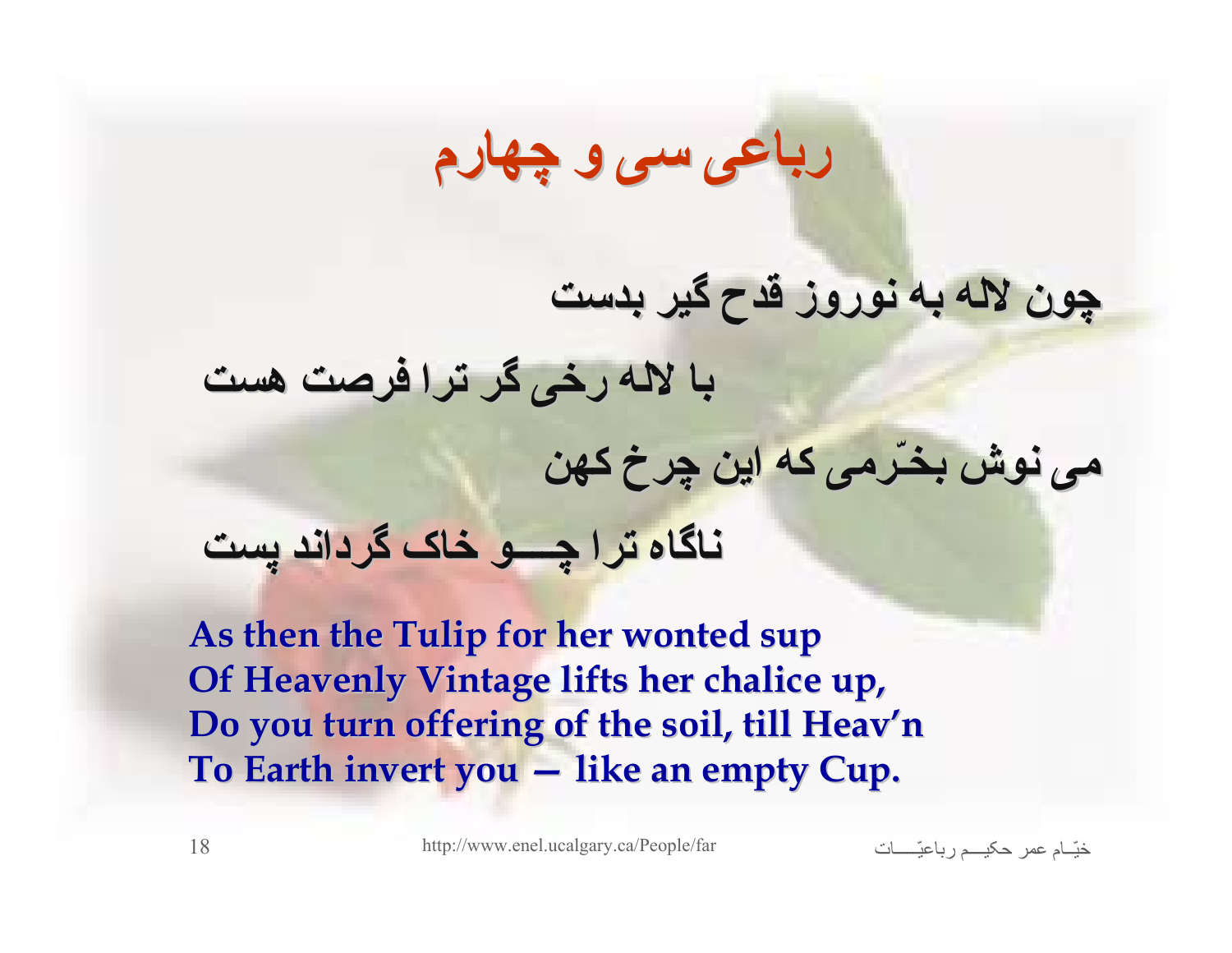**رباعی سی <sup>و</sup> ششم**

#### **گوینـد مرا که دوزخی باشـــد باشـــد مســـت**

**قوليست خلاف دل در آن نتوان بست**

**گر عاشق <sup>و</sup> ميخواره ميخواره به دوزخ باشند**

#### **فـردا بينی بهشـت همچون کف دست**

**If but the Vine and Love If but the Vine and Love-abjuring Band abjuring Band** Are in the Prophet's Paradise to stand, Alack, I doubt the prophet's paradise **Were empty as the hollow of one's Hand.**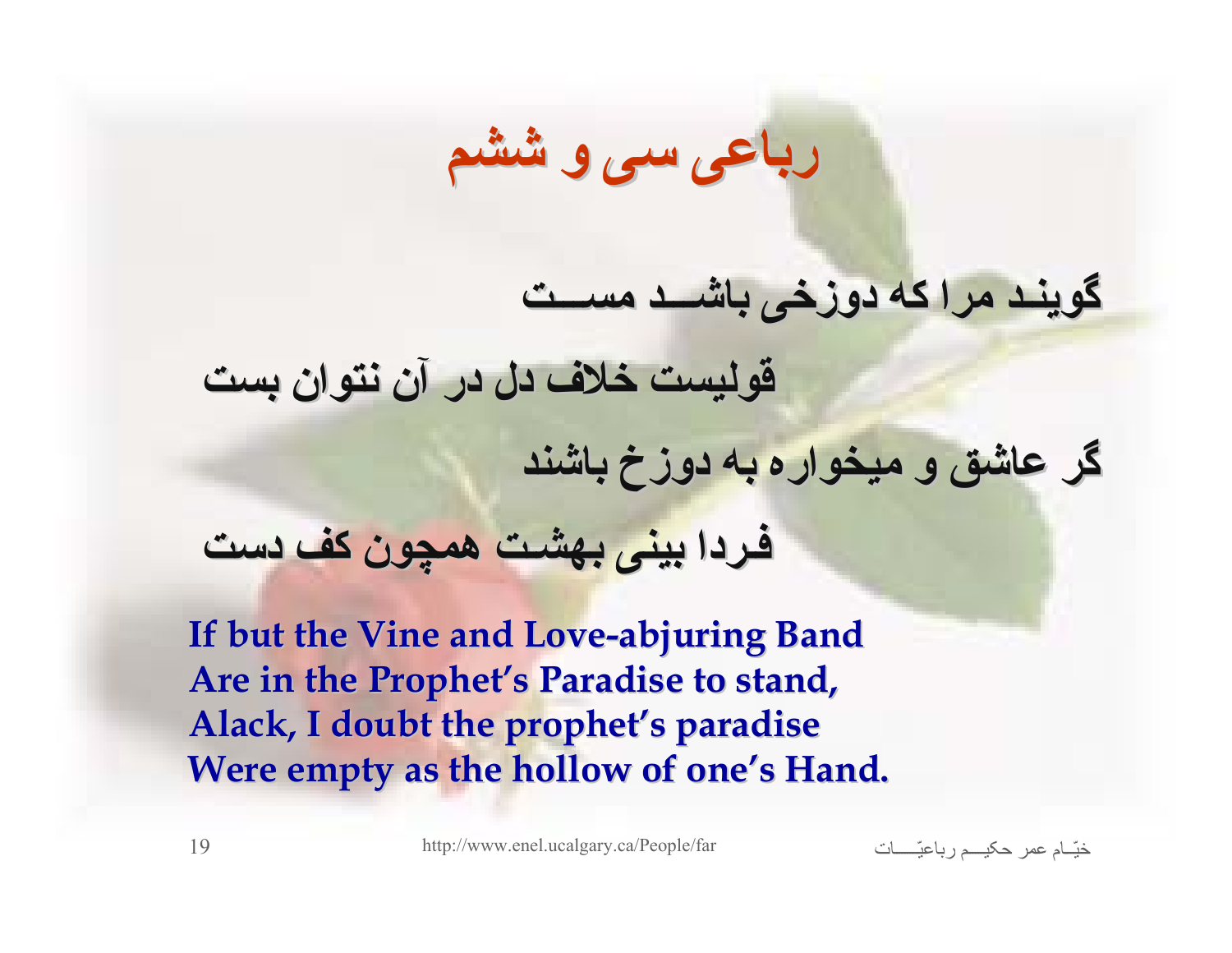**رباعی سی <sup>و</sup> نهم**

**ترکيب پياله ای که در هم پيــــوست پيــــوست**

**بشکستــــــن بشکستــــــن آن روا نميــــــــدارد نميــــــــدارد مست**

**چندین سروپای نازنين از سر دست**

**بر مهر که پيوست <sup>و</sup> به کين که شکست**

**Another said Another said—"Why, ne'er a peevish Boy Why, ne'er a peevish Boy Would break the Bowl from which he drank in Joy; Shall He that made the Vessel in pure Love** And Fancy, in an after Rage destroy!"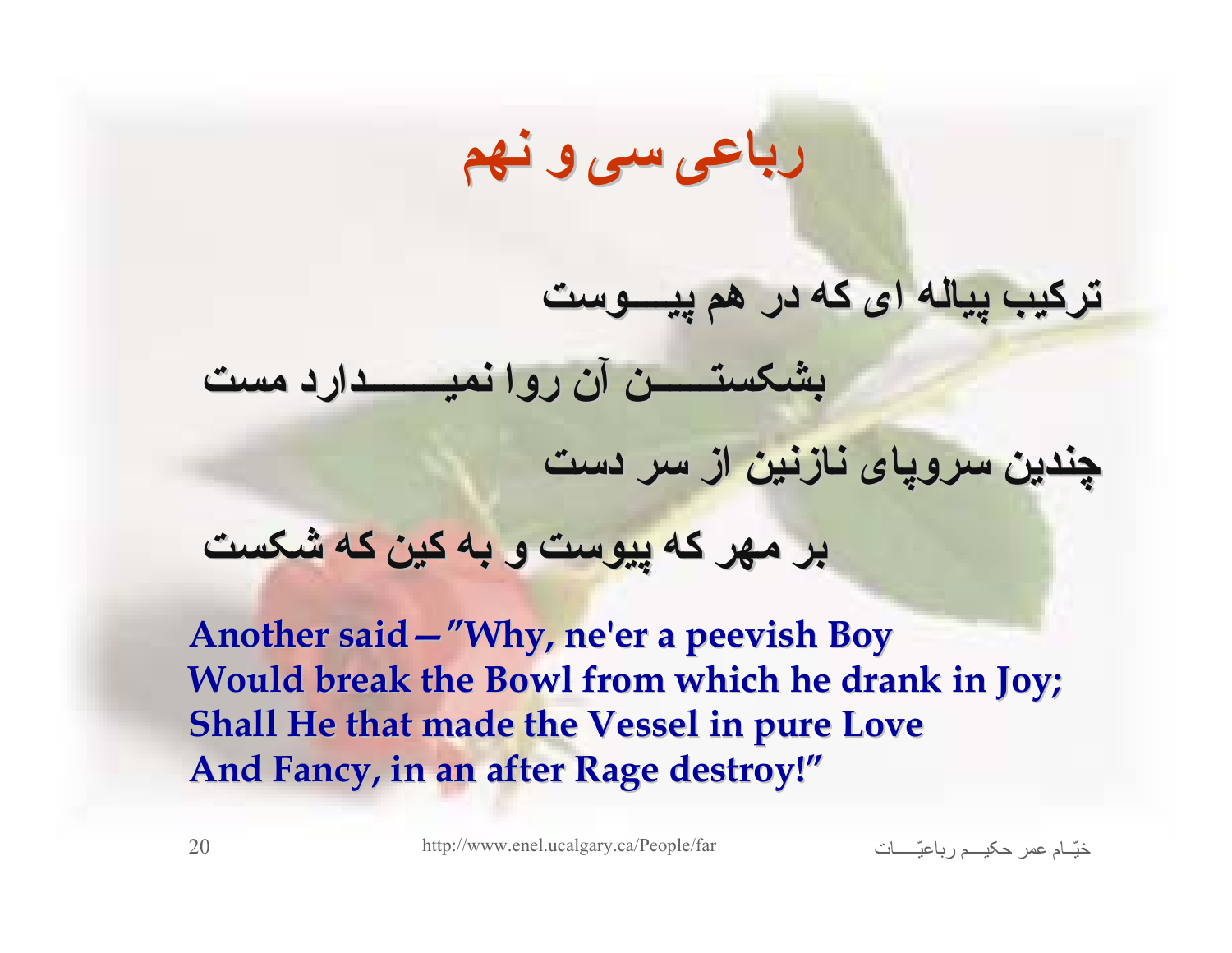**رباعی چهلم**

#### **ابر آمد <sup>و</sup> باز برســر سبزه گریست**

**بی باده گلـرنگ نمی باید زیست**

**این سبزه که امروز تماشاگه تماشاگه ماست**

#### **تا سبزه خاک ما تماشاگه تماشاگه کيست**

**And we, that now make merry in the Room And we, that now make merry in the Room They left, and Summer dresses in new Bloom, They left, and Summer dresses in new Bloom, Ourselves must we beneath the Couch of Earth Descend ourselves to make a Couch for whom? Descend ourselves to make a Couch for whom?**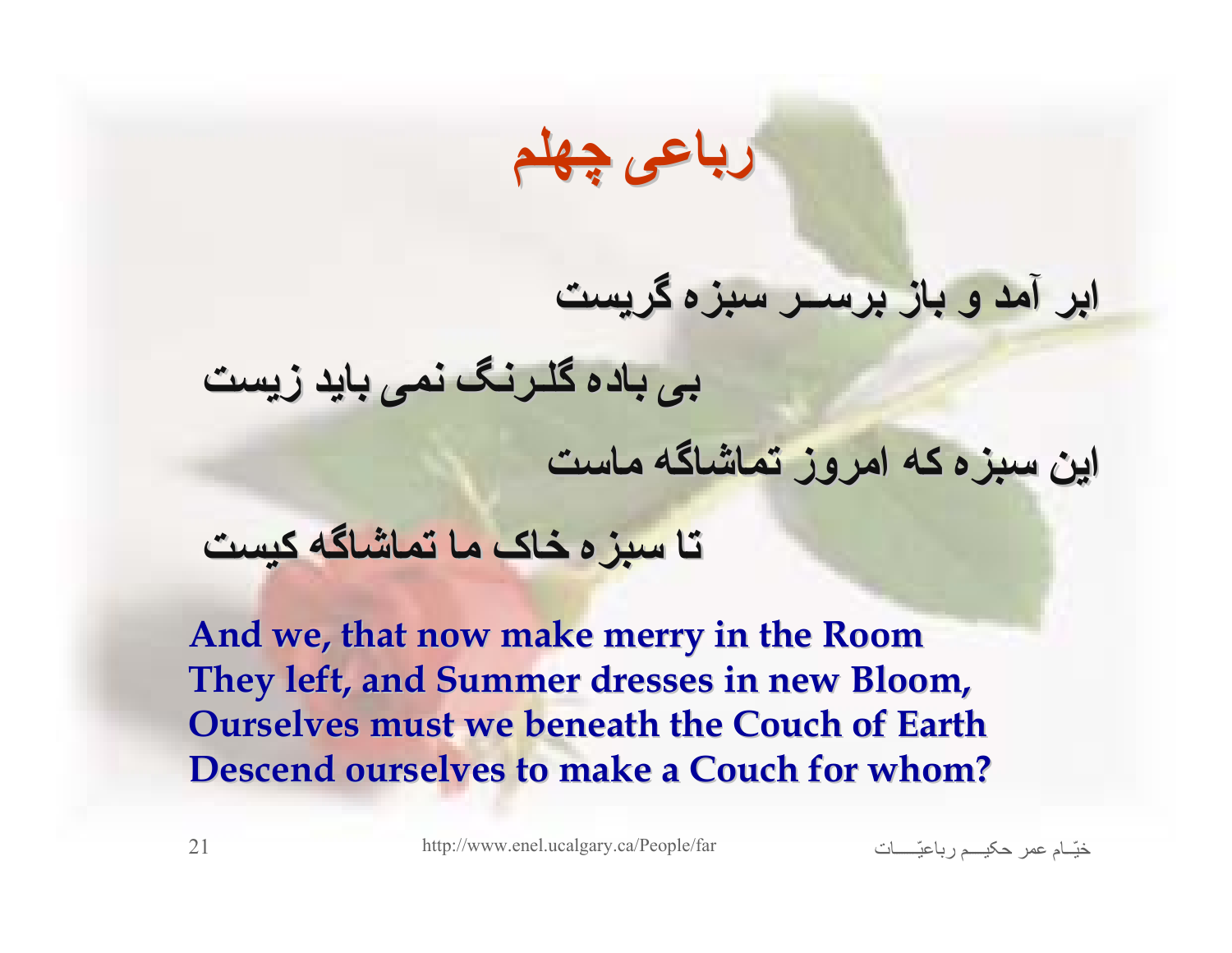## **رباعی چهل <sup>و</sup> هفتم**

#### **مهتاب به نـــور دامن شب بشکافـــت بشکافـــت**

**می نوش دمی بهتر از این نتوان یافت خوش باش <sup>و</sup> ميندیش که مهتاب بسی اندر ســـر خاک یک بيک خواهد تافت**

Ah, Moon of my Delight who know'st no wane, The Moon of Heav'n is rising once again: How oft hereafter rising shall she look **Through this same Through this same Carden after me after me—in vain! in vain!**

اتѧѧѧѧѧѧѧـّرباعي مѧѧѧѧѧѧحکي عمر امѧѧѧّخي <sup>22</sup> http://www.enel.ucalgary.ca/People/far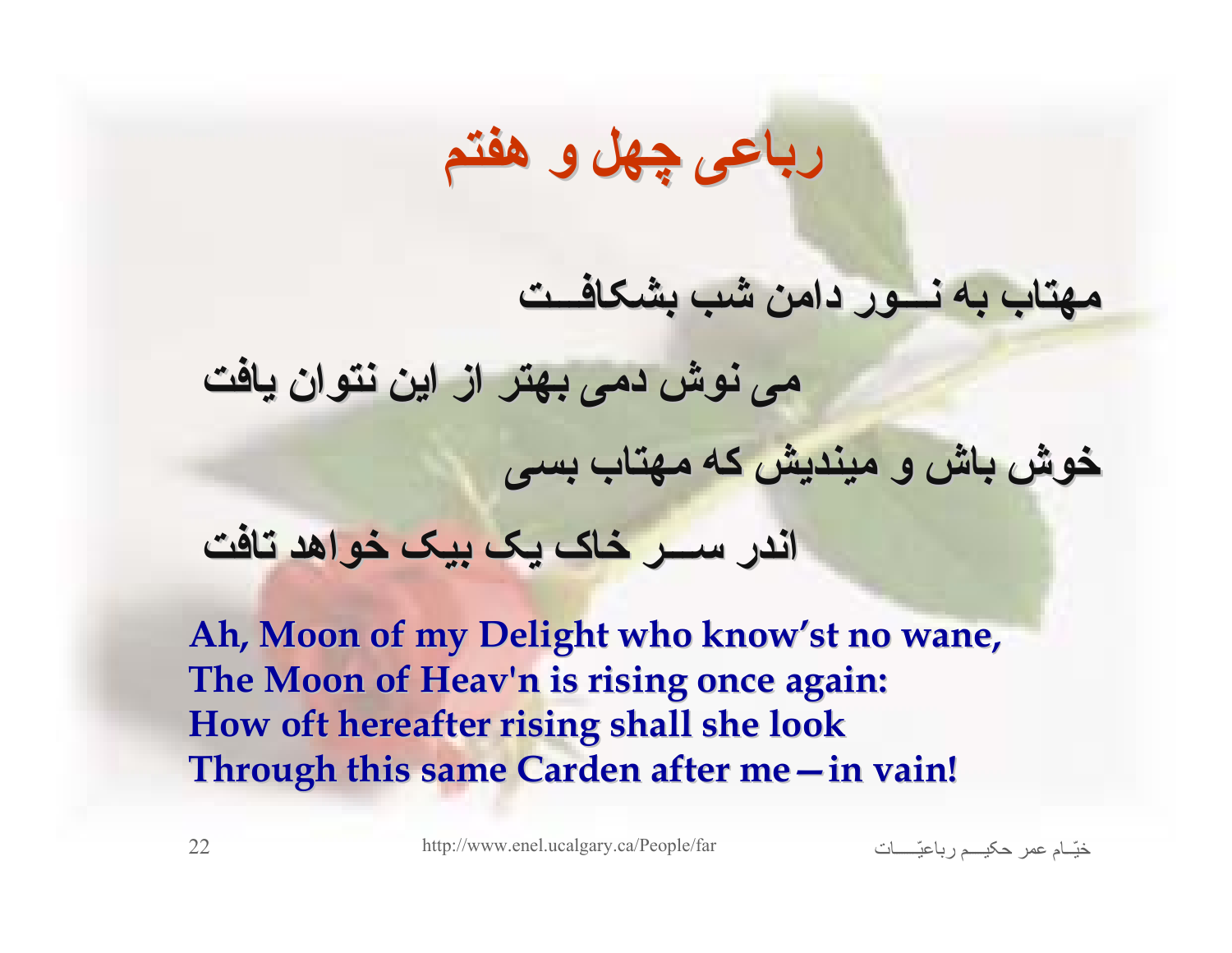### **رباعی پنجاهم**

#### **آن قصر که جمشيد در او جام گرفت**

**آهو بچه کرد <sup>و</sup> روبـــه روبـــه آرام گرفت**

**بهرام گه گور ميگرفتی ميگرفتی همــــه همــــه عمر**

**دیدی که چگونه گور بهرام گرفت**

**They say the Lion and the Lizard keep They say the Lion and the Lizard keep The Courts where Jamshyd gloried and drank deep:** And Bahram, that great Hunter – the Wild Ass **Stamps o'er his Head, and he lies fast asleep.**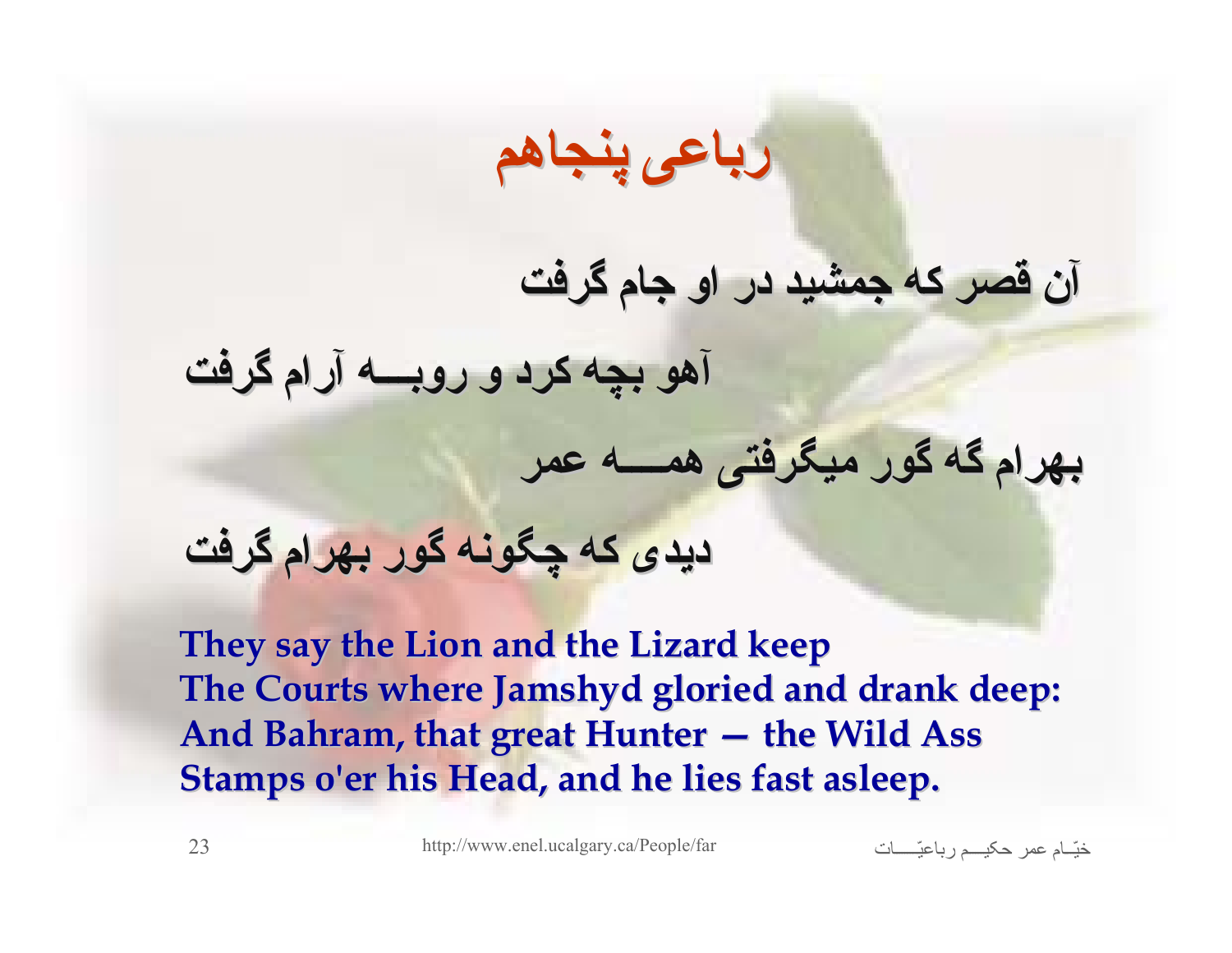## **رباعی پنجاه <sup>و</sup> دوّم**

## **چون عمر بسر رسد چه شيرین <sup>و</sup> چه تلخ پيمانه چو پر شود چه بغداد <sup>و</sup> چه بلخ می نوش که بعــد از من <sup>و</sup> تــــو ماه بسی از سلخ به غرّه آیــــد آیــــد از غرّه به سلخ**

**Whether at Naishapur or Babylon, Whether the Cup with sweet or bitter run,** The Wine of Life keeps oozing drop by drop, The Leaves of Life kept falling one by one.

اتѧѧѧѧѧѧѧـّرباعي مѧѧѧѧѧѧحکي عمر امѧѧѧّخي <sup>24</sup> http://www.enel.ucalgary.ca/People/far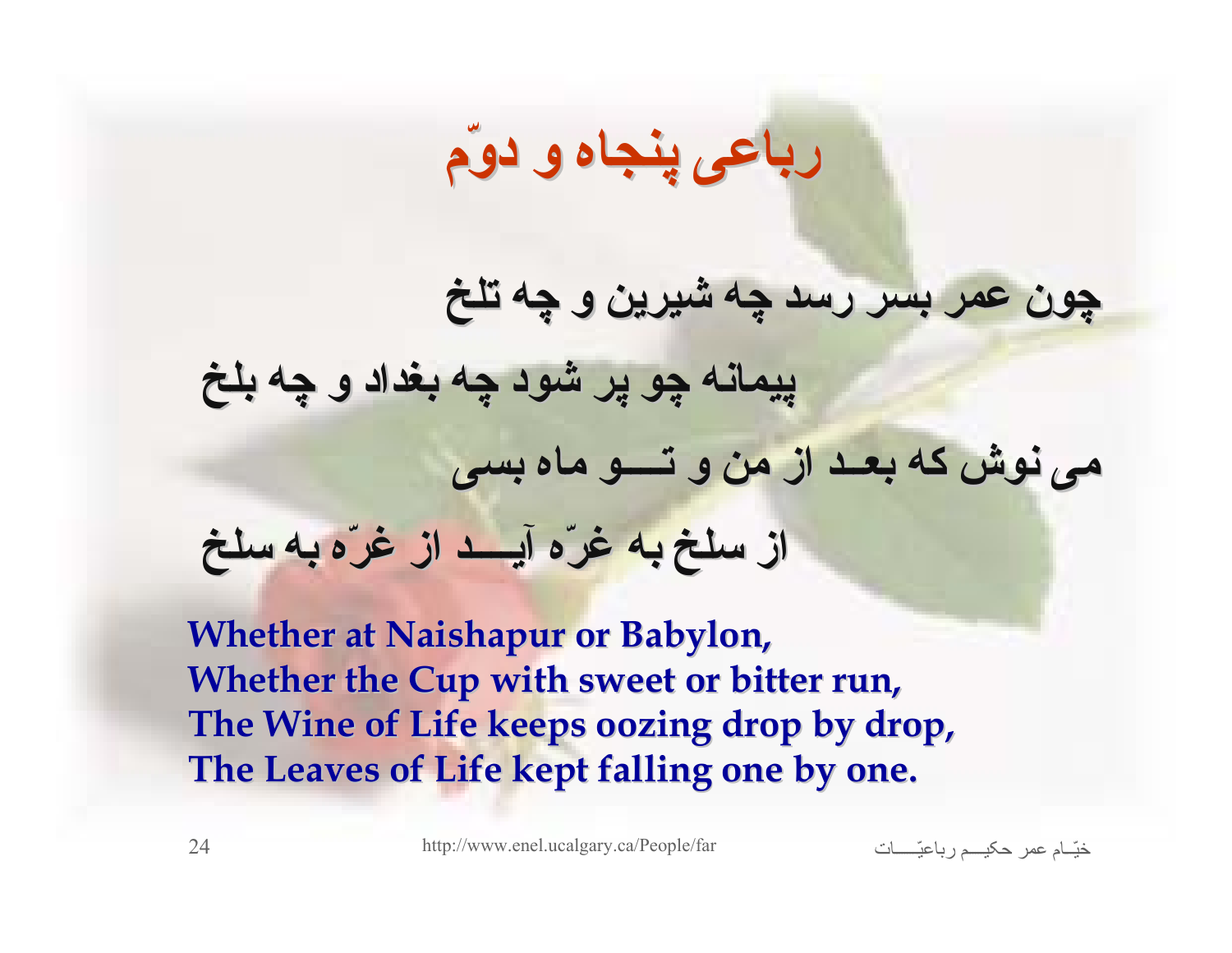## **رباعی پنجاه <sup>و</sup> پنجم**

**دریاب دمی که با طــرب ميگذرد ساقی غم فردای حریفان چه خوری پيش آر پياله را که شب ميگذرد**

**این قافلــــه قافلــــه عمــــــر عمــــــر عجب ميگذرد**

**One Moment in Annihilation's Waste, One moment, of the Well of Life to taste— The Stars are setting, and the Caravan The Stars are setting, and the Caravan Starts for the dawn of Nothing–Oh, make haste!**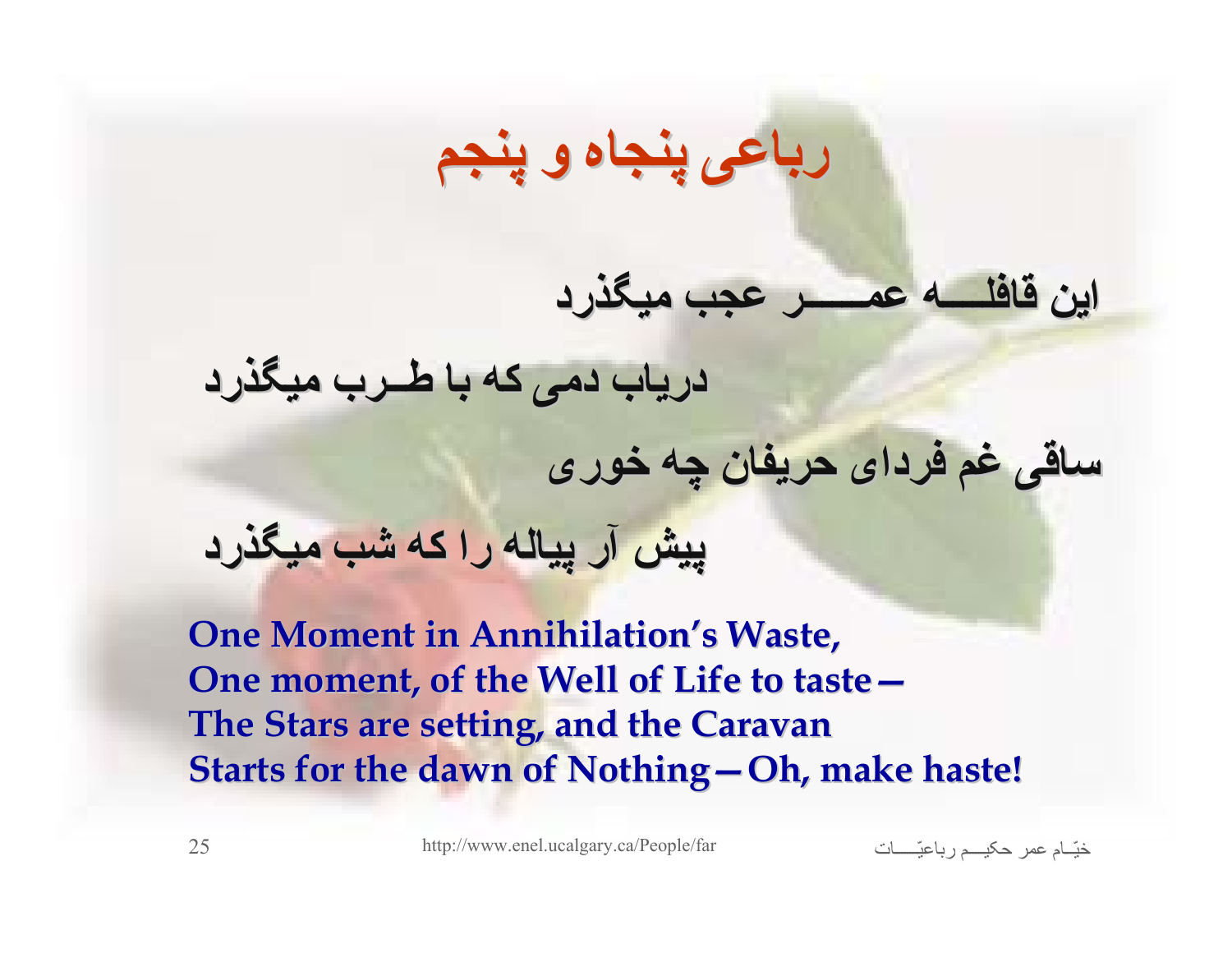## **رباعی پنجاه <sup>و</sup> هفتم**

**روزیست خوش <sup>و</sup> هوا نه گرم است <sup>و</sup> نه سرد ابر از رخ گلزار همی شوید گرد بلبـــــل بلبـــــل بــــــه بــــــه زبان حــال خــــــود خــــــود با گل زرد فریاد همی کند که می باید خورد**

And David's Lips are lock't; but in divine **High piping High piping Pelevi, with "Wine! Wine! Wine! Wine! Wine! Wine! Red Wine! Red Wine!" — the Nightingale cries to the Rose the Nightingale cries to the Rose That yellow Cheek of hers to incarnadine. That yellow Cheek of hers to incarnadine.**

اتѧѧѧѧѧѧѧـّرباعي مѧѧѧѧѧѧحکي عمر امѧѧѧّخي <sup>26</sup> http://www.enel.ucalgary.ca/People/far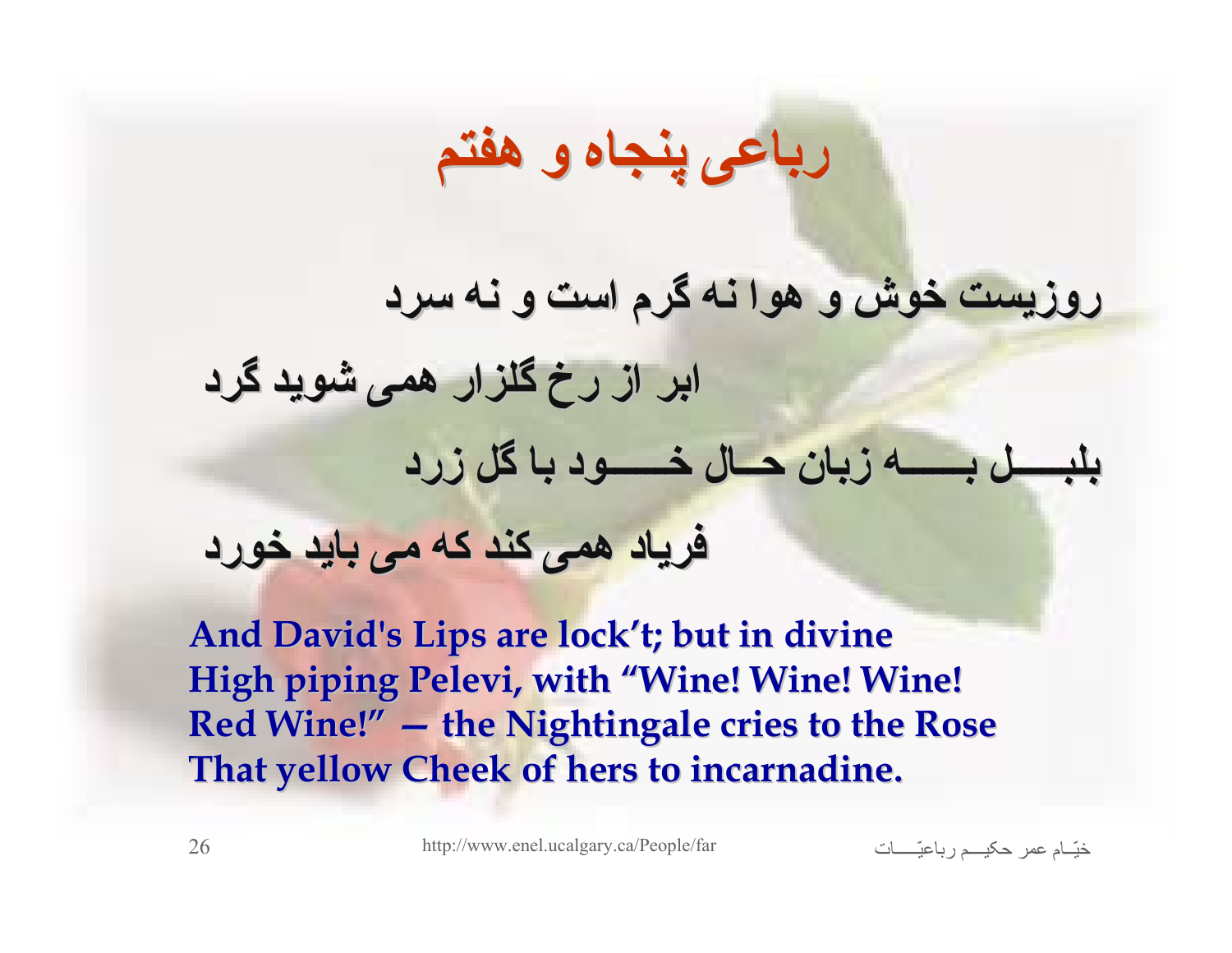## **رباعی پنجاه <sup>و</sup> نهم**

**امشـــــــب امشـــــــب پی جام یکمنی خواهم کرد خود را به دو جام می غنی خواهم کرد اوّل سه طلاق عقل <sup>و</sup> دین خواهم گفت پس دختر رز را بـــــه بـــــه زنی خواهم کرد**

You know, my Friends, how long since in my House **For a new Marriage I did make Carouse: For a new Marriage I did make Carouse: Divorced old barren Reason from my Bed, Divorced old barren Reason from my Bed, And took the Daughter of the Vine to Spouse. And took the Daughter of the Vine to Spouse.**

اتѧѧѧѧѧѧѧـّرباعي مѧѧѧѧѧѧحکي عمر امѧѧѧّخي <sup>27</sup> http://www.enel.ucalgary.ca/People/far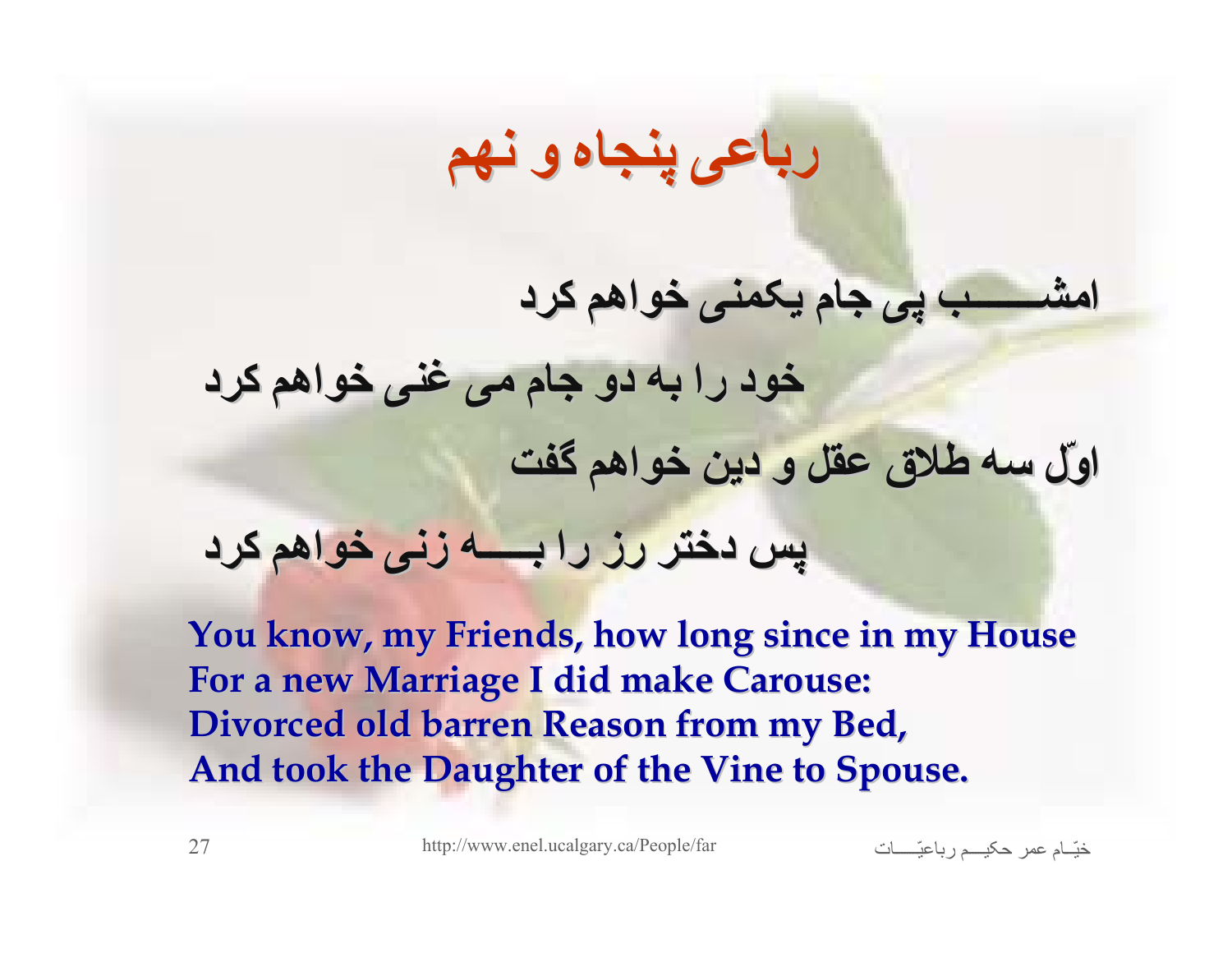#### **افسوس که نامه جــــوانی جــــوانی طی شد**

**وان تازه بهار زندگانی زندگانی دی شد**

**آن مرغ طرب که نام او بود شباب**

**فریاد نــدانم نــدانم که کی آمد کی شد**

اتي اته مهر المكي ميم ديماعيّ ميسم دي المعرّ ميمية مميز الممكن من 28 http://www.enel.ucalgary.ca/People/far **Alas, that Spring should vanish with the Rose! Alas, that Spring should vanish with the Rose! That Youth's sweet That Youth's sweet-scented Manuscript should scented Manuscript should close! The Nightingale that in the Branches sang, The Nightingale that in the Branches sang, Ah, whence, and whither flown again, who knows! Ah, whence, and whither flown again, who knows!**

**رباعی شست <sup>و</sup> سوّم**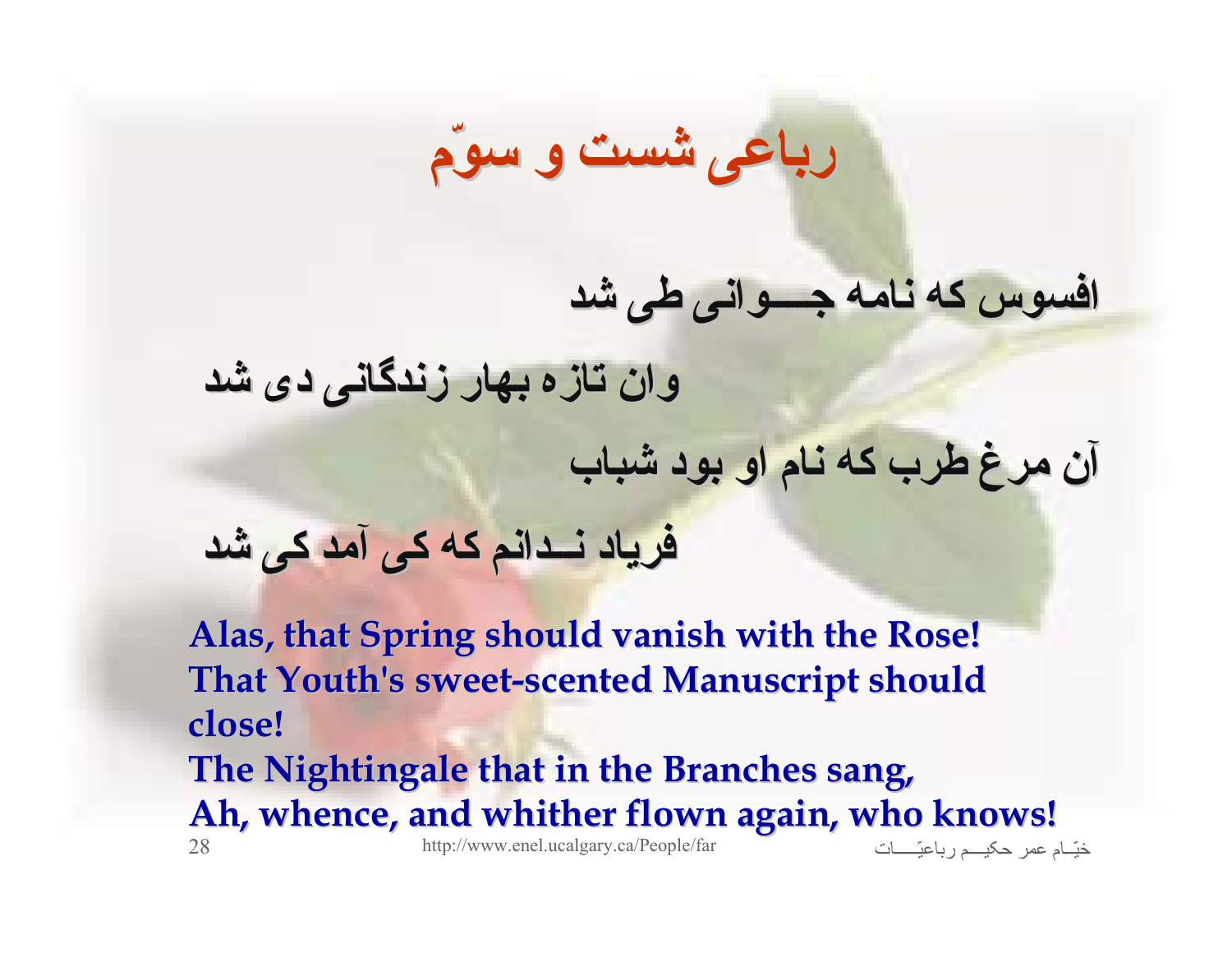## **افسوس که ســرمایه ســرمایه ز کف بيرون شد وز دست اجل بسی جگرها خون شد کس نامد از آن جهان که پرسم از وی کاحــوال کاحــوال مسافـــران مسافـــران دنيا چـــون شد**

**رباعی شست <sup>و</sup> چهارم**

**Strange, is it not? That of the myriads who** Before us pass'd the door of Darkness through, Not one returns to tell us of the Road, **Which to discover we must travel too.** 

اتѧѧѧѧѧѧѧـّرباعي مѧѧѧѧѧѧحکي عمر امѧѧѧّخي <sup>29</sup> http://www.enel.ucalgary.ca/People/far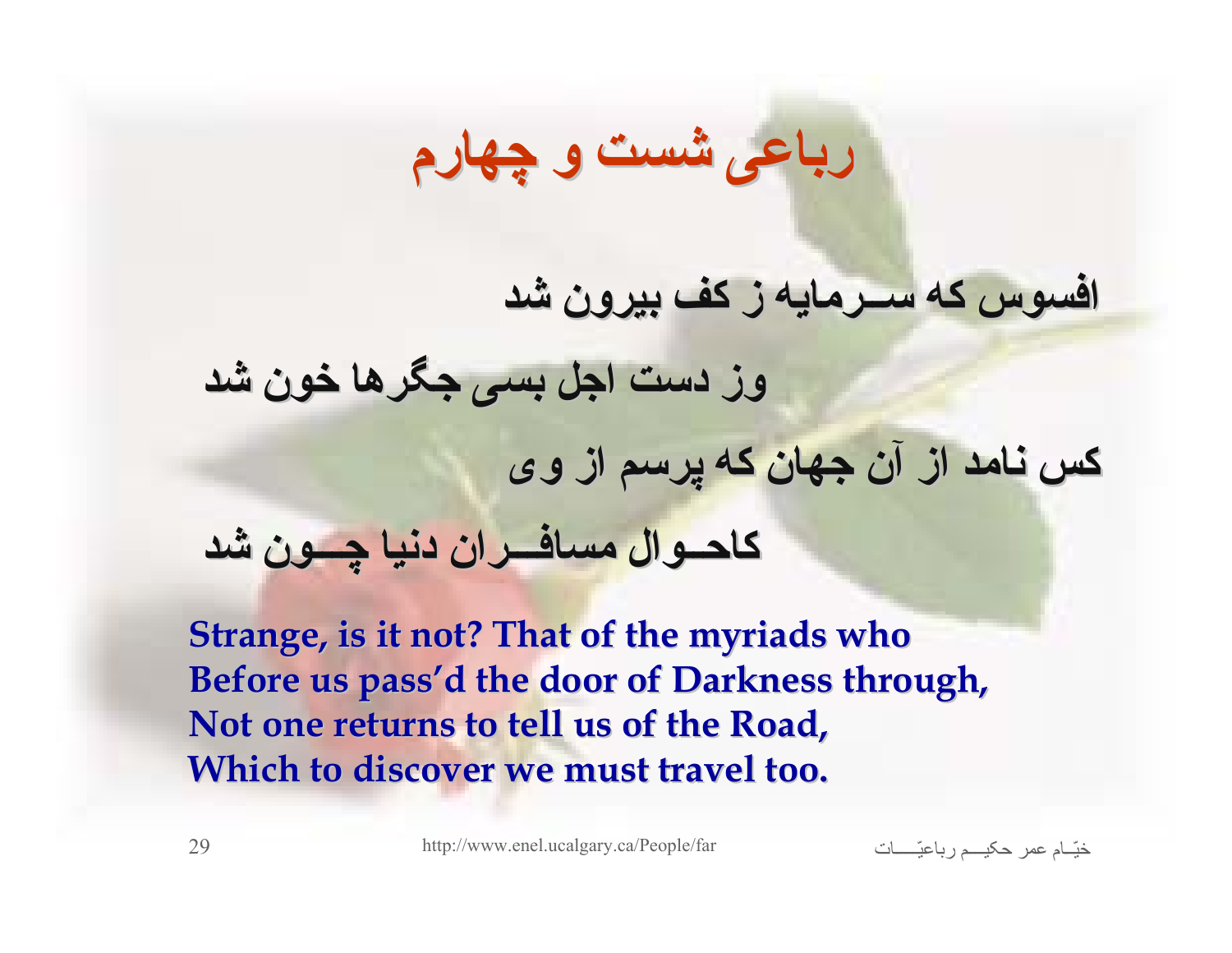#### **آنان که اسير عقل <sup>و</sup> تميز شدند**

**در حسرت هست <sup>و</sup> نيست ناچيز شدند رو باخبـرا باخبـرا تو آب انگـور گـزین**

**رباعی شست <sup>و</sup> پنجم**

#### **کان بيــخبــران بيــخبــران بغــوره بغــوره ميــویـز ميــویـز شدند**

**How long, how long, in infinite Pursuit Of This and That Of This and That endeavour endeavour and dispute? and dispute? Better be merry with the fruitful Grape Better be merry with the fruitful Grape Than sadden after none, or better, Fruit. Than sadden after none, or better, Fruit.**

اتѧѧѧѧѧѧѧـّرباعي مѧѧѧѧѧѧحکي عمر امѧѧѧّخي <sup>30</sup> http://www.enel.ucalgary.ca/People/far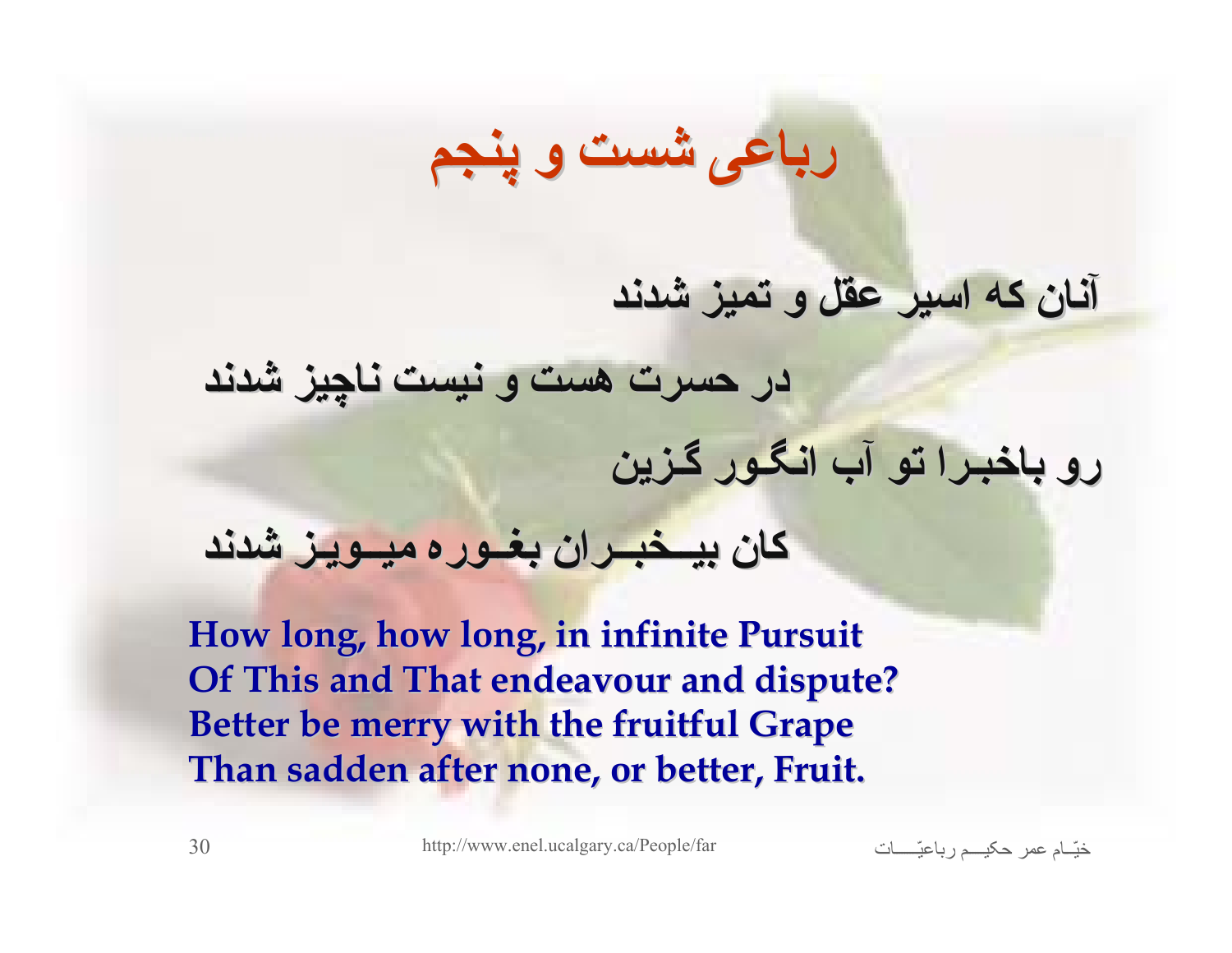#### **یاران مــوافق مــوافق همــه از دســـت شدند**

**در پای اجـل یکان یکان پسـت شدند**

**خوردیم ز یک شراب در مجلس عمر**

**دوری دوسه بيشتر ز ما مست شدند**

**Lo! some we loved, the loveliest and the best Lo! some we loved, the loveliest and the best That Time and Fate of all their Vintage prest, Have drunk their Cup a Round or two before, Have drunk their Cup a Round or two before, And one by one crept silently to Rest. And one by one crept silently to Rest.**

**رباعی شست <sup>و</sup> ششم**

اتѧѧѧѧѧѧѧـّرباعي مѧѧѧѧѧѧحکي عمر امѧѧѧّخي <sup>31</sup> http://www.enel.ucalgary.ca/People/far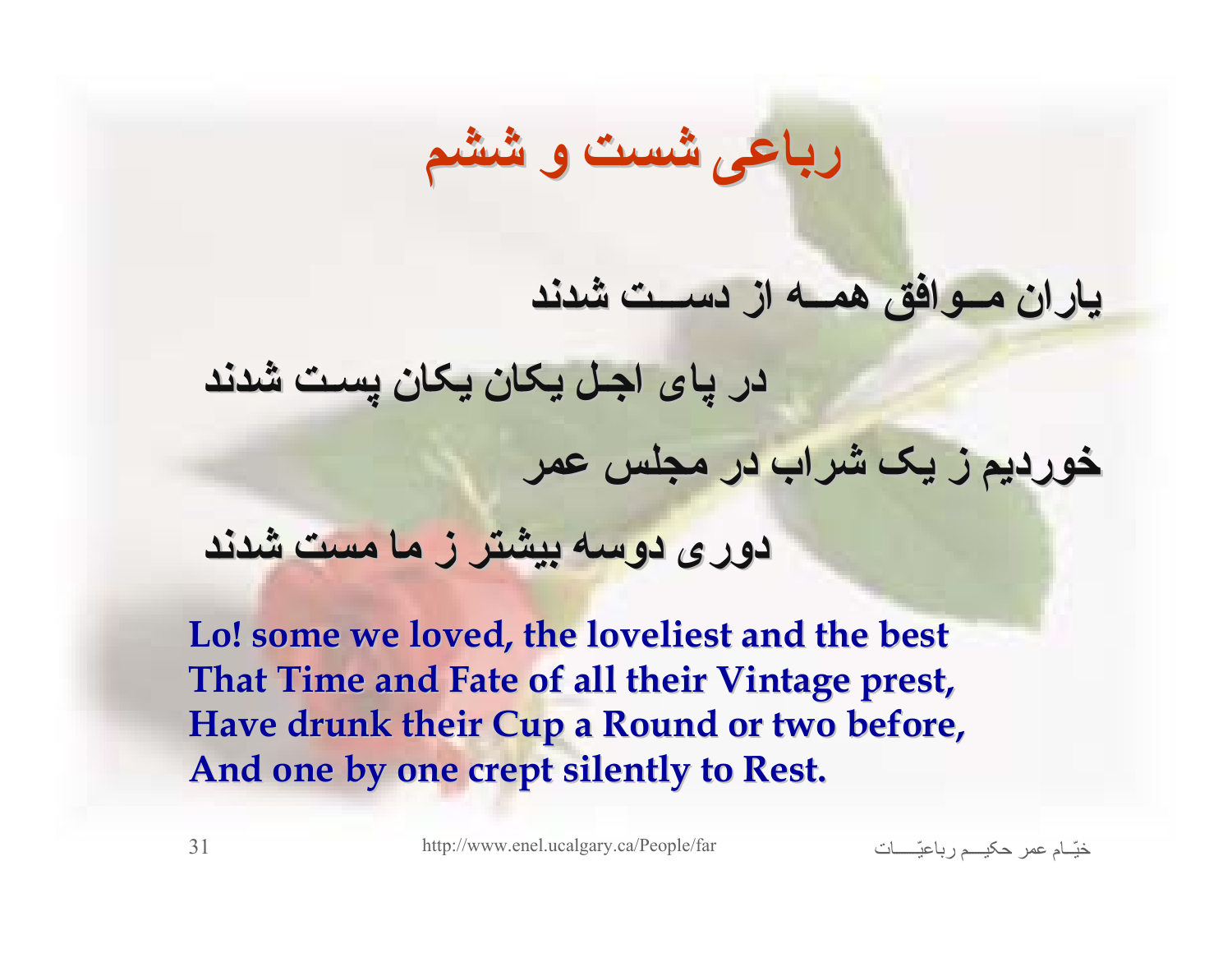

#### **آنان که محيط فضل <sup>و</sup> آداب شدند**

**در جمع کمال شمع اصحاب شدند**

**ره زین شب تاریک نبردند برون**

#### **گفتند فسانه ای <sup>و</sup> در خواب شدند**

**The Revelations of Devout and Learn'd** Who rose before us, and as Prophet burn'd, **Are all but Stories, which, awoke from Sleep Are all but Stories, which, awoke from Sleep** They told their comrades and to sleep return'd.

اتѧѧѧѧѧѧѧـّرباعي مѧѧѧѧѧѧحکي عمر امѧѧѧّخي <sup>32</sup> http://www.enel.ucalgary.ca/People/far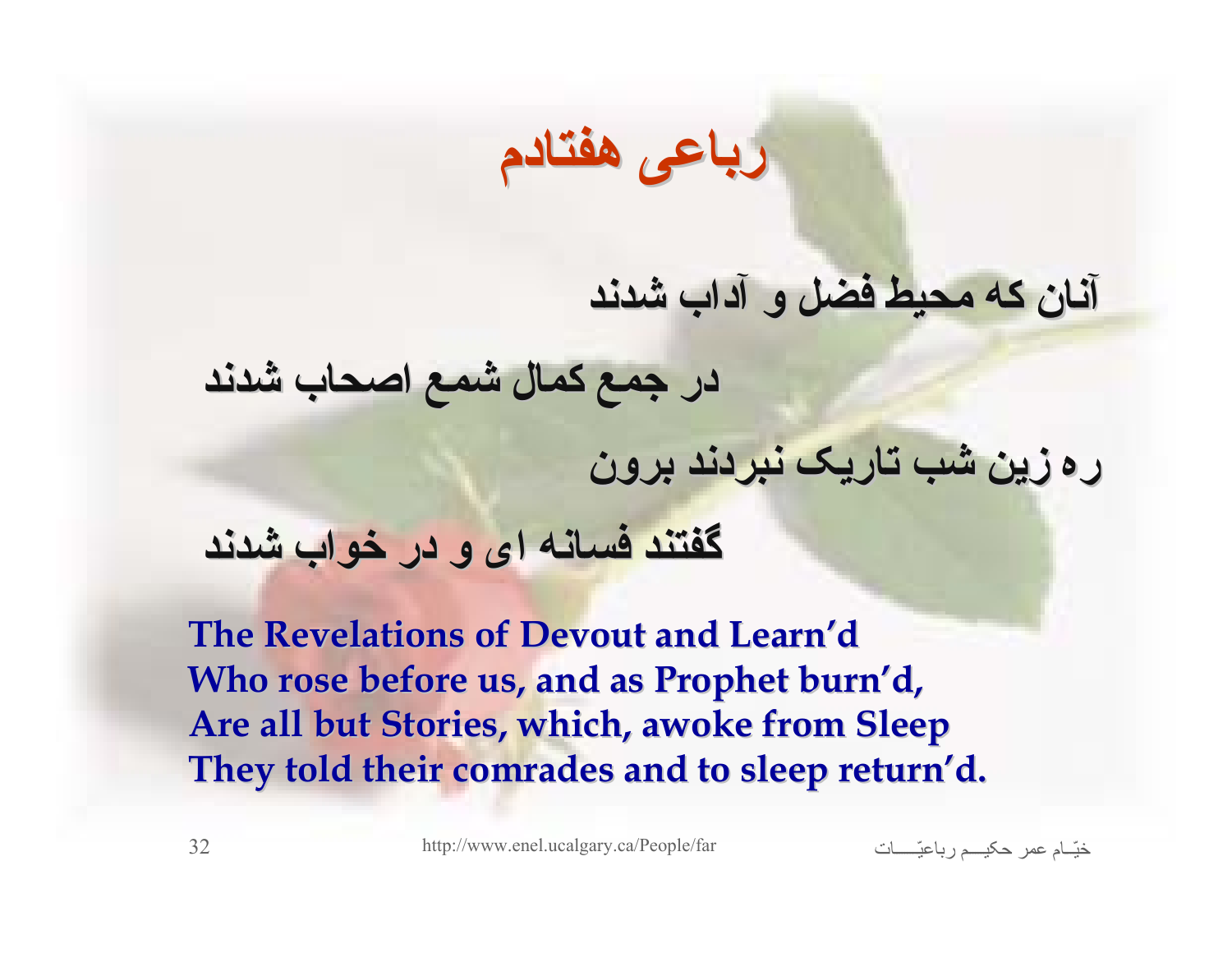## **رباعی هفتاد <sup>و</sup> چهارم**

#### **ای بس که نباشيم <sup>و</sup> جهان خواهد بود**

**نی نام ز ما <sup>و</sup> نه نشــان خــواهد خــواهد بود**

**زین پيش نبــودیـم نبــودیـم <sup>و</sup> نبـــود نبـــود هيچ خلل**

#### **زین پس چو نباشيم همان خواهد بود**

**When you and I behind the Veil are past, Oh, but the long, long while the World shall last, Which of our coming and Departure heeds** As the Sea's self should head a pebble-cast.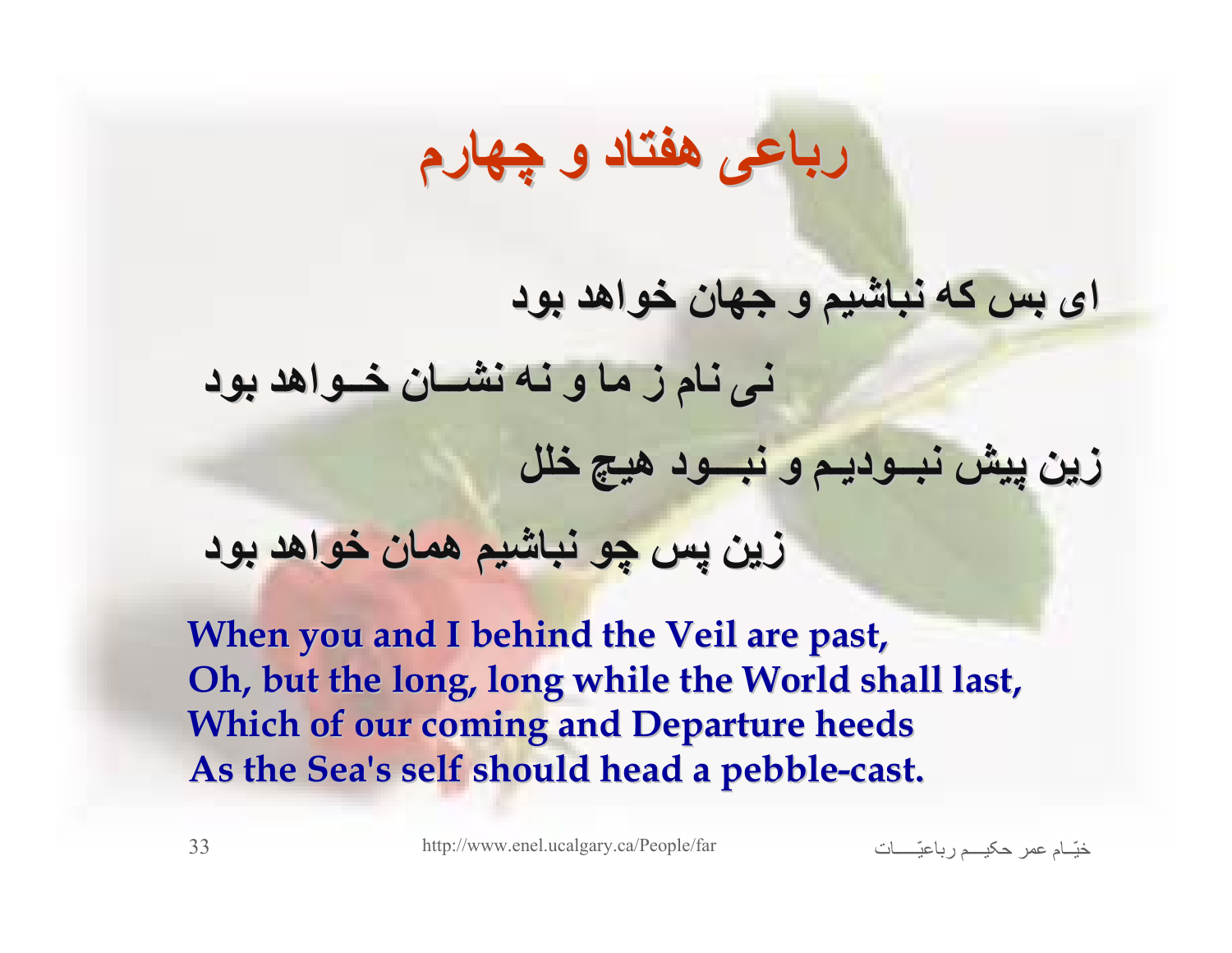## **گویند بهشت <sup>و</sup> حورعين خواهد بود وآنجا می <sup>و</sup> شير <sup>و</sup> انگبين خواهد بود گر ما می <sup>و</sup> معشوق گزیدیم چه باک چـــون عاقـبـت عاقـبـت کار چنيــن خواهد بود**

**رباعی هفتاد <sup>و</sup> پنجم**

**Said one Said one—"Folks of a surly Tapster tell, Folks of a surly Tapster tell, And daub his Visage with the Smoke of Hell; And daub his Visage with the Smoke of Hell;** They talk of some strict Testing of us - Pish! He's a Good Fellow, and 'twill all be well."

اتѧѧѧѧѧѧѧـّرباعي مѧѧѧѧѧѧحکي عمر امѧѧѧّخي <sup>34</sup> http://www.enel.ucalgary.ca/People/far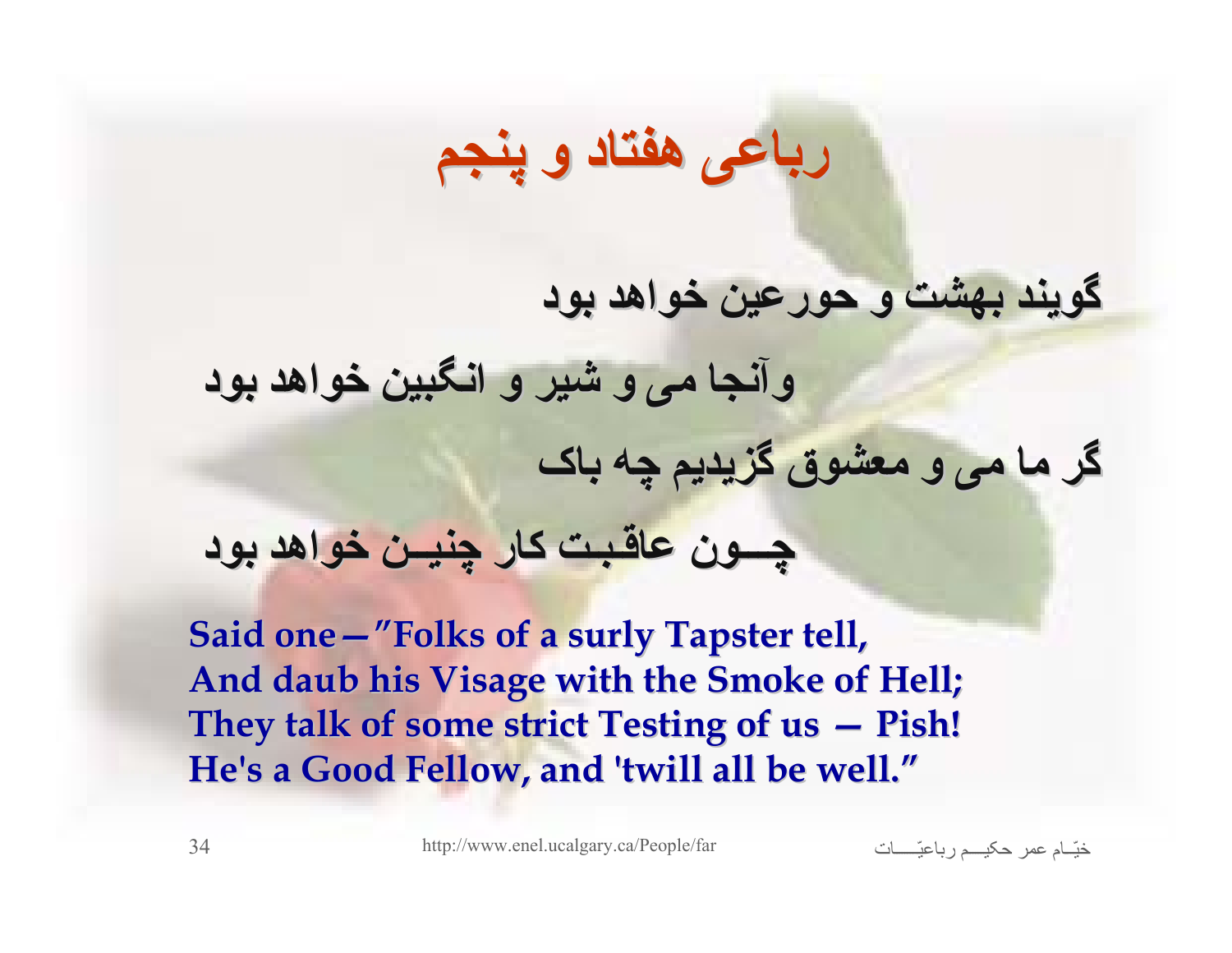### **رباعی هفتاد <sup>و</sup> نهم**

#### **روزی که نهال عمر من کنده شود**

**<sup>و</sup> اجزام <sup>ز</sup> یکدگر پراکنـــده پراکنـــده شود**

**گر زانکه صراحئیّ صراحئیّ کنند از گل من**

**حالی که ز باده پرکنی زنده شود**

**Then said another with a long-drawn Sigh,** "My Clay with long oblivion is gone dry: **But, fill me with the old familiar Juice, But, fill me with the old familiar Juice, Methinks I might recover by—and—bye!"** 

اتѧѧѧѧѧѧѧـّرباعي مѧѧѧѧѧѧحکي عمر امѧѧѧّخي <sup>35</sup> http://www.enel.ucalgary.ca/People/far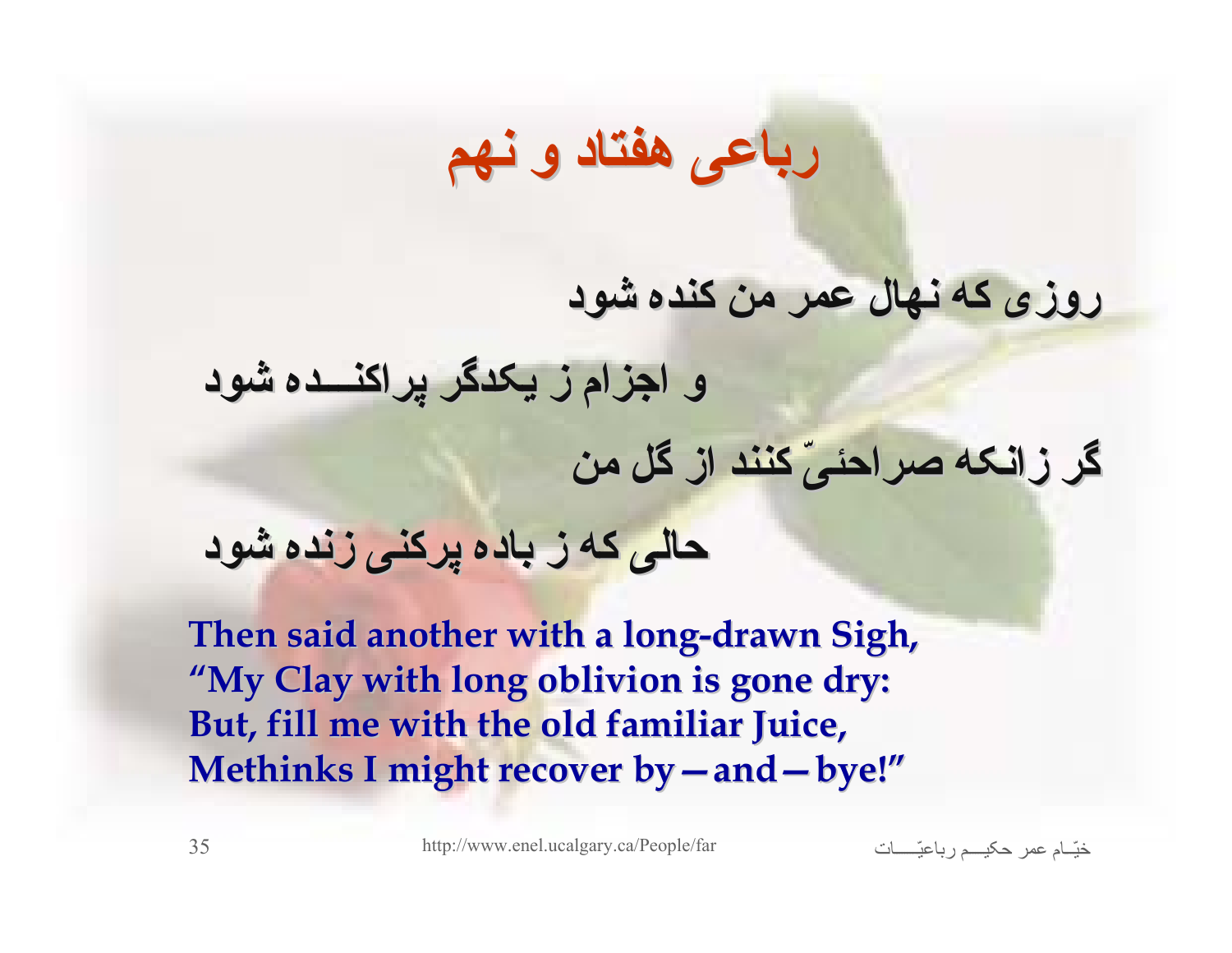#### **رباعی هشتادم**

#### **چون آمــدنم آمــدنم بمن نبــود روز نخست**

**وین رفتن بی مراد عزميست درست**

**بر خيز <sup>و</sup> ميان ببند ای ساقی چست**

**کاندوه جهان بمی فرو خواهم شست**

What, without asking, hither hurried whence? And, without asking, whither hurried hence! **Another and another Cup to drown Another and another Cup to drown The Memory of this Impertinence! The Memory of this Impertinence!**

اتѧѧѧѧѧѧѧـّرباعي مѧѧѧѧѧѧحکي عمر امѧѧѧّخي <sup>36</sup> http://www.enel.ucalgary.ca/People/far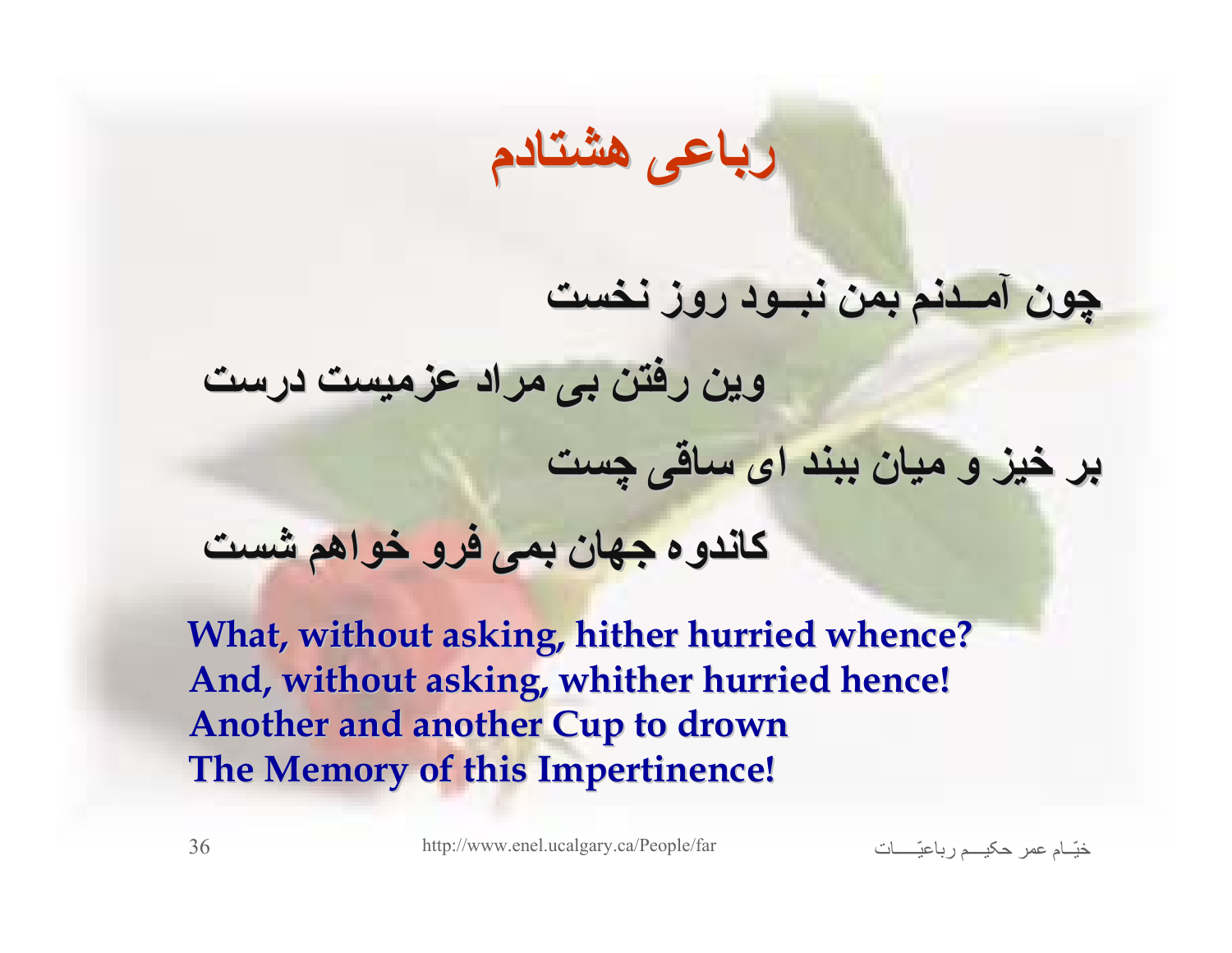#### **یاران چــو به اتفـّـاق اتفـّـاق دیــدار دیــدار کنيد**

**بایــد که ز دوست یاد بسيار کنيد**

**چون باده خوشگوار خوشگوار بنوشيد بهم**

#### **نوبت چو بما رسد نگونسار نگونسار کنيد**

And when Thyself with shining Foot shall pass Among the Guests Star-scatter'd on The Grass, **And in Thy joyous Errand reach the Spot And in Thy joyous Errand reach the Spot Where I made one — turn down an empty Glass!** 

**رباعی هشتاد <sup>و</sup> دوّم**

اتѧѧѧѧѧѧѧـّرباعي مѧѧѧѧѧѧحکي عمر امѧѧѧّخي <sup>37</sup> http://www.enel.ucalgary.ca/People/far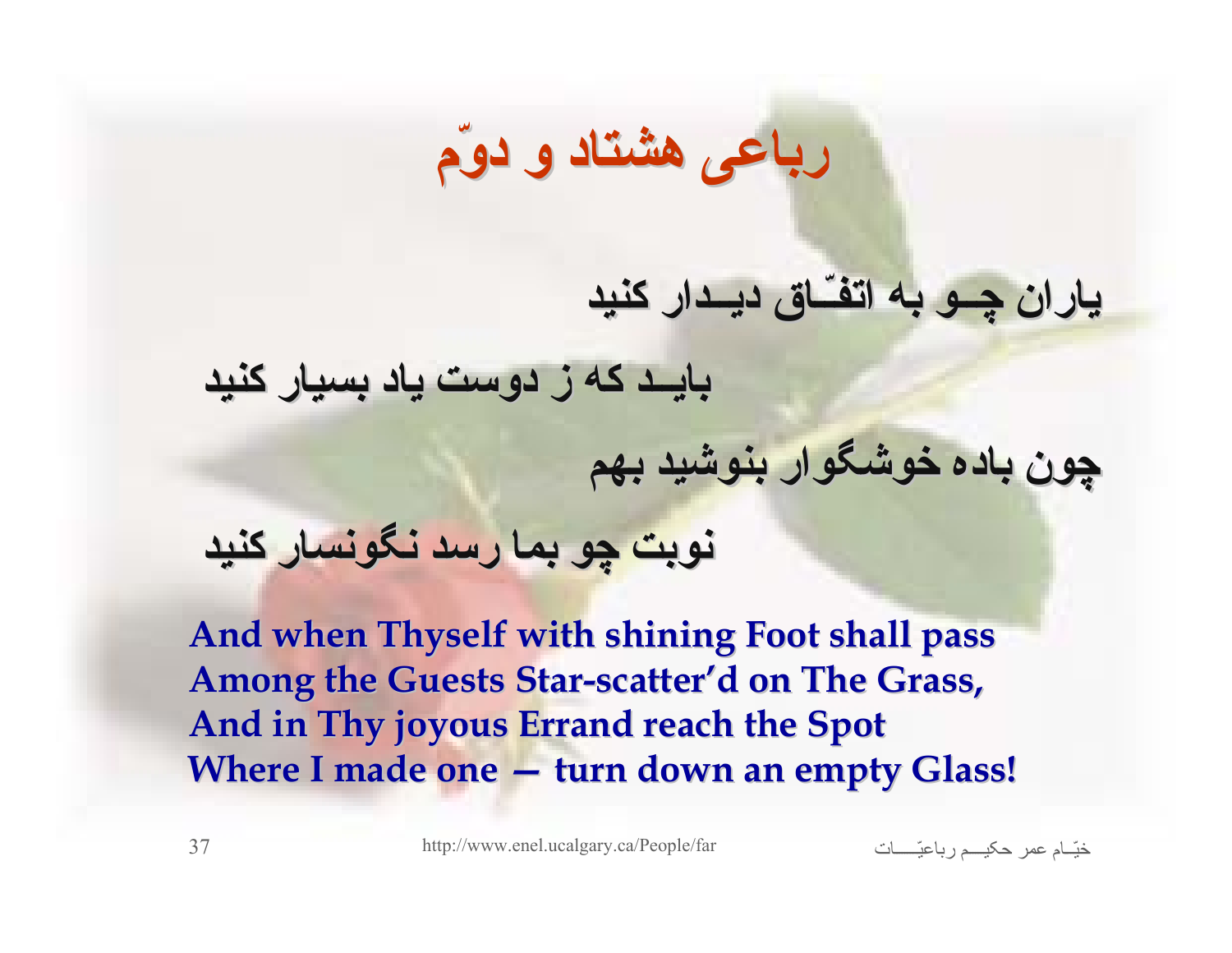#### **تا زهـره <sup>و</sup> مه در آسمان گشـت پدید**

**بهتـــــر بهتـــــر ز می ناب کسی هيــــچ هيــــچ ندید من در عجبم ز می فروشان کایشان به زان چه فروشند چه خواهند خرید**

**رباعی هشتاد <sup>و</sup> سوّم**

And much as Wine has play'd the Infidel, And robb'd me of my Robe of Honour-well, **I often wonder what the Vintners buy I often wonder what the Vintners buy One half so precious as the Goods they sell. One half so precious as the Goods they sell.**

اتѧѧѧѧѧѧѧـّرباعي مѧѧѧѧѧѧحکي عمر امѧѧѧّخي <sup>38</sup> http://www.enel.ucalgary.ca/People/far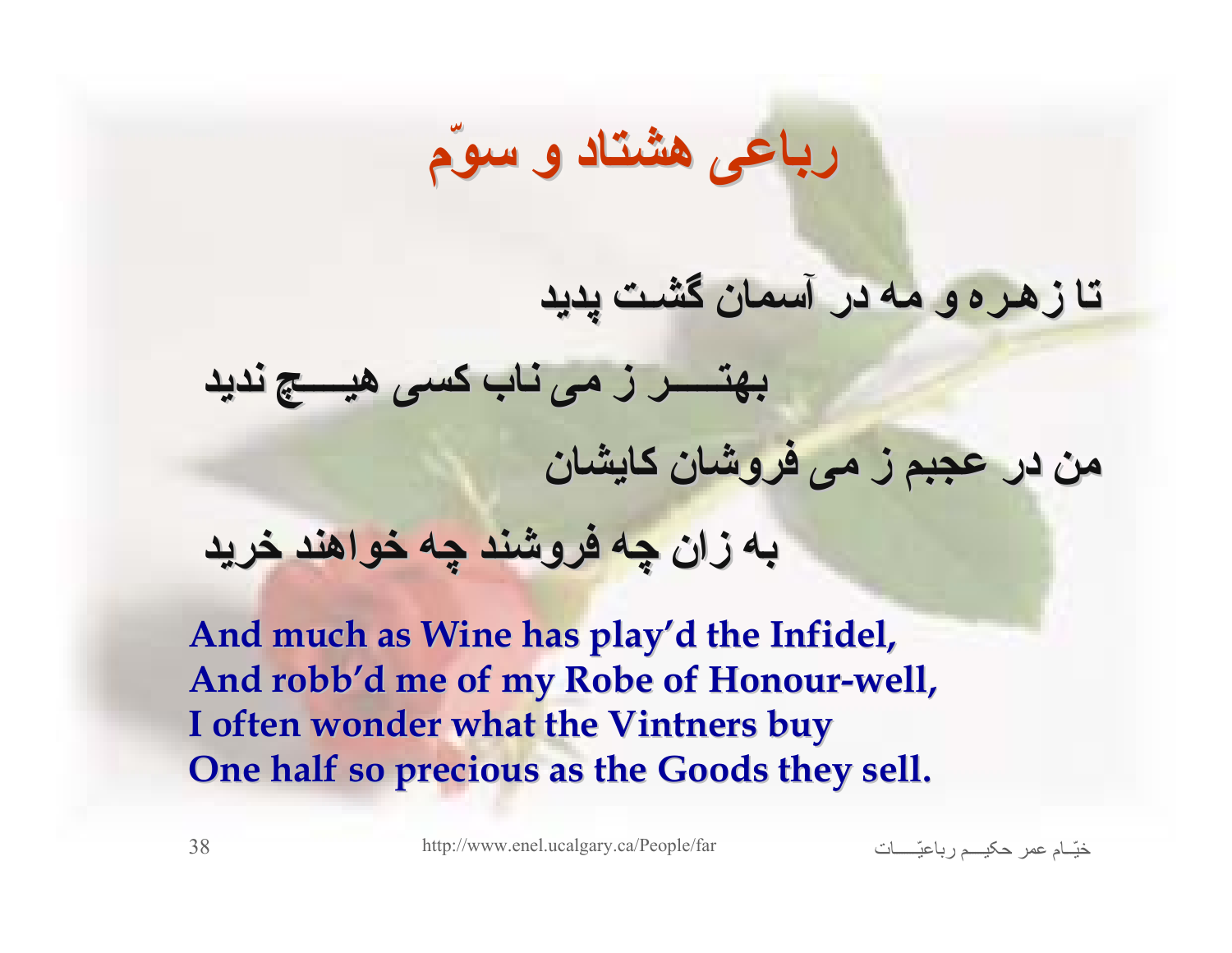## **جاميســــت جاميســــت که جمله را چشاننـــــد چشاننـــــد بدور نوبت چو بدور تو رسد آه مکن**

**در دایره سپـــــهر سپـــــهر ناپيــــدا ناپيــــدا غور**

**رباعی هشتاد <sup>و</sup> هفتم**

#### **می نوش بخوشدلی بخوشدلی که دوراست به خور**

**While the Rose blows along the River Brink, While the Rose blows along the River Brink, With old Khayyam the Ruby Vintage drink: And when the Angel with his darker Draught And when the Angel with his darker Draught Draws up to thee — take that, and do not shrink.** 

اتѧѧѧѧѧѧѧـّرباعي مѧѧѧѧѧѧحکي عمر امѧѧѧّخي <sup>39</sup> http://www.enel.ucalgary.ca/People/far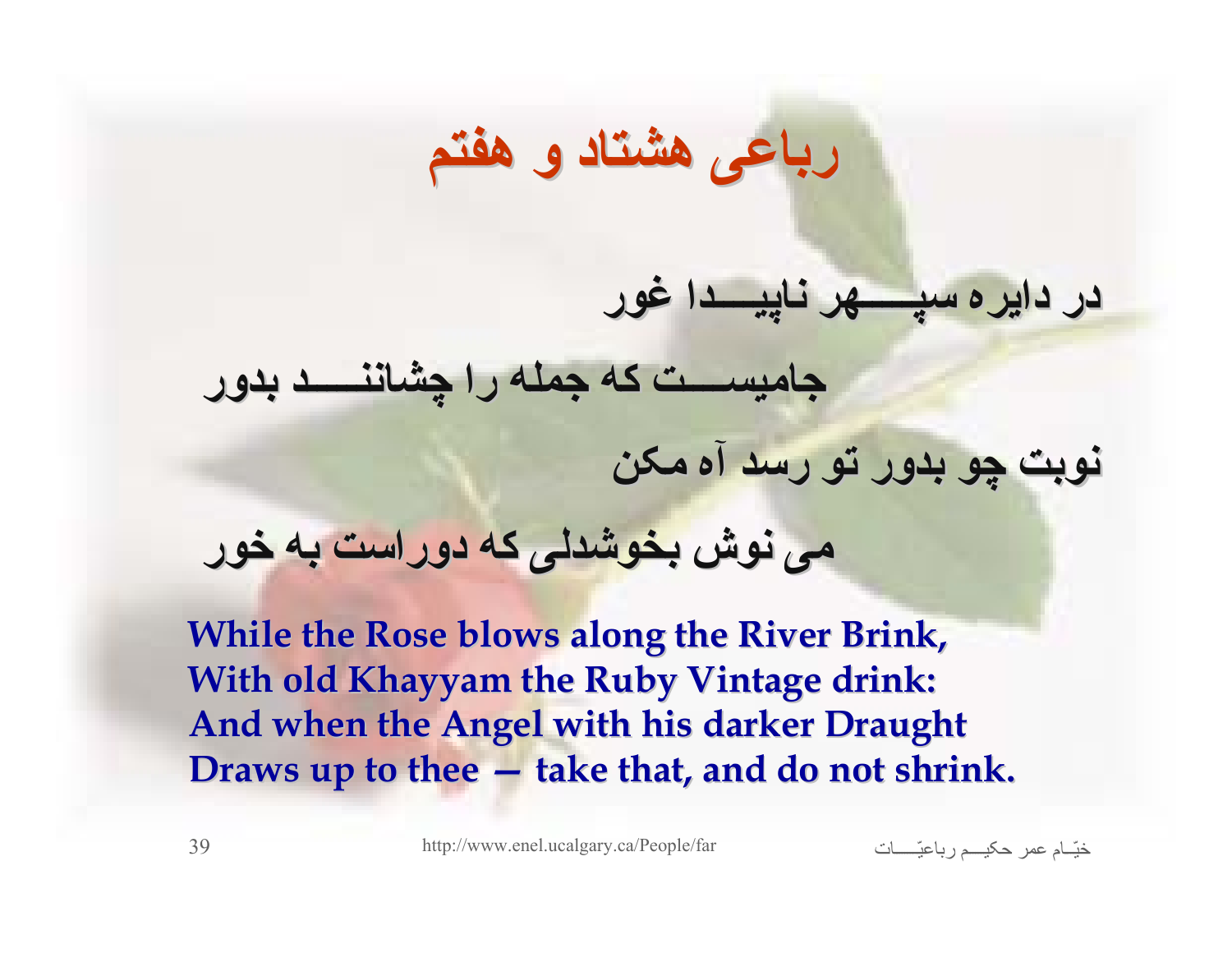#### **لب بر لب کـوزه بردم از غایت آز**

**تا زو طلبـــــم طلبـــــم واسطـــه واسطـــه عمر دراز**

**لب بر لب من نهاد <sup>و</sup> ميگفت براز**

#### **می خور که بدین جهان نميائی باز**

**Then to this earthen Bowl did I adjourn Then to this earthen Bowl did I adjourn My Lip the secret Well of Life to learn: My Lip the secret Well of Life to learn:** And Lip to Lip it murmur'd—"While you live, **Drink! — for once dead you never shall return! for once dead you never shall return!"**

**رباعی هشتاد <sup>و</sup> هشتم**

اتѧѧѧѧѧѧѧـّرباعي مѧѧѧѧѧѧحکي عمر امѧѧѧّخي <sup>40</sup> http://www.enel.ucalgary.ca/People/far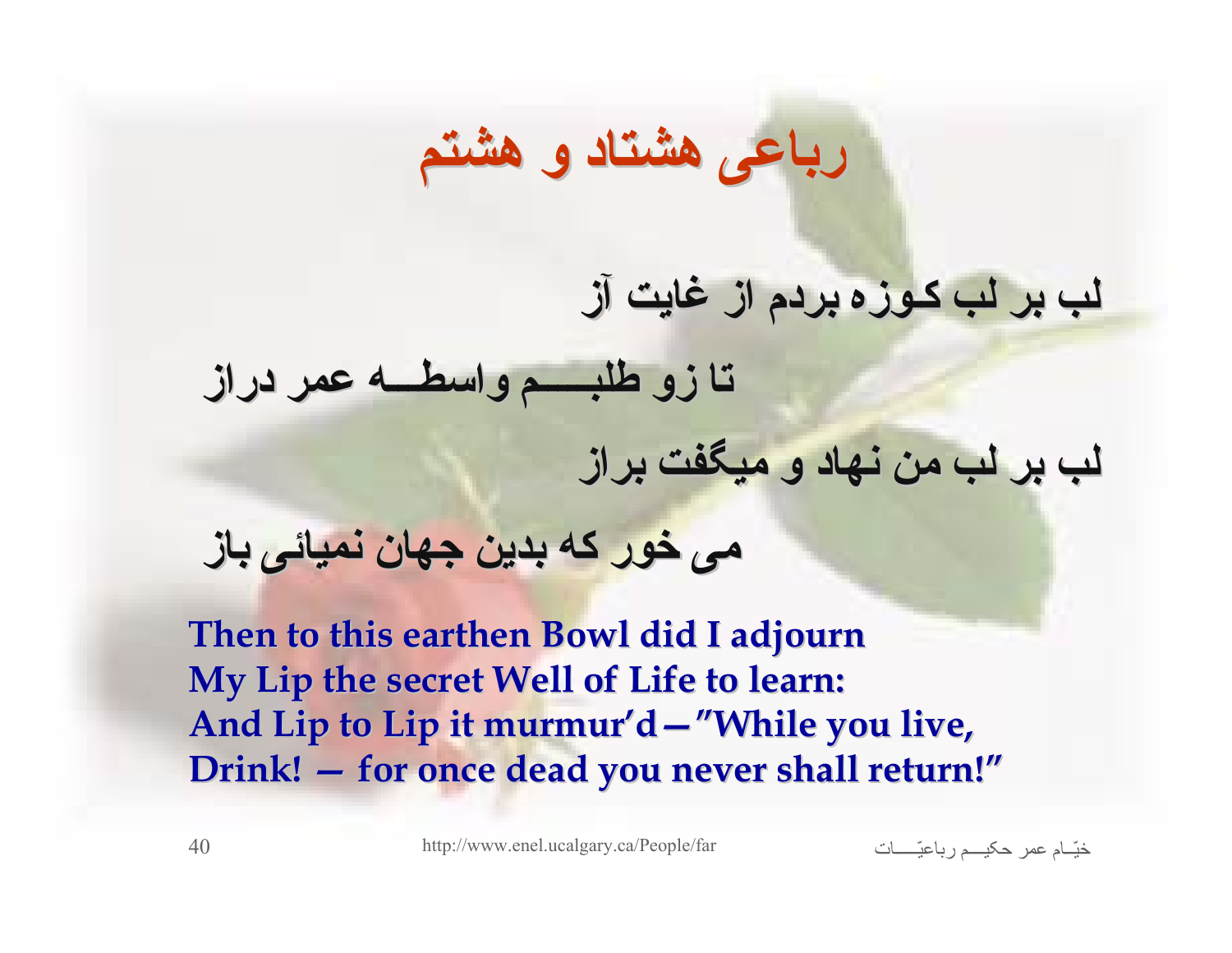## **رباعی هشتاد <sup>و</sup> نهم ای دل چو حقيقت جهان هست مجاز چندین چه خوری توغم ازین رنج دراز تن را به قضـا سـپار <sup>و</sup> با درد بساز کاین رفتــــه رفتــــه قلم ز بـــهر تـــو نایـد باز**

**The Moving Finger writes: and, having writ, Moves on; nor all thy Piety nor Wit Shall lure it back to cancel half a Line,** Nor all thy Tears wash out a word of it.

اتѧѧѧѧѧѧѧـّرباعي مѧѧѧѧѧѧحکي عمر امѧѧѧّخي <sup>41</sup> http://www.enel.ucalgary.ca/People/far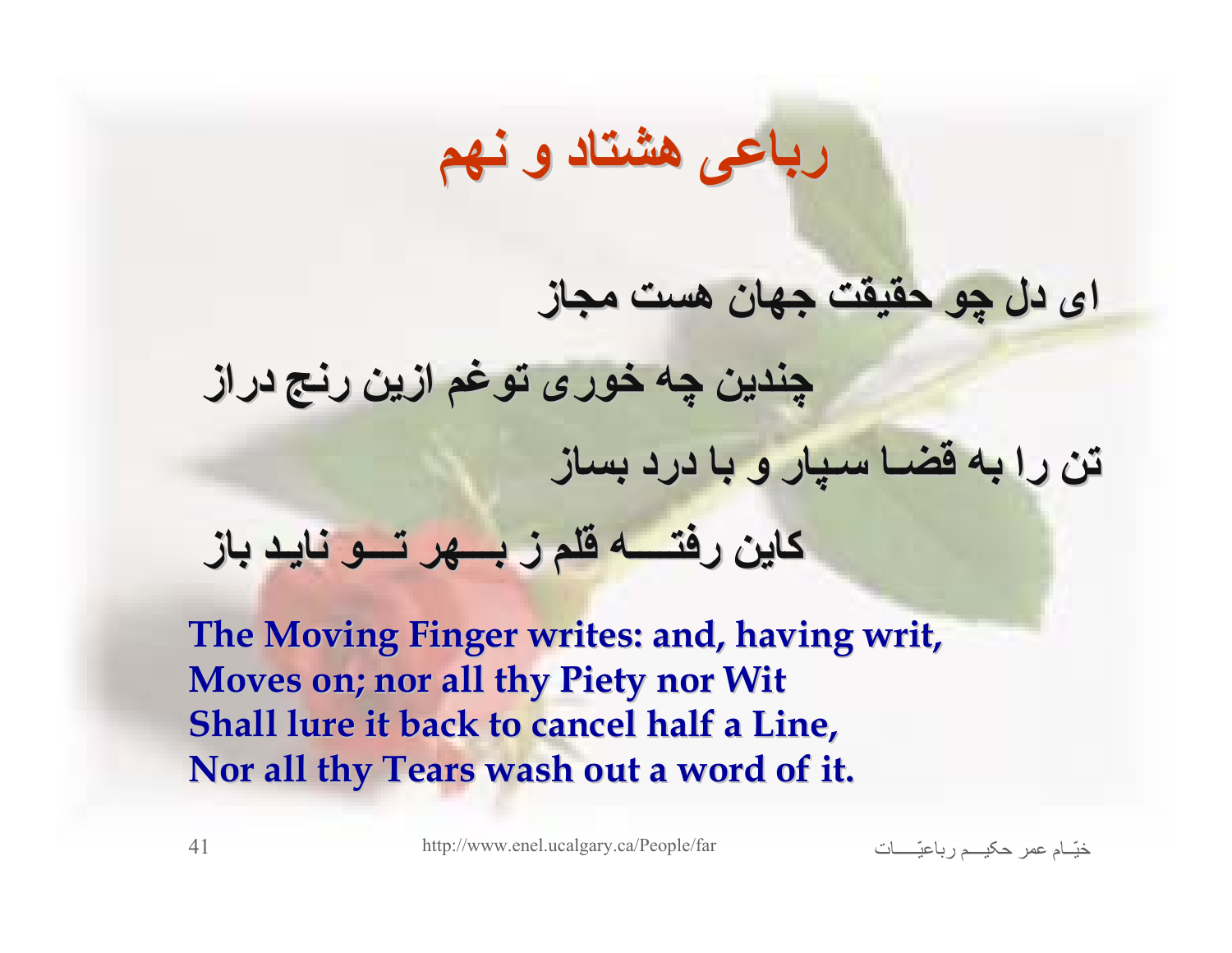## **رباعی نود <sup>و</sup> دوّم**

#### **ما لعبتـکانيـــم لعبتـکانيـــم <sup>و</sup> فلک لعـبـت باز**

**از روی حقيقـتـی حقيقـتـی نه از روی مجاز**

**یک چند درین بساط بازی کردیم**

#### **رفتيم به صندوق عدم یک یک باز**

**'Tis all a Chequer Chequer-board of Nights and Days board of Nights and Days Where Destiny with Men for Pieces plays:** Hither and thither moves, and mates, and slays, **And one by one back in the Closet lays. And one by one back in the Closet lays.**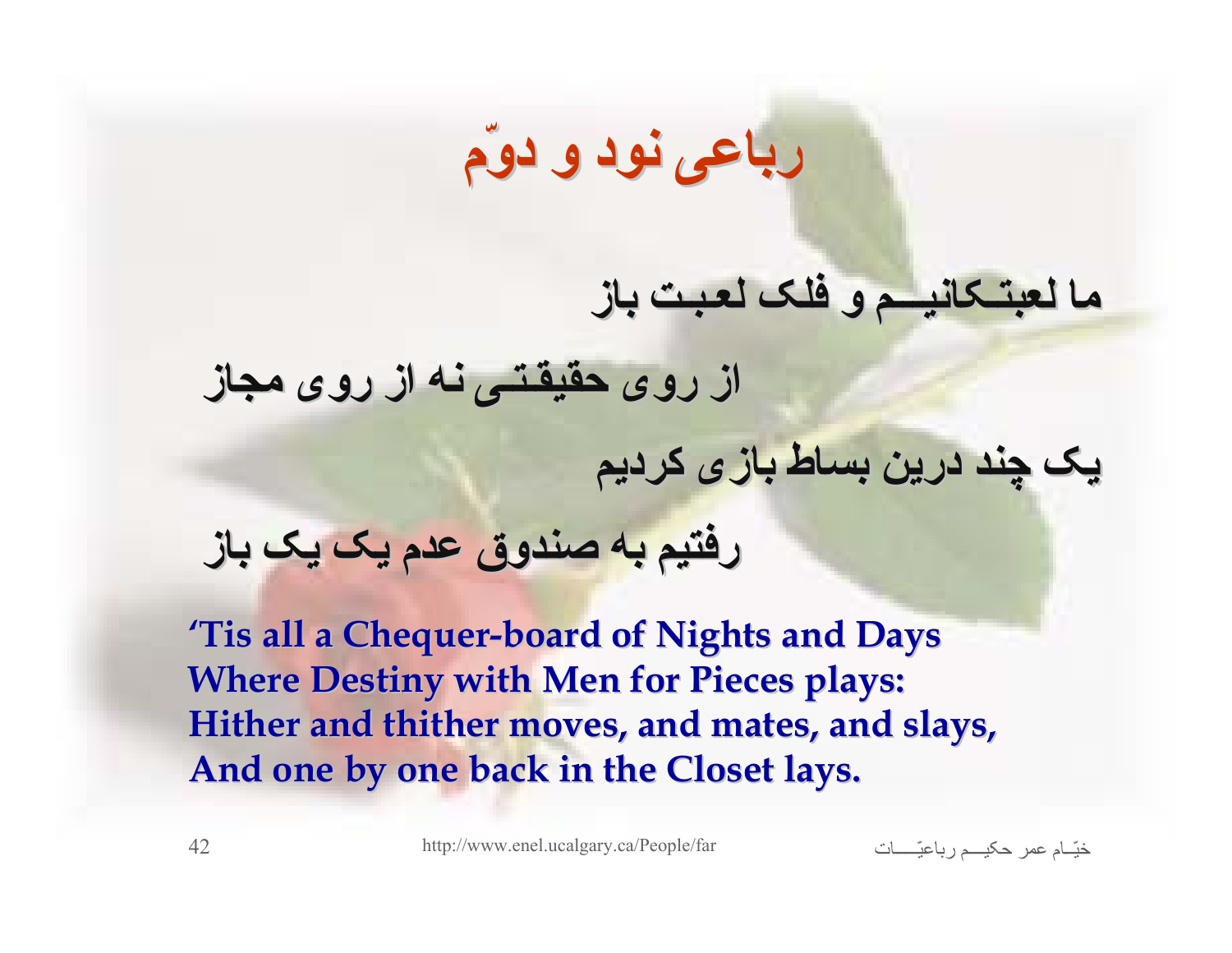## **رباعی نود <sup>و</sup> سوّم**

#### **وقت سحر است خيز ای مایه ناز**

**نرمک نرمک باده خور <sup>و</sup> چنگ نواز**

#### **کانها که بجاینـــد بجاینـــد نپـاینـــــد نپـاینـــــد بسی**

#### **وآنها که شـــدنـــد شـــدنـــد کس نمی آیـــد باز**

**And, as the Cock crew, those who stood before And, as the Cock crew, those who stood before The Tavern shouted The Tavern shouted—"Open then the Door! Open then the Door! You know how little while we have to stay, You know how little while we have to stay,** And, once departed, may return no more."

اتѧѧѧѧѧѧѧـّرباعي مѧѧѧѧѧѧحکي عمر امѧѧѧّخي <sup>43</sup> http://www.enel.ucalgary.ca/People/far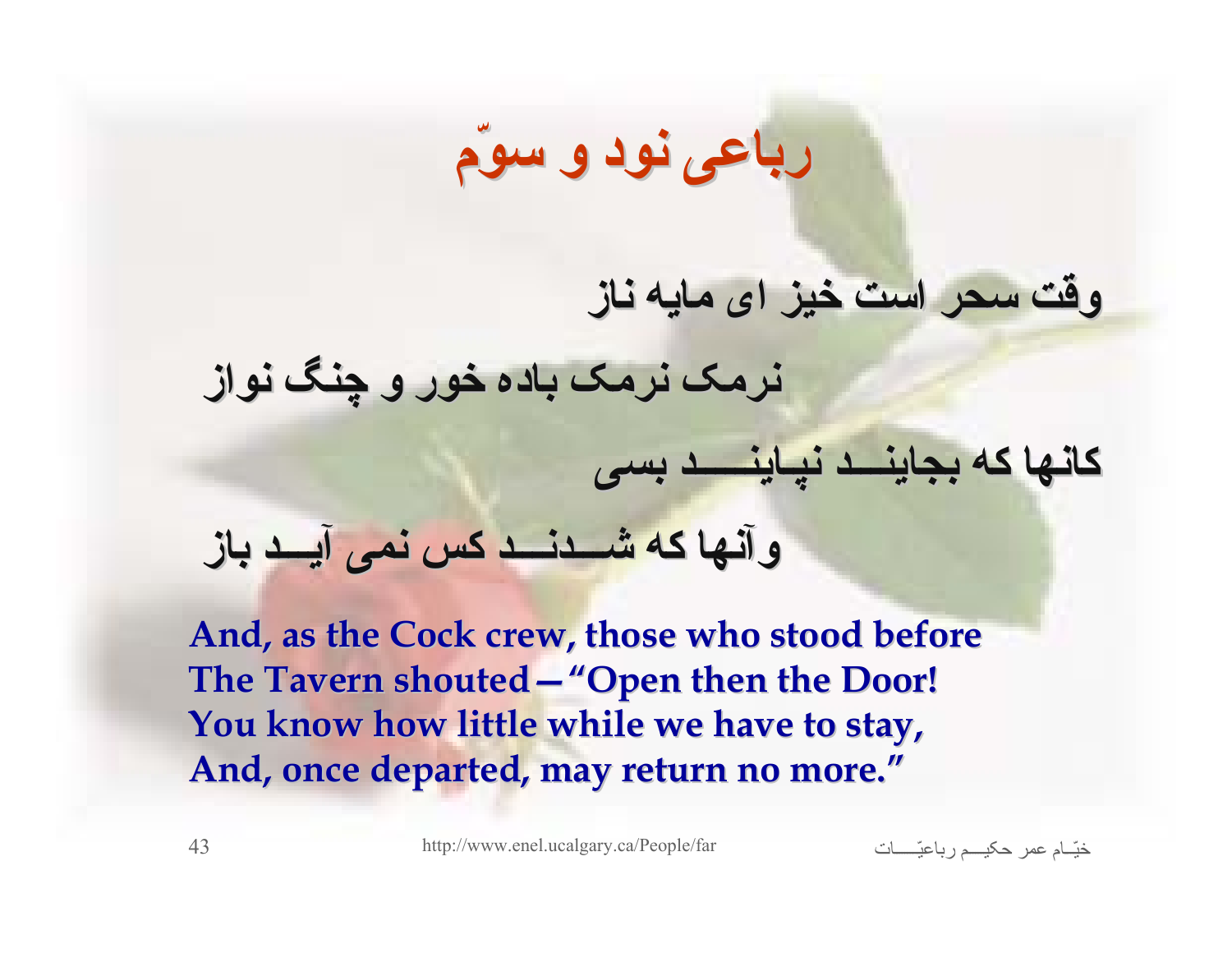## **رباعی نود <sup>و</sup> ششم**

#### **جاميست که عقــل آفرین ميزندش**

**صد بوسه ز مهر بر جبين ميزندش**

**این کوزه گر دهر چنين جام لطيف**

#### **ميســـازد ميســـازد <sup>و</sup> باز بــر زمين ميزندش**

**Then said another Then said another—"Surely not in vain Surely not in vain**  My substance from the common Earth was ta'en, **That He who subtly wrought me into Shape That He who subtly wrought me into Shape Should stamp me back to common Earth again."**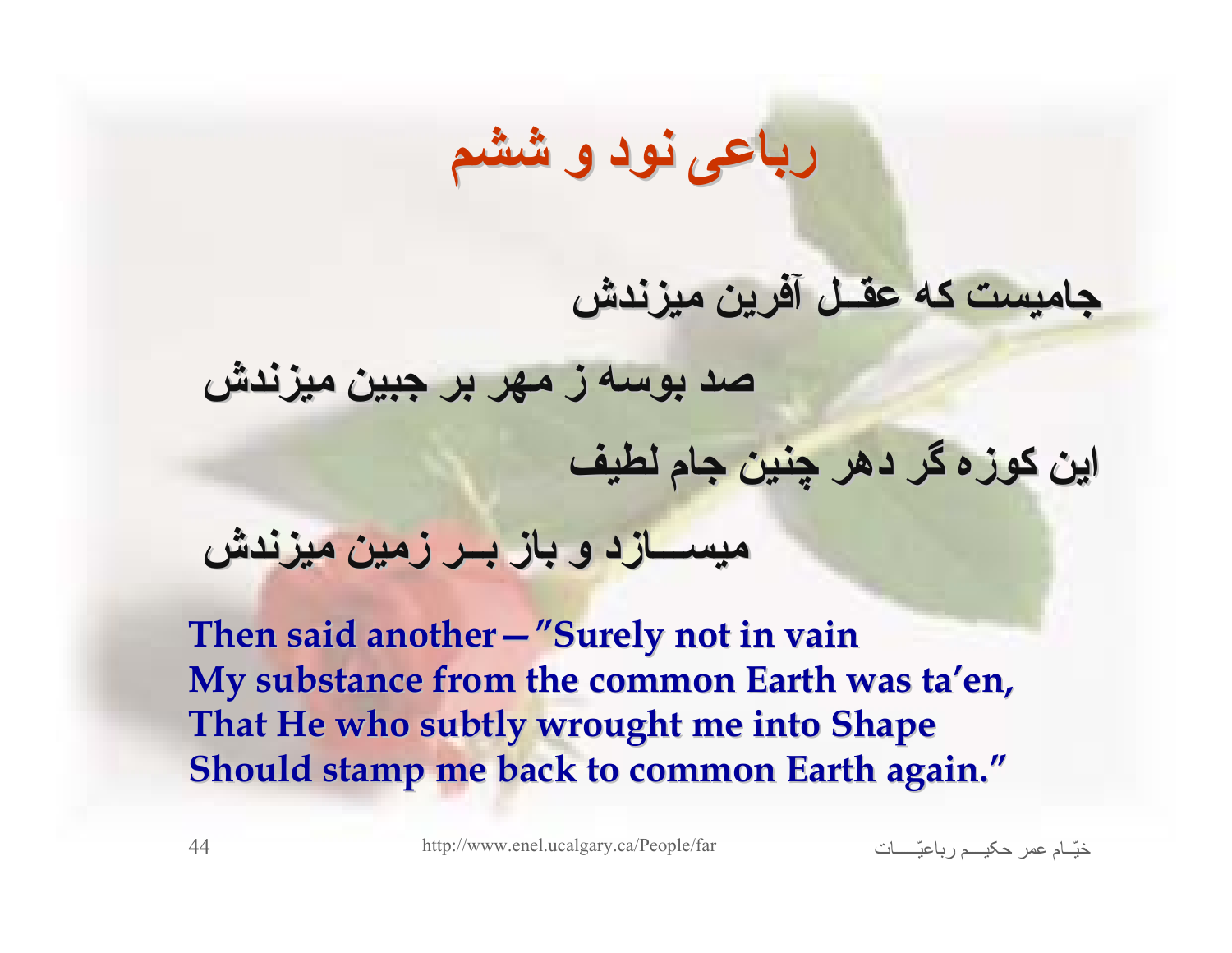### **رباعی نود <sup>و</sup> هفتم**

#### **در کارگه کوزه گری رفتم دوش**

**دیـــدم دیـــدم دو هـــزار هـــزار کوزه گویا <sup>و</sup> خموش ناگه یکی کـوزه برآورد خروش کو کوزه گر <sup>و</sup> کوزه خر <sup>و</sup> کوزه فروش**

**And strange to tell, among that Earthen Lot And strange to tell, among that Earthen Lot Some could articulate, while others not:** And suddenly one more impatient cried  $-$ "Who is the Potter, pray, and who the Pot?"

اتѧѧѧѧѧѧѧـّرباعي مѧѧѧѧѧѧحکي عمر امѧѧѧّخي <sup>45</sup> http://www.enel.ucalgary.ca/People/far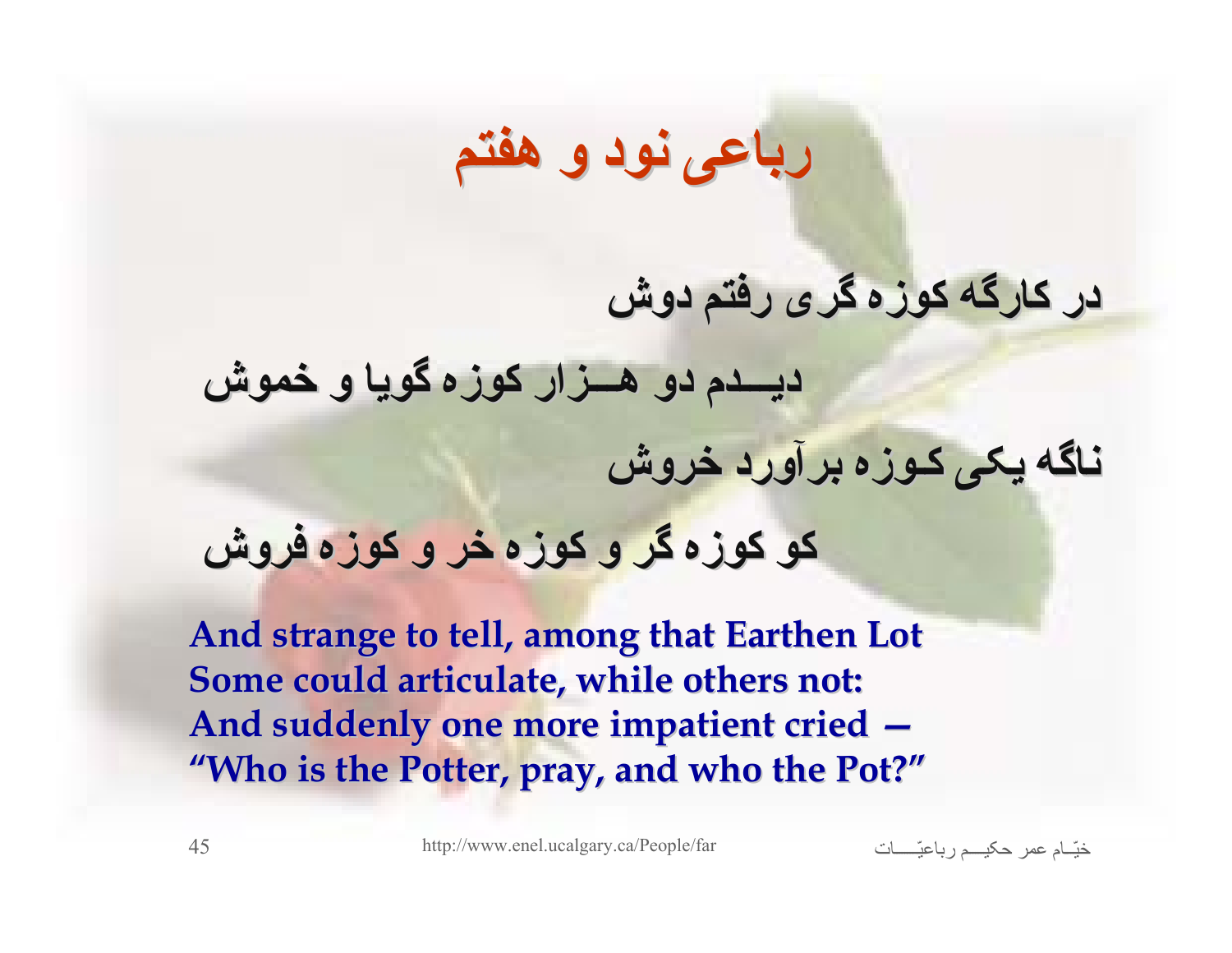## **رباعی نود <sup>و</sup> هشتم**

#### **خيـّام اگر ز باده مستی خوش باش**

**با ماهــــرخی ماهــــرخی اگر نشستی خوش باش**

**چون عاقبت کار جهان نيستی است**

**انگار که نيستی چو هستی خوش باش**

**And if the Wine you drink, the Lip you press, And if the Wine you drink, the Lip you press,** End in the Nothing all Things end in - Yes-**Then fancy while Thou art, Thou art but what Then fancy while Thou art, Thou art but what Thou shalt be—Nothing—Thou shalt not be less.** 

اتѧѧѧѧѧѧѧـّرباعي مѧѧѧѧѧѧحکي عمر امѧѧѧّخي <sup>46</sup> http://www.enel.ucalgary.ca/People/far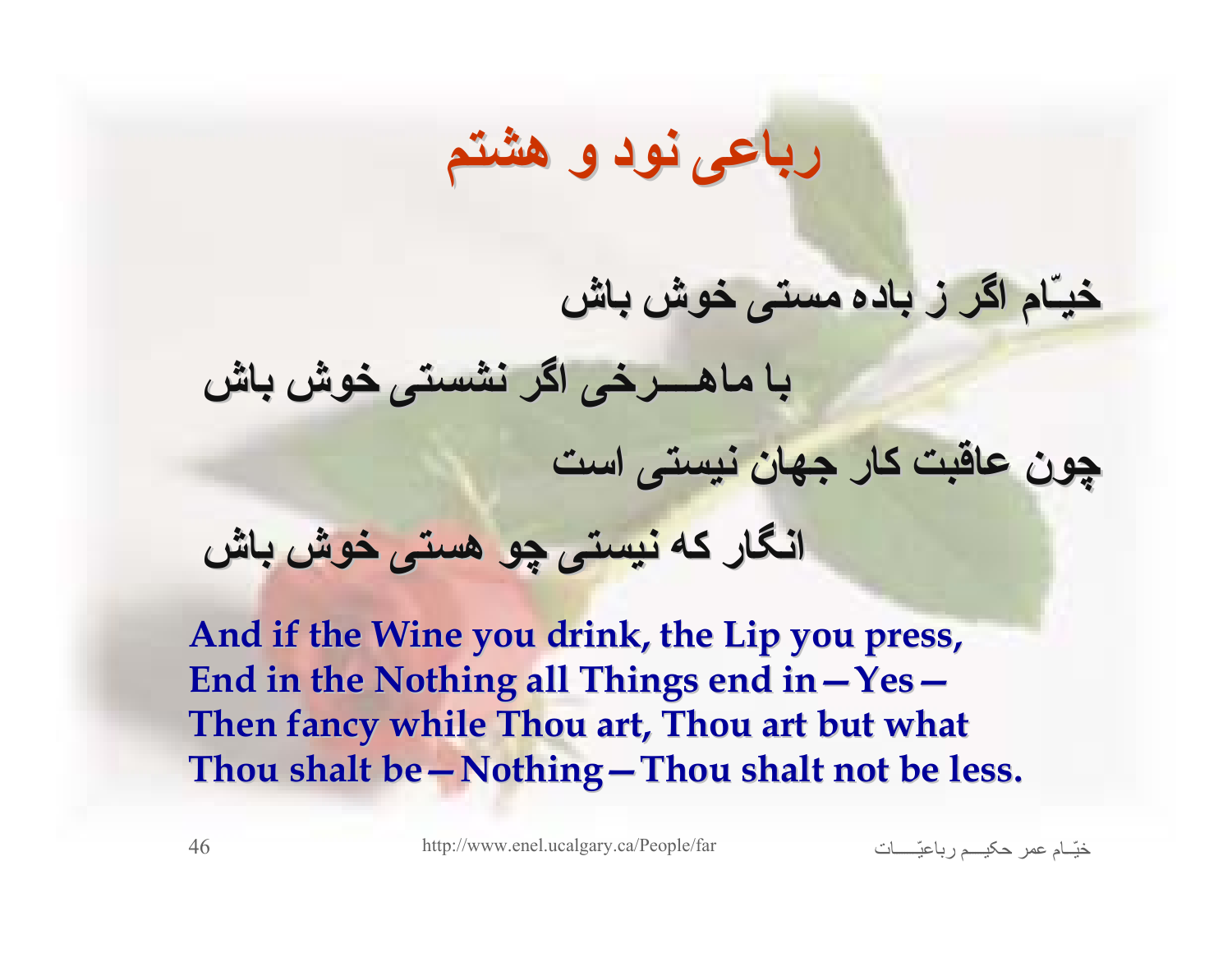#### **رباعی یکصد <sup>و</sup> سوّم**

#### **من ظاهــر نيسـتی <sup>و</sup> هســتی دانم**

**من باطن هر فراز <sup>و</sup> پستی دانم**

**با اینهمه از دانش خود شرمم باد**

**گر مرتبه ای ورای مستی دانم**

**For "Is" and "Is-Not" though with Rule and Line, though with Rule and Line,** And "Up-And Down" without I could define, **I yet in all I only cared to know, I yet in all I only cared to know, Was never deep in anything but-Wine.** 

اتѧѧѧѧѧѧѧـّرباعي مѧѧѧѧѧѧحکي عمر امѧѧѧّخي <sup>47</sup> http://www.enel.ucalgary.ca/People/far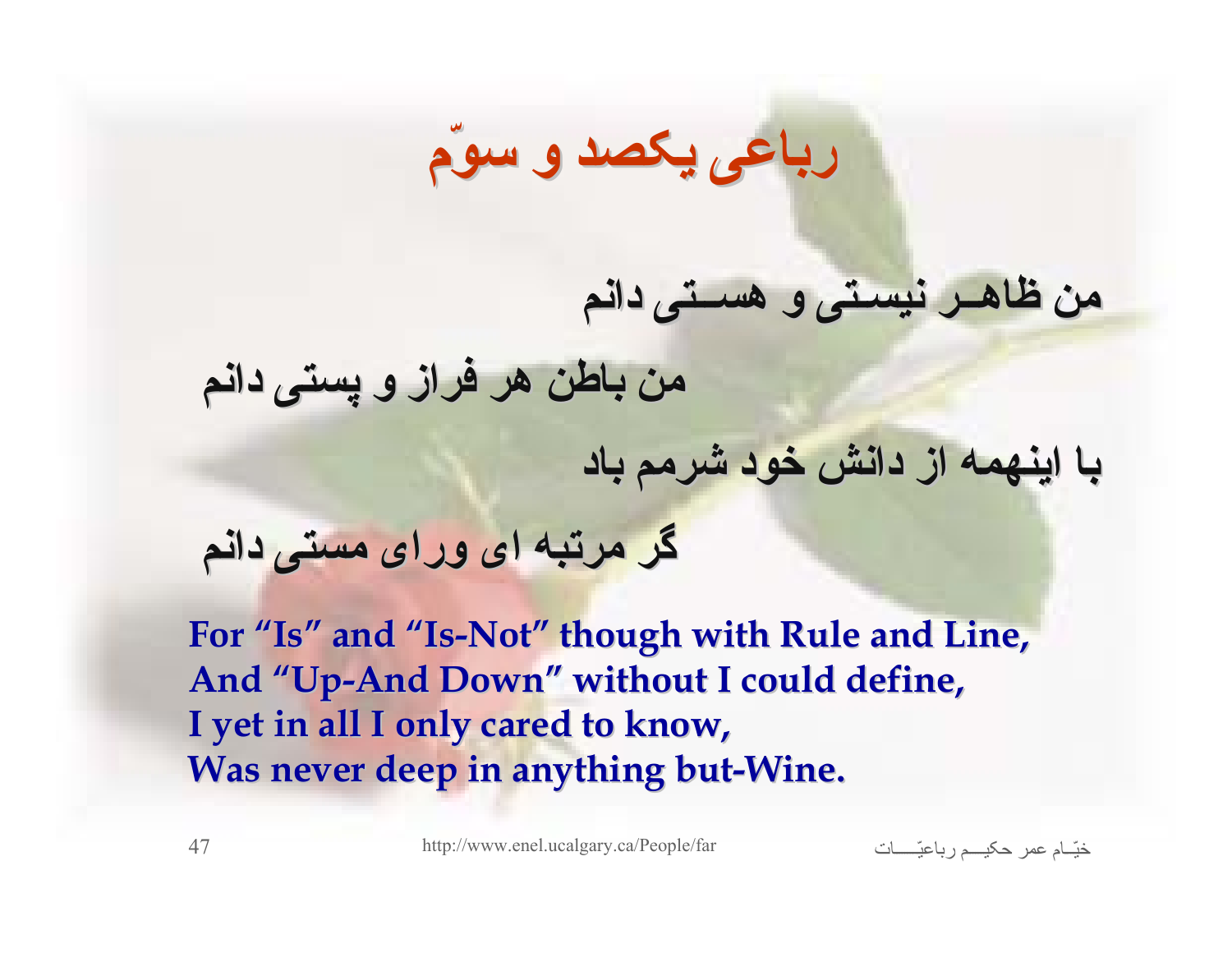### **رباعی یکصد <sup>و</sup> نهم**

#### **صبح است دمی بر می گلرنگ زنيم**

**وین شيشه نام <sup>و</sup> ننگ بر سنگ زنيم**

**دست از امل دراز خود باز کشيــــم کشيــــم**

#### **در زلف نگار <sup>و</sup> دامـــن دامـــن چنـــگ زنيم**

**Oh, plagued no more with Human or Divine,** To-morrow's tangle to itself resign, **And lose your fingers in the tresses of And lose your fingers in the tresses of The Cypress – slender Minister of Wine.** 

اتѧѧѧѧѧѧѧـّرباعي مѧѧѧѧѧѧحکي عمر امѧѧѧّخي <sup>48</sup> http://www.enel.ucalgary.ca/People/far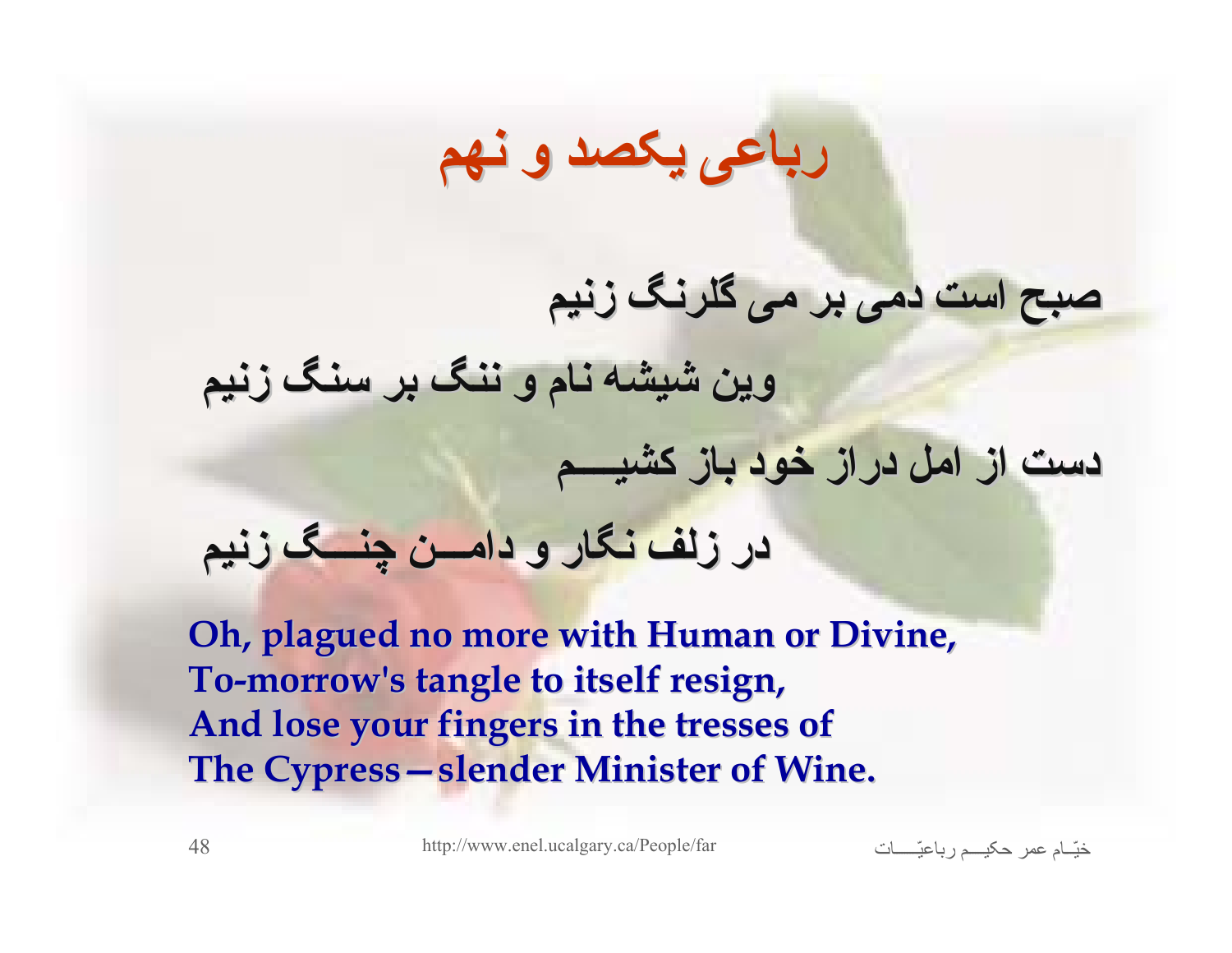### **رباعی یکصد <sup>و</sup> یازدهم**

#### **این چرخ فلک که ما در او حيرانيم حيرانيم**

**فانوس خيـــال خيـــال از او مثالی دانيم**

**خورشيـد خورشيـد چراغـدان چراغـدان <sup>و</sup> عالم فانوس**

**ما چون صُوَریم صُوَریم کاندر او گردانيم گردانيم**

**For in and out, above, about, below, For in and out, above, about, below, 'Tis nothing but a Magic Shadow nothing but a Magic Shadow-show, Play'd in a Box whose Candle is the Sun, in a Box whose Candle is the Sun, Round which we Phantom Figures come and go.** 

اتѧѧѧѧѧѧѧـّرباعي مѧѧѧѧѧѧحکي عمر امѧѧѧّخي <sup>49</sup> http://www.enel.ucalgary.ca/People/far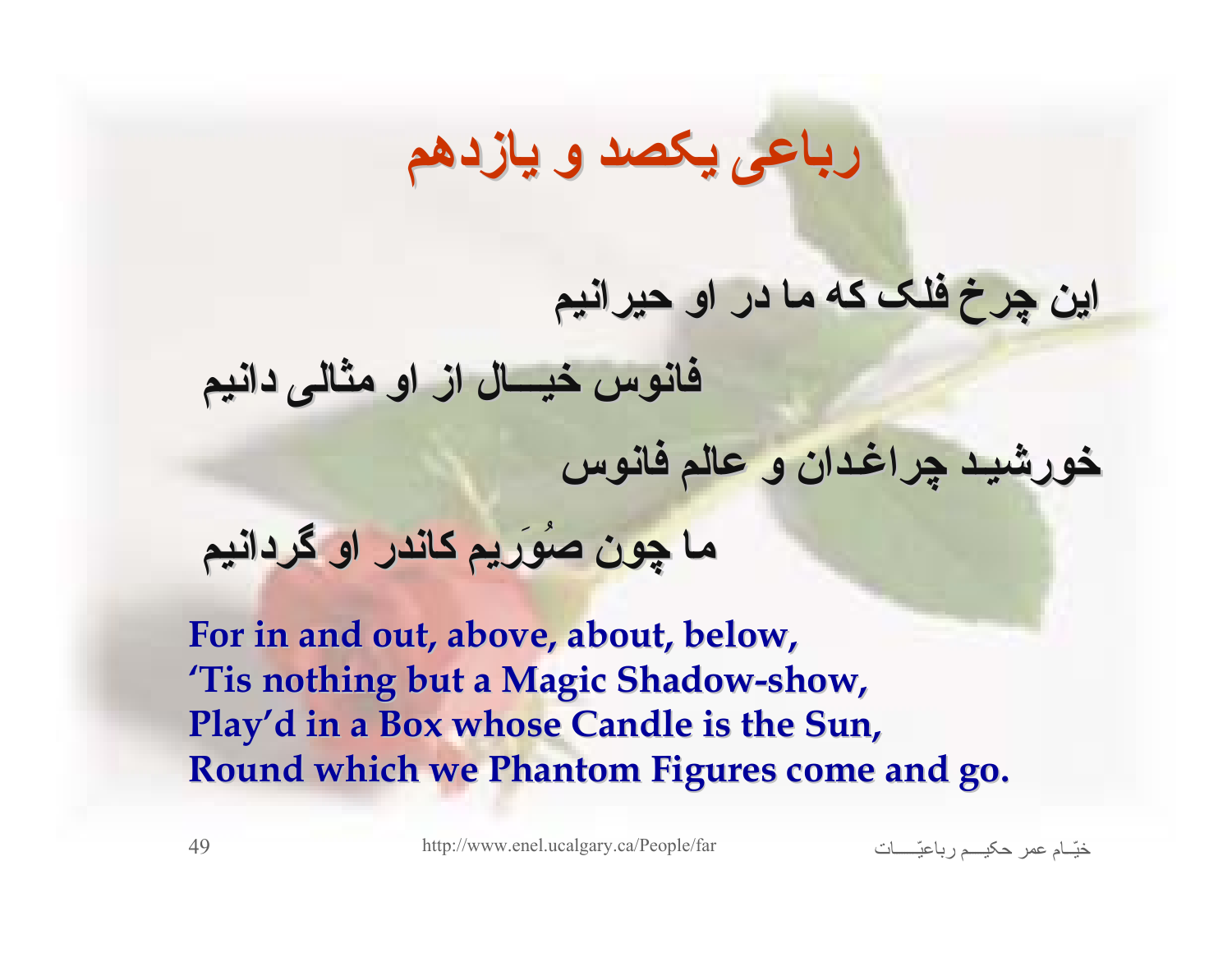### **رباعی یکصد <sup>و</sup> دوازدهم دوازدهم**

#### **ای دوست بيا تا غم فردا نخوریم**

**وین یکدم عمر را غنيمت شمریم**

**فردا که از این دیـر فـنـا درگذریم درگذریم**

**با هـفـت هزار سالگان سـربسریم سـربسریم**

**Oh! my Beloved, fill the Cup that clears To-day of past Regrets and future Fears day of past Regrets and future Fears— To-morrow? morrow?— Why, To Why, To-morrow I may be morrow I may be Myself with Yesterday's Sev'en Thousand Years.**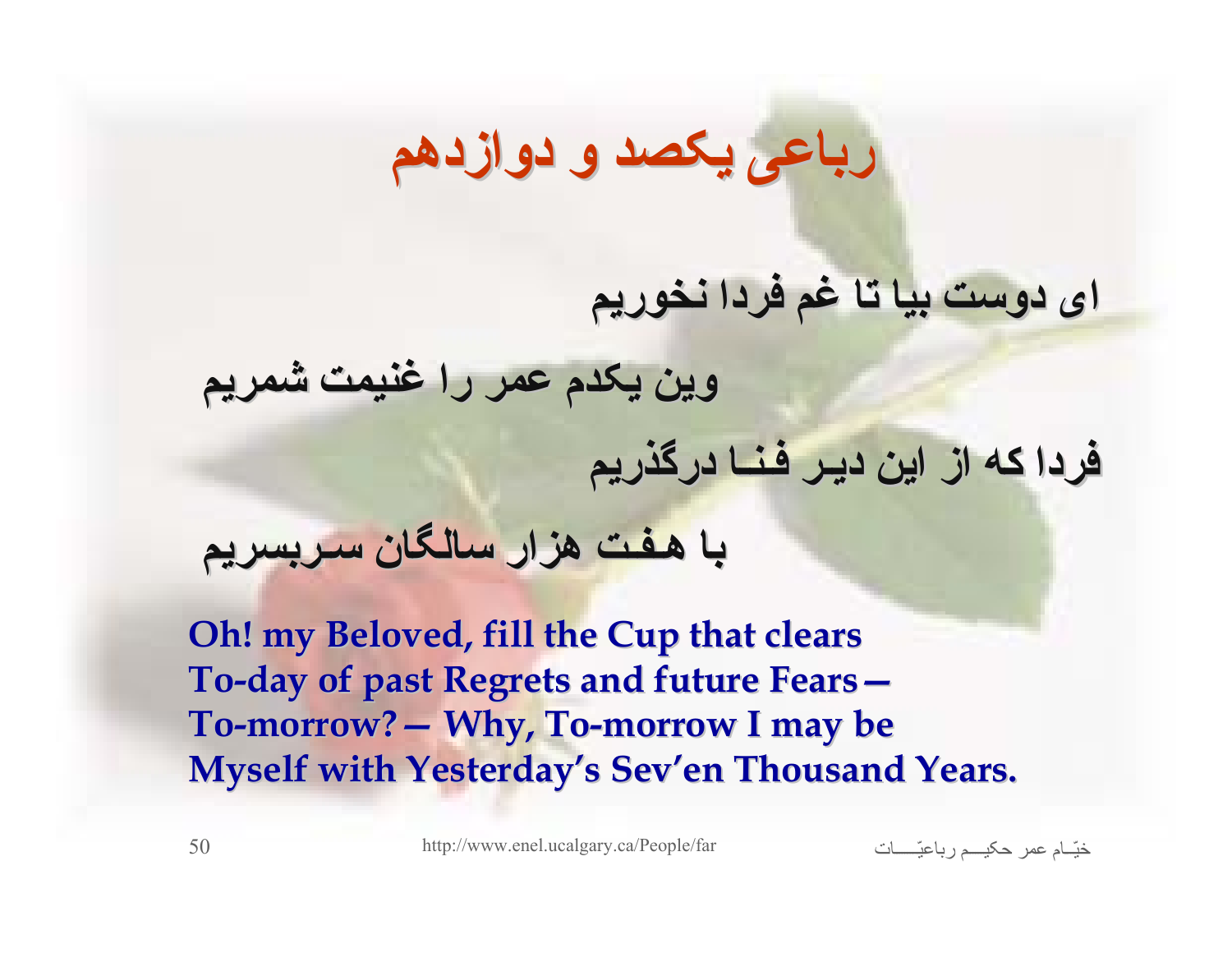## **رباعی یکصد <sup>و</sup> چهاردهم چهاردهم**

#### **گر بر فلکم دست بدی چون یزدان**

**بر داشتمی من این فلک را ز ميان**

#### **وز نو فلکی دگر چـنـــان چـنـــان ساختمی**

#### **کازاده بکام دل رسيــــــدی رسيــــــدی آســان**

**Ah, Love! could thou and I with Fate conspire Ah, Love! could thou and I with Fate conspire To grasp this sorry Scheme of Things entire, To grasp this sorry Scheme of Things entire, Would not we shatter it to bits Would not we shatter it to bits—and then and then Re-mould it nearer to the Heart mould it nearer to the Heart's Desire! s Desire!**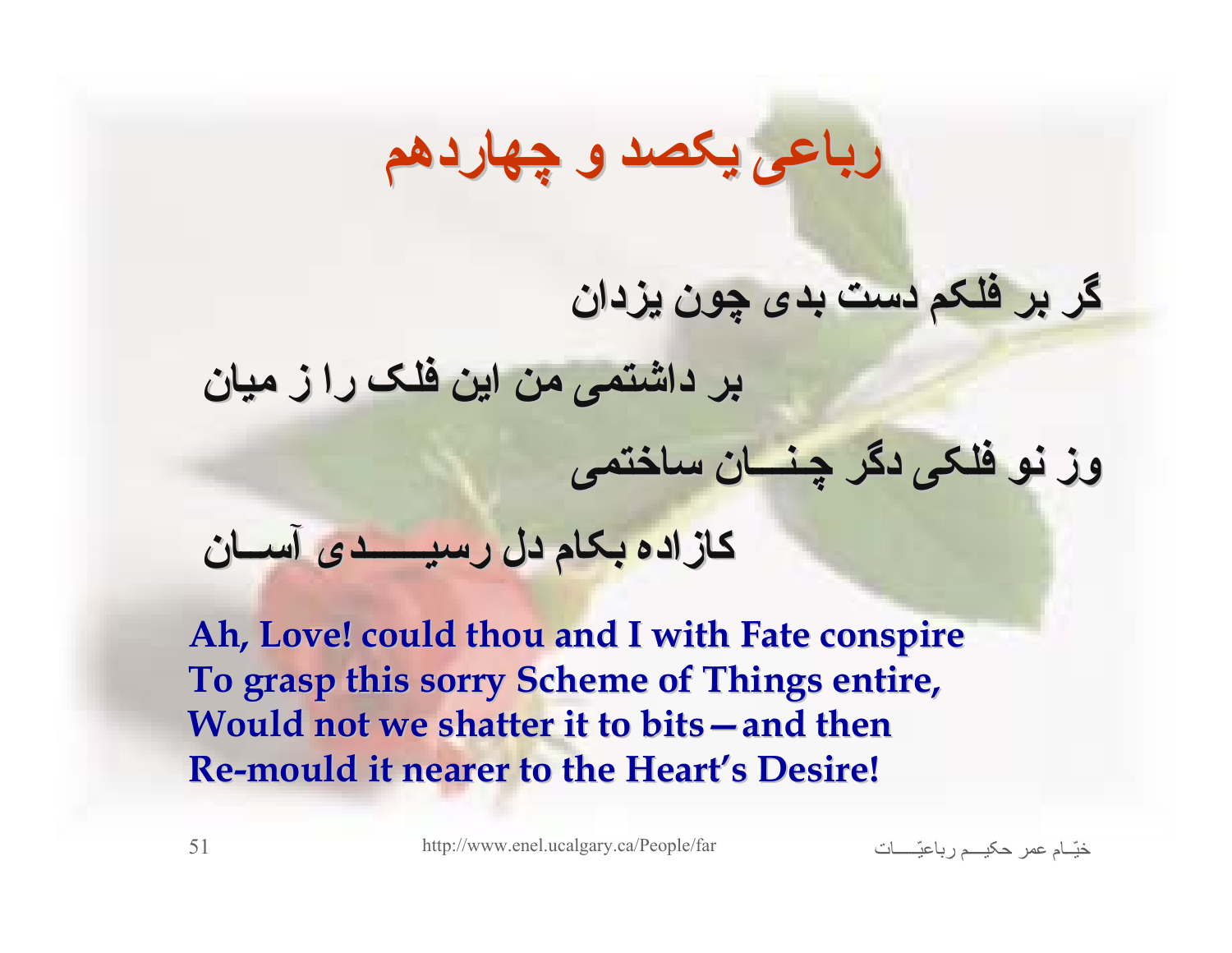## **رباعی یکصد <sup>و</sup> پانزدهم پانزدهم**

#### **اسـرار ازل را نـه تـو دانی <sup>و</sup> نـه من**

**وین خـّط مقرمط نه تو خوانی <sup>و</sup> نه من هست از پس پرده گفتگوی من <sup>و</sup> تو چون پرده بر افتد نه تو مانی <sup>و</sup> نه من**

**There was a Door to which I found no Key, There was a Door to which I found no Key, There was a Veil past which I could not see: There was a Veil past which I could not see: Some little Talk awhile of Me and Thee Some little Talk awhile of Me and Thee**There seem'd – and then no more of Thee and Me.

اتѧѧѧѧѧѧѧـّرباعي مѧѧѧѧѧѧحکي عمر امѧѧѧّخي <sup>52</sup> http://www.enel.ucalgary.ca/People/far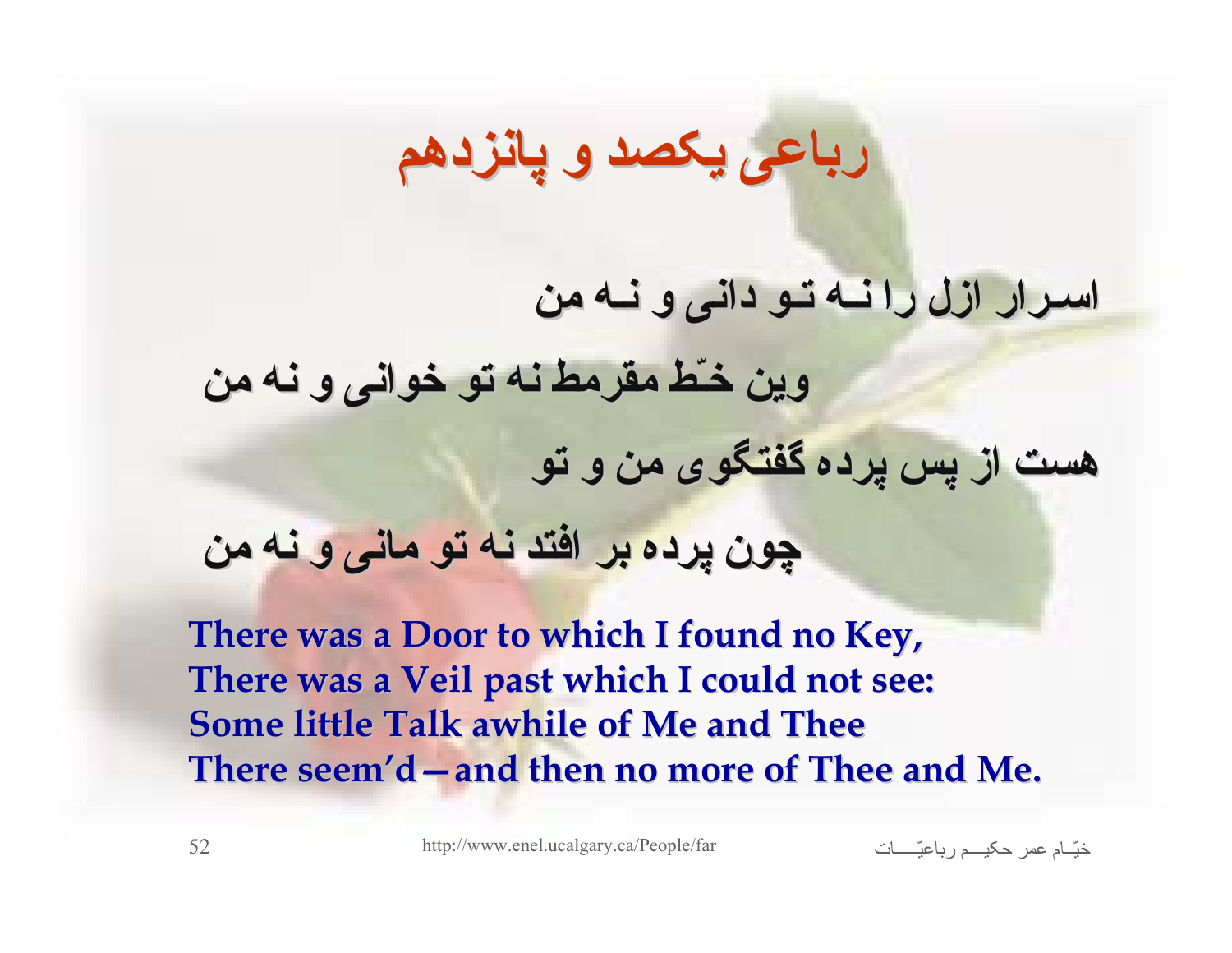## **رباعی یکصد <sup>و</sup> بيست <sup>و</sup> سوّم**

#### **آن قصر که بر چرخ همی زد پهلو**

**بــر درگه او شــهان نهادنـدی نهادنـدی رو**

**دیدیم که بر کنگره اش فاخته ای**

#### **بنشسته همی گفت که کوکو کوکو**

The Palace that to Heav'n his pillars threw, And Kings the forehead on his threshold drew – **I** saw the solitary kingdove there, And "coo, coo, coo," she cried and "coo, coo, coo."

اتѧѧѧѧѧѧѧـّرباعي مѧѧѧѧѧѧحکي عمر امѧѧѧّخي <sup>53</sup> http://www.enel.ucalgary.ca/People/far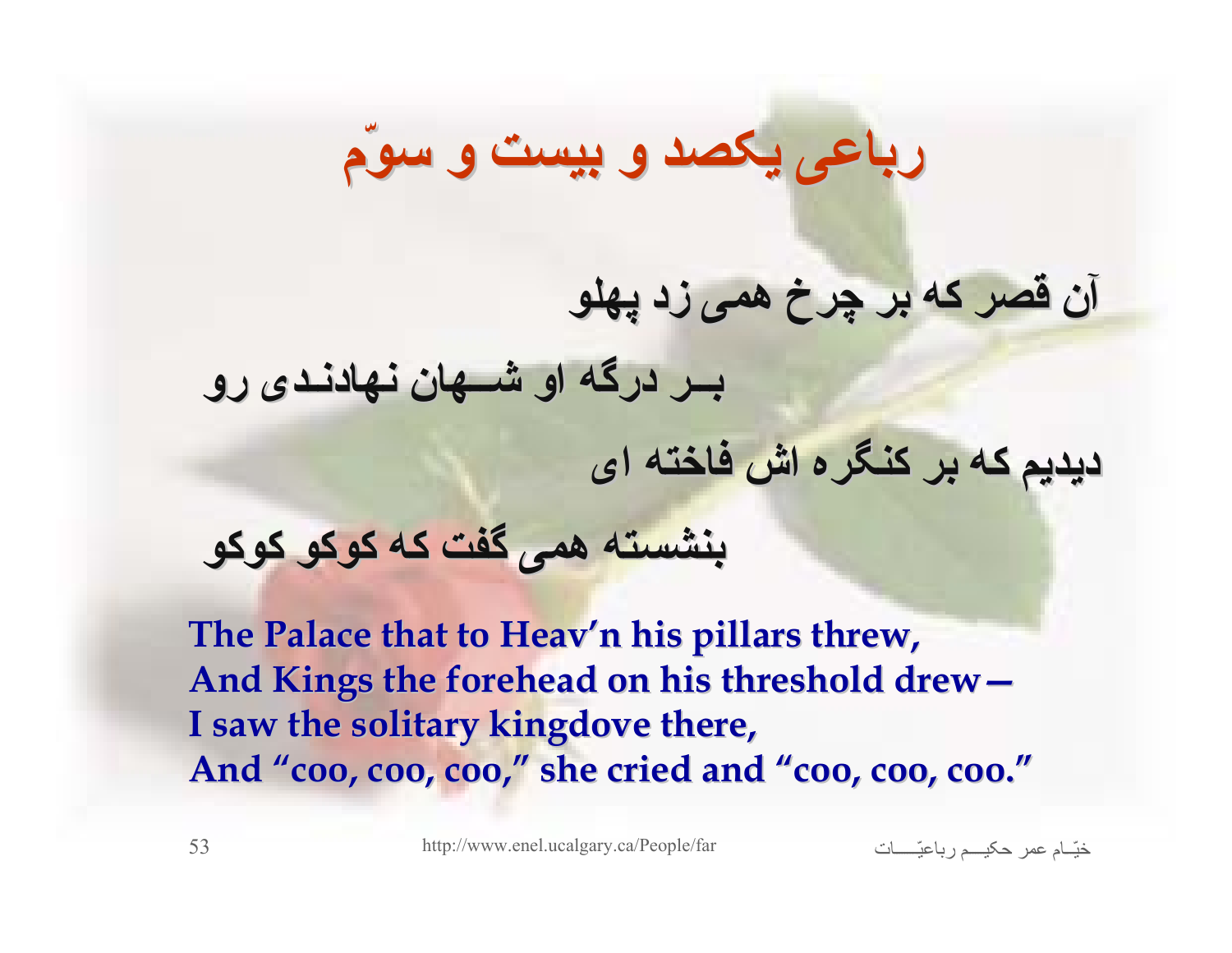## **رباعی یکصد <sup>و</sup> بيست <sup>و</sup> چهارم**

#### **از درس علـوم جمله بگریزی به**

**واندر ســر زلف دلبر آویزی به**

**زان پيش که روزگار خونت ریزد**

**تو خون قنينه در قدح ریزی به**

**But leave the Wise to wrangle, and with me But leave the Wise to wrangle, and with me The Quarrel of the Univers let be:** And, in some corner of the Hubbub coucht, **Make Game of that which makes as much of Thee.** 

اتѧѧѧѧѧѧѧـّرباعي مѧѧѧѧѧѧحکي عمر امѧѧѧّخي <sup>54</sup> http://www.enel.ucalgary.ca/People/far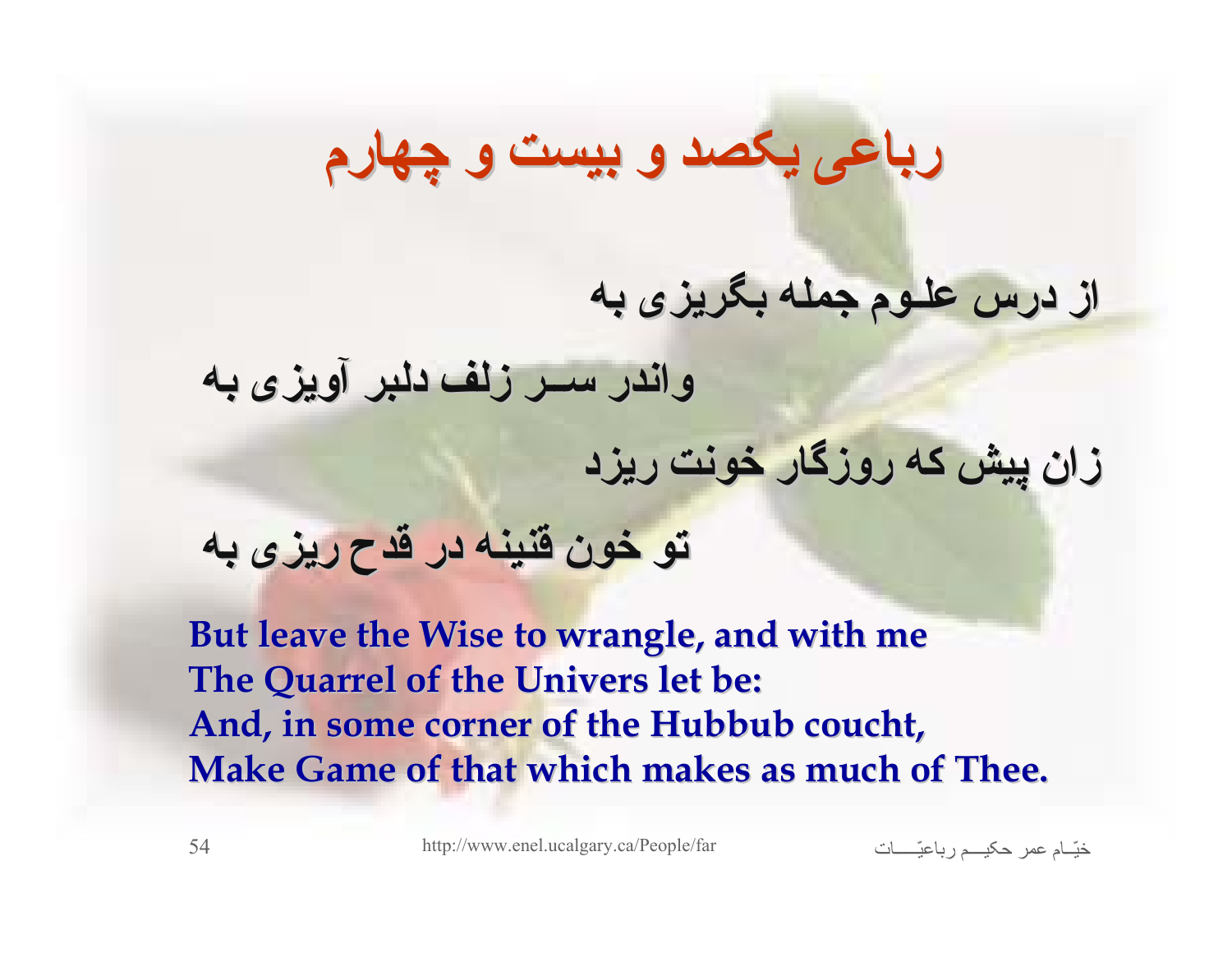## **رباعی یکصد <sup>و</sup> بيست <sup>و</sup> پنجم**

#### **تا کی غم آن خورم که دارم یا نه**

**وین عمر به خوشدلی گذارم یا نه**

**پر کن قدح باده که معلومم نيست**

**کاین دم که فــرو برم برآرم یا نه**

**Were it not folly, Spider-like to spin** The Thread of present Life away to win-What? for ourselves, who know not if we shall **Breathe out the very Breath we now breathe in!** 

اتѧѧѧѧѧѧѧـّرباعي مѧѧѧѧѧѧحکي عمر امѧѧѧّخي <sup>55</sup> http://www.enel.ucalgary.ca/People/far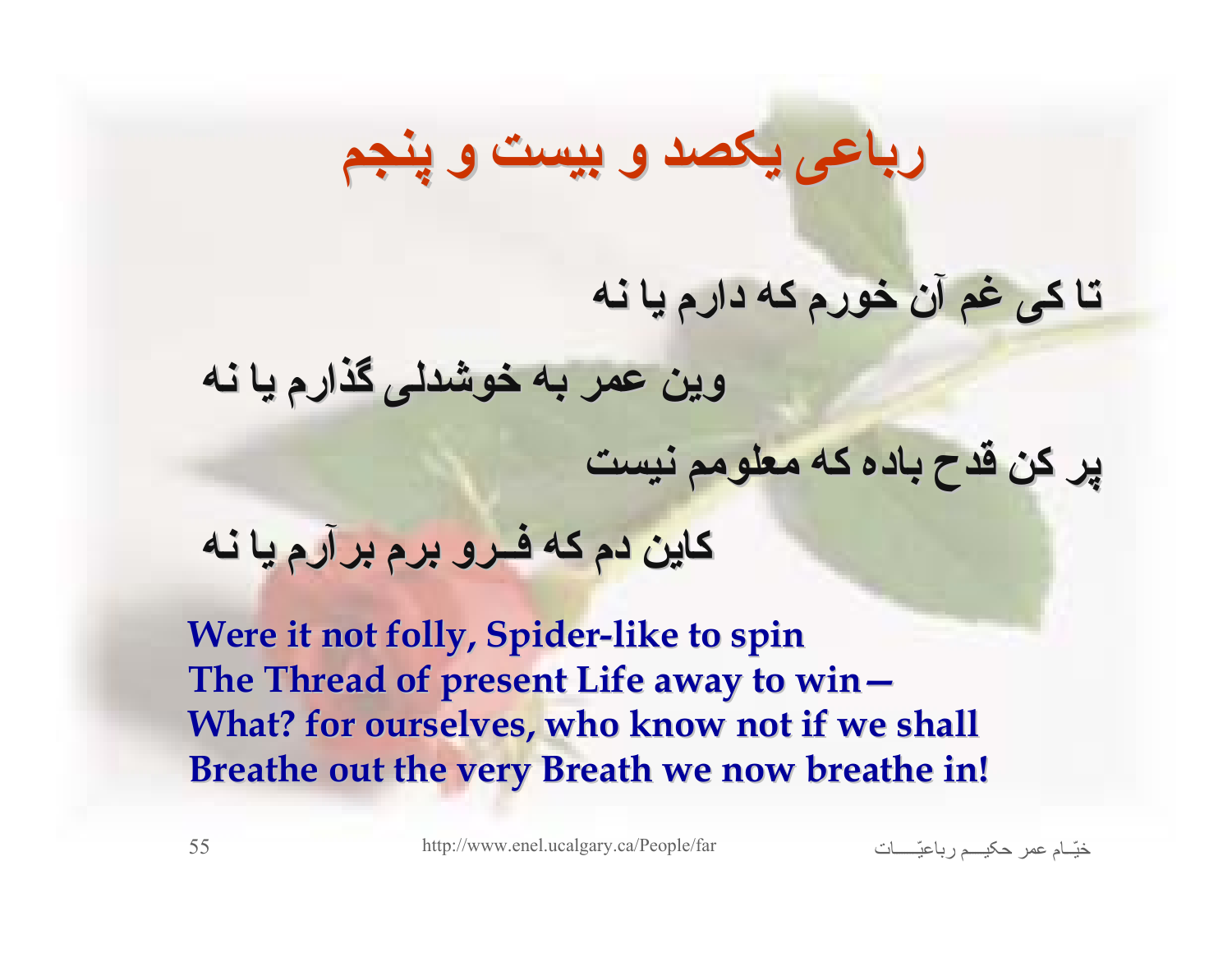## **هنگام صبــــوح صبــــوح ای صنـــم فرّخ پی بر ساز ترانه ای <sup>و</sup> پيش آور می کافکند بخاک صد هزاران جم <sup>و</sup> کی این آمدن تيـــــر تيـــــر مه <sup>و</sup> رفتــن دی**

**رباعی یکصد <sup>و</sup> بيست <sup>و</sup> هفتم**

**And look And look-a thousand Blossoms with the Day a thousand Blossoms with the Day Woke-and a thousand scatter'd into Clay, And this first Summer Month that brings the Rose Shall take Jamshyd and Kaiqobad away.** 

اتѧѧѧѧѧѧѧـّرباعي مѧѧѧѧѧѧحکي عمر امѧѧѧّخي <sup>56</sup> http://www.enel.ucalgary.ca/People/far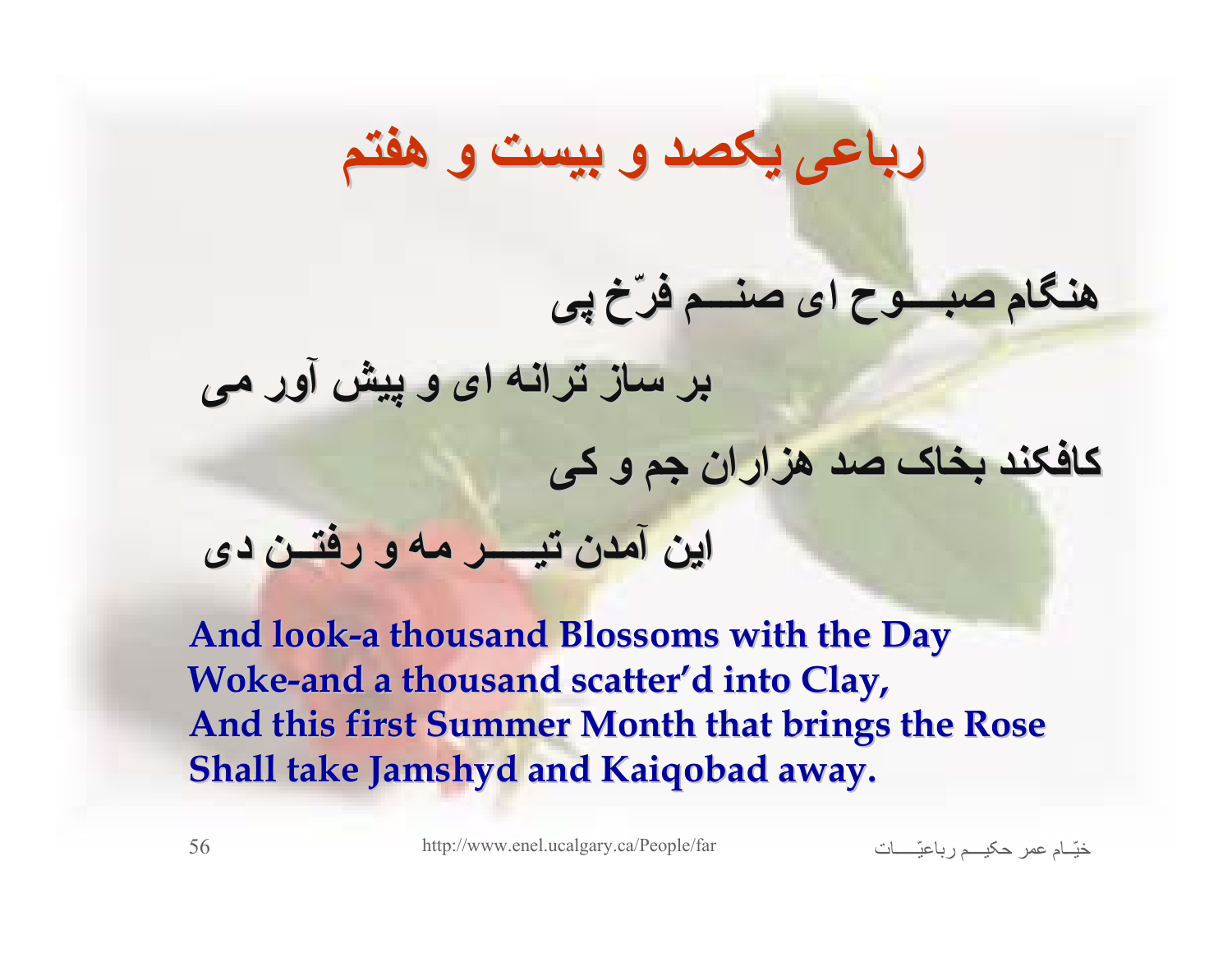## **رباعی یکصد <sup>و</sup> بيست <sup>و</sup> نهم**

#### **ای کاش که جــــای جــــای آرميـــــدن آرميـــــدن بودی**

**یا این ره دور را رسيــدن رسيــدن بودی**

**کاش از پی صدهزار سال از دل خاک**

#### **چون سبزه اميد بر دميذن بودی**

**Would but the Desert of the Fountain yield Would but the Desert of the Fountain yield One glimpse—if dimly, yet indeed reveal'd, Toward which the fainting Traveler might spring, As springs the trampled herbage of the field. As springs the trampled herbage of the field.**

اتѧѧѧѧѧѧѧـّرباعي مѧѧѧѧѧѧحکي عمر امѧѧѧّخي <sup>57</sup> http://www.enel.ucalgary.ca/People/far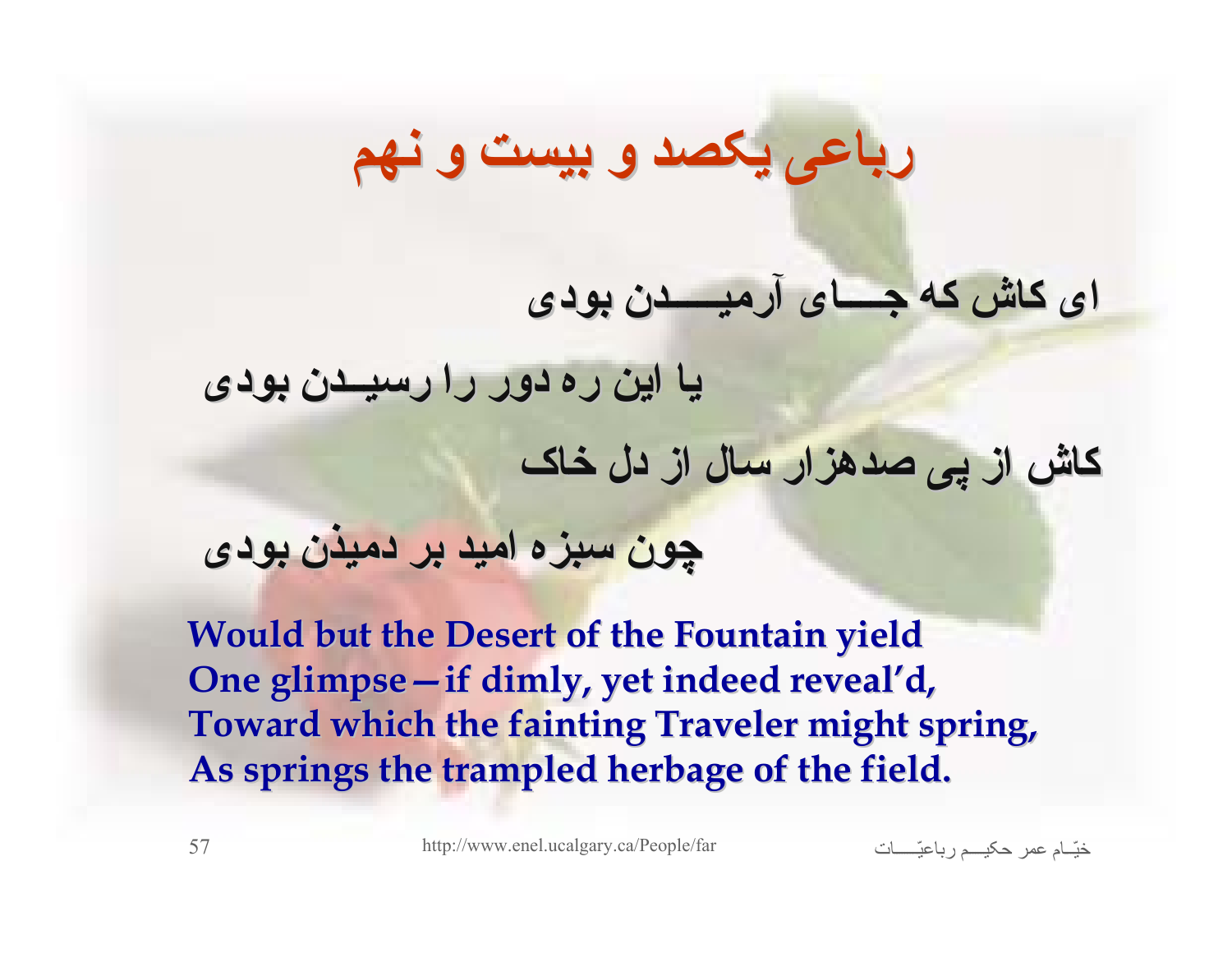## **رباعی یکصد <sup>و</sup> سی <sup>و</sup> چهارم**

#### **بر کوزه گری پریر کـردم گذری**

**از خاک همی نمــود هـردم هنری**

**من دیدم اگر ندید هر بی بصری**

#### **خاک پدرم در کف هر کوزه گری**

**Listen again. One Evening at the Close Listen again. One Evening at the Close Of Ramazan, ere the better Moon arose, In that old Potter's Shop I stood alone In that old Potter's Shop I stood alone With the clay Population round in Rows.** 

اتѧѧѧѧѧѧѧـّرباعي مѧѧѧѧѧѧحکي عمر امѧѧѧّخي <sup>58</sup> http://www.enel.ucalgary.ca/People/far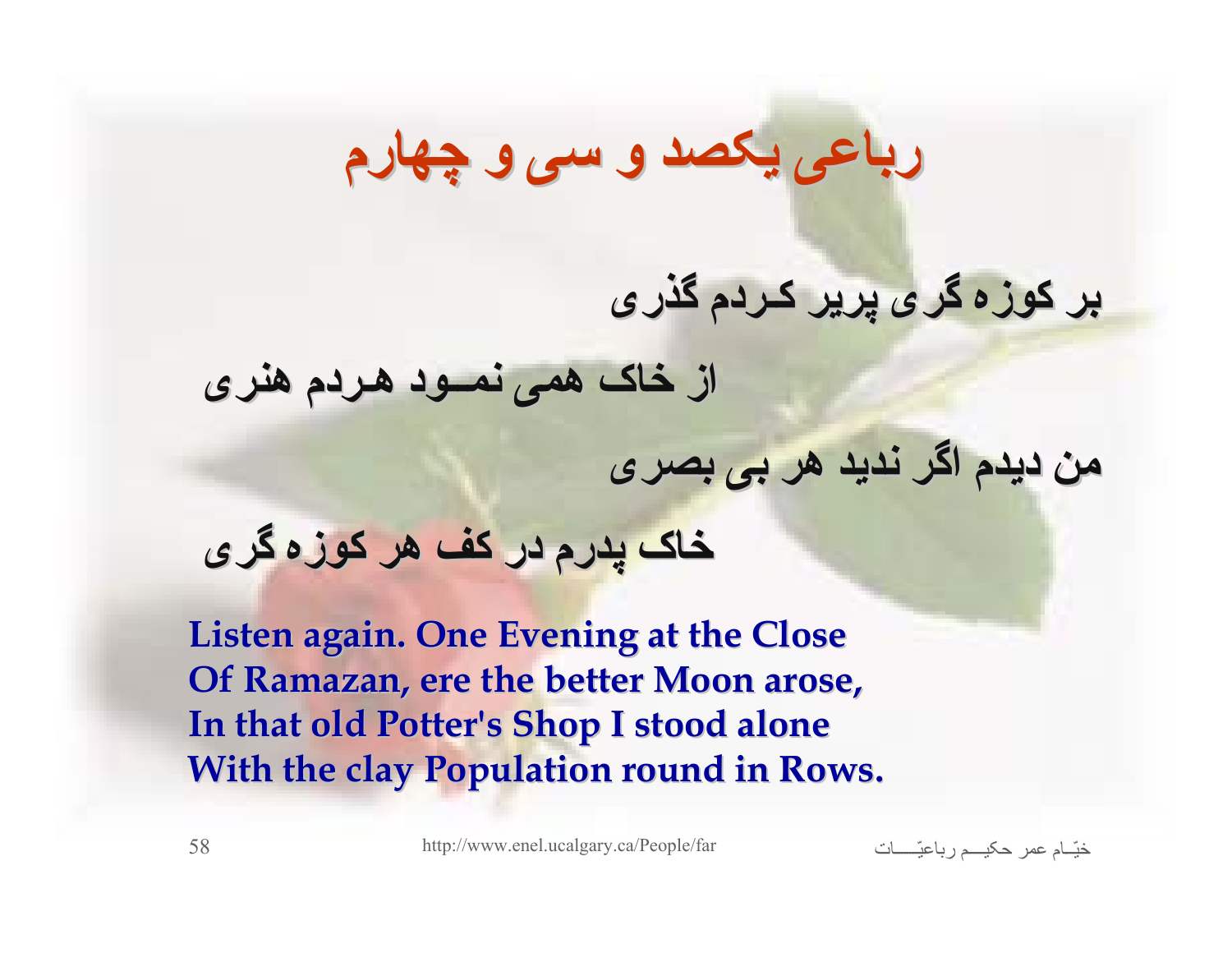## **رباعی یکصد <sup>و</sup> سی <sup>و</sup> هشتم**

#### **آنانکه ز پيـش رفتــه اند ای ساقی**

**در خاک غـرور خفتـه اند ای ساقی**

**رو باده خور <sup>و</sup> حقيقت از من بشنو**

#### **باد است هرآنچه گفته اند ای ساقی**

**Why, all the Saints and Sages who discuss'd Of the Two Worlds so learnedly—are thrust** Like foolish Prophets forth; their Words to Scorn Are scatter'd, and their Mouths are stopt with Dust.

اتѧѧѧѧѧѧѧـّرباعي مѧѧѧѧѧѧحکي عمر امѧѧѧّخي <sup>59</sup> http://www.enel.ucalgary.ca/People/far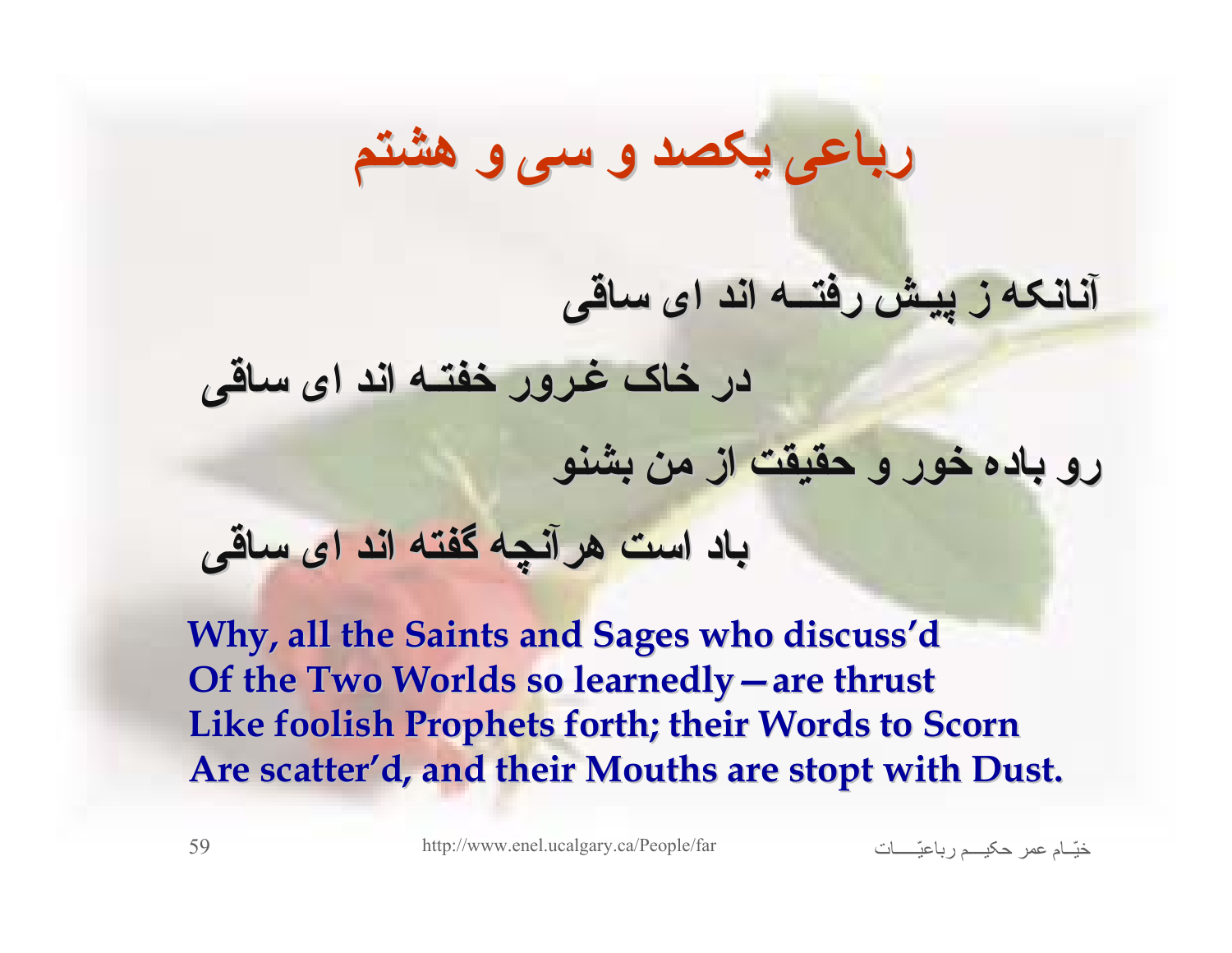### **رباعی یکصد <sup>و</sup> چهلم**

#### **گر آمــــدنم آمــــدنم بخود بُـــدی بُـــدی نامـــدمی نامـــدمی**

**ورنيز شدن بمن بُدی کی شدمی**

**به زان نبدی که اندرین دیر خراب**

**نه آمـدمی نه شــــدمی شــــدمی نه بـدمی**

**Indeed, the idols I have loved so long Indeed, the idols I have loved so long Have done my Credit in Men's Eye much Wrong: Have drown'd my Honour in a shallow Cup, in a shallow Cup, And sold my Reputation for a Song. And sold my Reputation for a Song.** 

اتѧѧѧѧѧѧѧـّرباعي مѧѧѧѧѧѧحکي عمر امѧѧѧّخي <sup>60</sup> http://www.enel.ucalgary.ca/People/far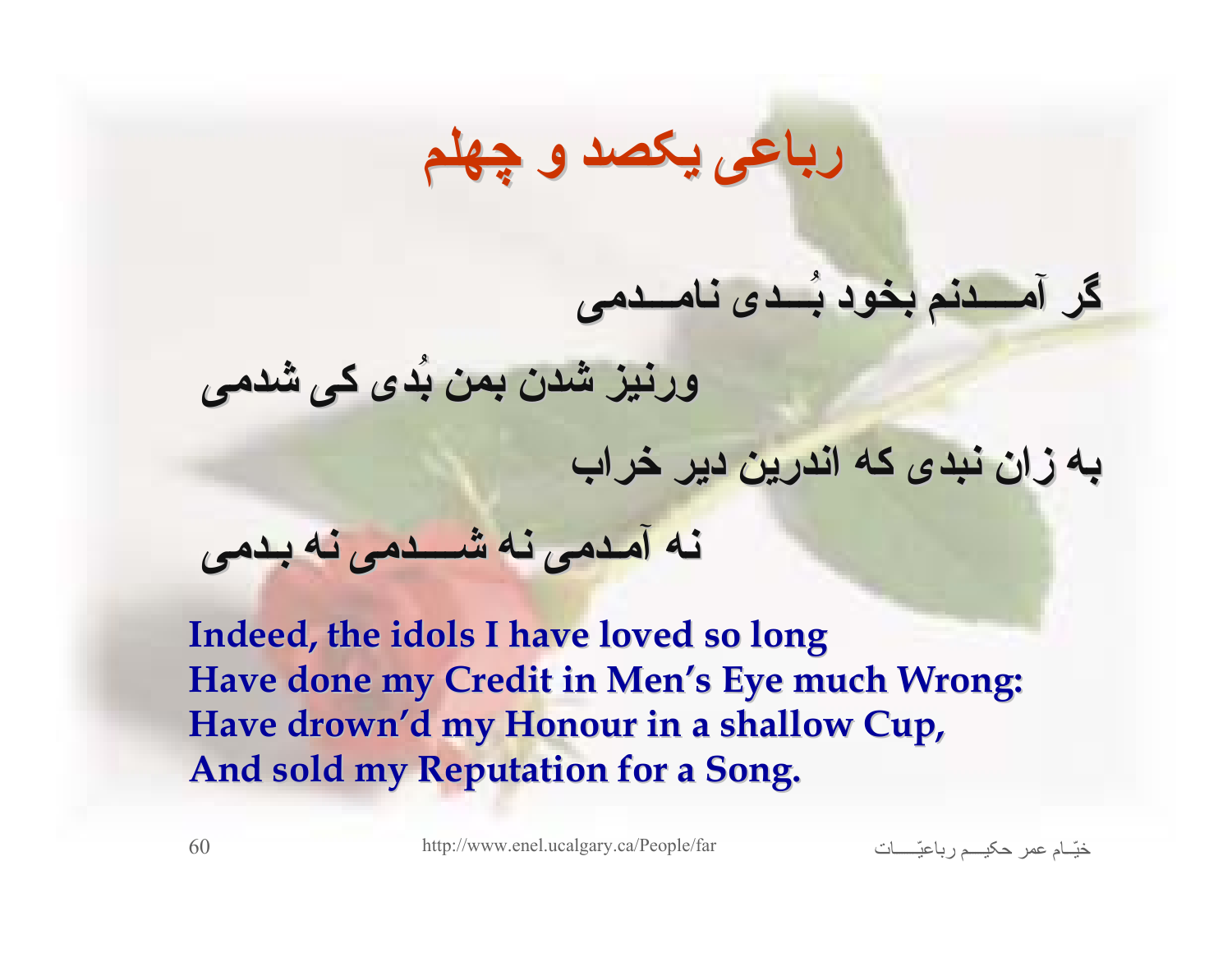## **رباعی یکصد <sup>و</sup> چهل <sup>و</sup> یکم**

#### **تنگی می لعــل خواهـــم خواهـــم <sup>و</sup> دیـوانی دیـوانی**

**سّــــد سّــــد رمقی باشــــــد باشــــــد <sup>و</sup> نصـف نانی**

**وانگه من <sup>و</sup> تو نشسته در ویرانی**

#### **بيشيست که نيست در خور سلطانی**

**Here with a Loaf of Bread beneath the Bough, Here with a Loaf of Bread beneath the Bough, A Flask of Wine, A Book of Verse A Flask of Wine, A Book of Verse-and Thou and Thou Beside me singing in the Wilderness-And Wilderness is Paradise enow.** 

اتѧѧѧѧѧѧѧـّرباعي مѧѧѧѧѧѧحکي عمر امѧѧѧّخي <sup>61</sup> http://www.enel.ucalgary.ca/People/far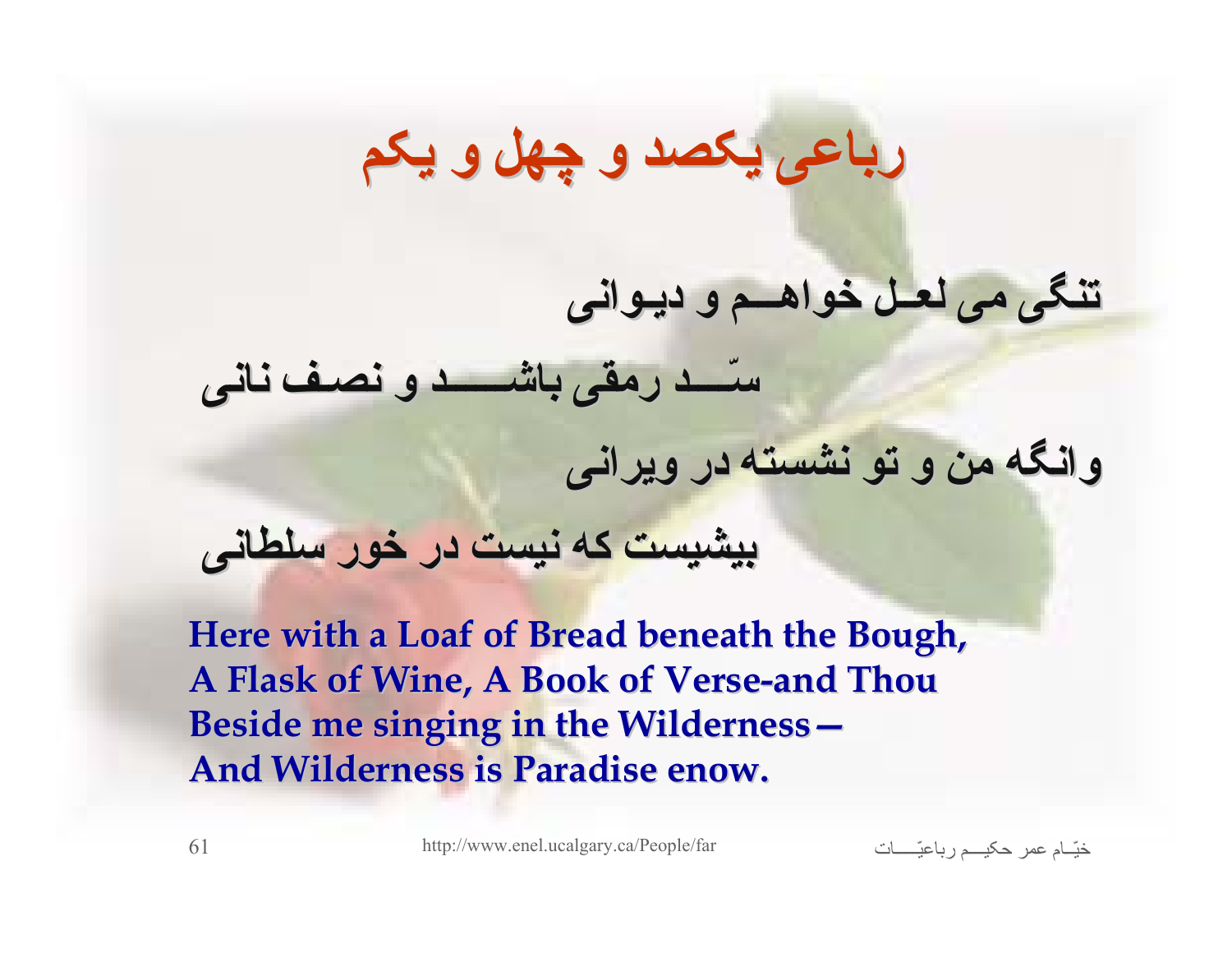## **رباعی یکصد <sup>و</sup> چهل <sup>و</sup> دوّم**

**در گـــوش دلــم گفــــت گفــــت فلک پنهانی**

**حکمی که قضا بود زمن ميدانی**

**در گردش خویش اگر مرا دست بدی**

**خود را برهانـدمی برهانـدمی ز سرگردانی سرگردانی**

**Then to the rolling Heav'n itself I cried, Asking "What Lamp had Destiny to guide** Her little Children stumbling in the Dark?" And -"A blind Understanding!" Heav'n replied